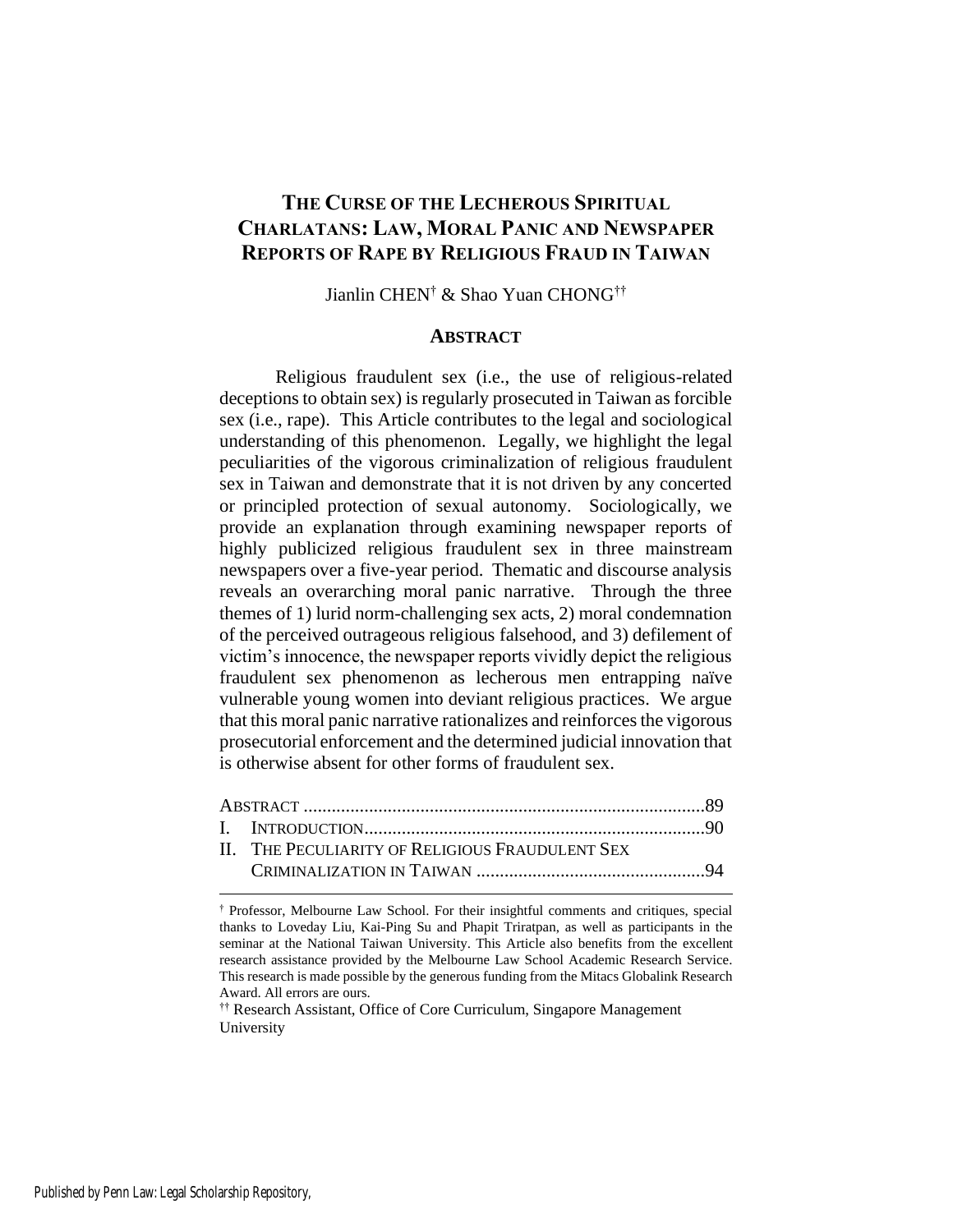| A. Media Representation and Societal Understanding 105 |  |
|--------------------------------------------------------|--|
|                                                        |  |
| Table A: Breakdown of Selected Data Points108          |  |
|                                                        |  |
|                                                        |  |
|                                                        |  |
| B. Theme 2: Outrageous Falsehood by Reprehensible      |  |
|                                                        |  |
|                                                        |  |
| D. Overall Narrative: Moral Panic of Lecherous         |  |
|                                                        |  |
| V –                                                    |  |
|                                                        |  |
|                                                        |  |
|                                                        |  |
|                                                        |  |
|                                                        |  |
|                                                        |  |
|                                                        |  |
|                                                        |  |
|                                                        |  |

# <span id="page-1-0"></span>**I. INTRODUCTION**

Master Helped Female University Student "Activate Divine Eye": Twelve Years Imprisonment for Abortion-Resulting Spiritual Practice.<sup>1</sup>

<sup>1</sup> Wang Hongjun (王宏舜), *Shifu Bang Nvdasheng Kai Tianyan Lingxiu Dao Duotai Pan 12 Nian* (師父幫女大生「開天眼」 靈修到墮胎判 <sup>12</sup> 年) [*Master Helped Female University Student "Activate Divine Eye": Twelve Years Imprisonment for Abortion-Resulting Spiritual Practice*], LIANHE BAO (聯合報) [UNITED DAILY NEWS] (Jan. 3, 2018).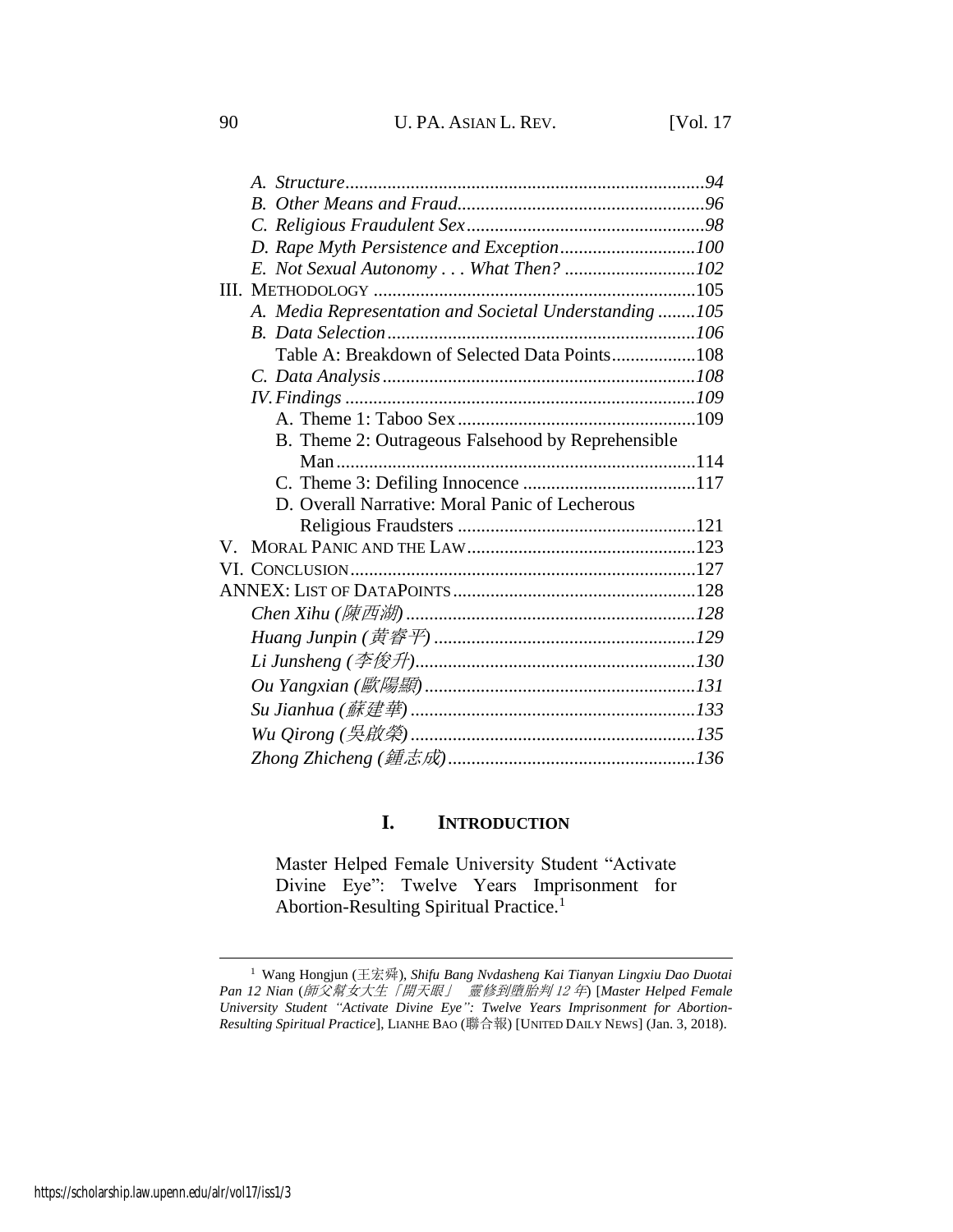— Lianhe Bao (聯合報) [United Daily News]

Improving Luck Through Taking "Lovers' Bath": Religious Fraudster Sexually Assaulted Naïve Woman $^2$ 

— Zhongguo Shibao(中國時報) [China Times]

Fake Exorcism Real Sexual Assault: "Dragon God" Earning Money While Lying Down, Ordered to Compensate 4.09 Million.<sup>3</sup>

<span id="page-2-0"></span>— Ziyou Shibao (自由時報) [Liberty Times]

These headlines are regular occurrences in Taiwanese newspapers. These newspaper reports identify an intriguing social phenomenon. In a modern society with a technologically advanced economy and a highly educated population,<sup>4</sup> women<sup>5</sup> continue to be frequently swindled into sex by purported supernatural claims. <sup>6</sup> Given that these newspaper reports are reporting on actual criminal

<sup>4</sup> *The Republic of China Yearbook 2016*, EXECUTIVE YUAN 10–11.

<sup>5</sup> The victims are thus far all female. A rare possible exception is *Supreme Court Judgment 102/1180*: Zuigao Fayuan (最高法院) [Supreme Court], Xingshi 刑事 [Criminal Division], 102 Tai Shang Zi No. 1180 (102 台上字第 1180 號刑事判決) (2013) (Taiwan), where the victims of sexual assault involving religious fraud were male. However, that case does not involve fraudulent sex per se. The male victims were given stupefying drugs (under the false pretense of luck-improving rituals). They were not told that the rituals involved sexual acts and were unconscious when sexual acts took place.

<sup>6</sup> For analysis and discussion regarding the continued flourishing of religion and superstitious beliefs in an increasingly modern and secular social environment, see Dong-Kyu Kim, *Reconfiguration of Korean Shamanship: Tradition and Modernity in the Construction of Korean Shamans' Self-Identity*, 15(2) ACTA KOREANA 369, 389–390 (2012); Christopher Dole, *Mass Media and the Repulsive Allure of Religious Healing: The Cinci Hoca in Turkish Modernity*, 38 INT'L J. MIDDLE E. STUD. 31, 50–51 (2006).

<sup>2</sup> Chen Yuxian (陳育賢), *Xi Yuanyangyu Gaiyun Shengun Xingqin Danchun Nu* (「洗 鴛鴦浴改運」神棍性侵單純女) [*Improving Luck Through Taking "Lovers' Bath": Religious Fraudster Sexually Assaults Naïve Woman*], ZHONGGUO SHIBAO (中國時報) [CHINA TIMES] (Dec. 12, 2015), at B2, https://www.chinatimes.com/newspapers/20151212000537-260107?chdtv [https://perma.cc/CKS6-7R7A].

<sup>3</sup> Wang Dingchuan (王定傳), *Jia Qumo Zhen Xingqin Longwang Tangzhe Zuan Panpei 409 Wan* (假驅魔真性侵 「龍王」躺著賺 判賠 <sup>409</sup> 萬) [*Fake Exorcism Real Sexual Assault*: *"Dragon God" Earning Money while Lying Down, Ordered to Compensate 4.09 Million*], ZIYOU SHIBAO (自由時報) [LIBERTY TIMES] (July 14, 2016), at B04D, https://news.ltn.com.tw/news/society/paper/1010853 [https://perma.cc/2N86-KK8H].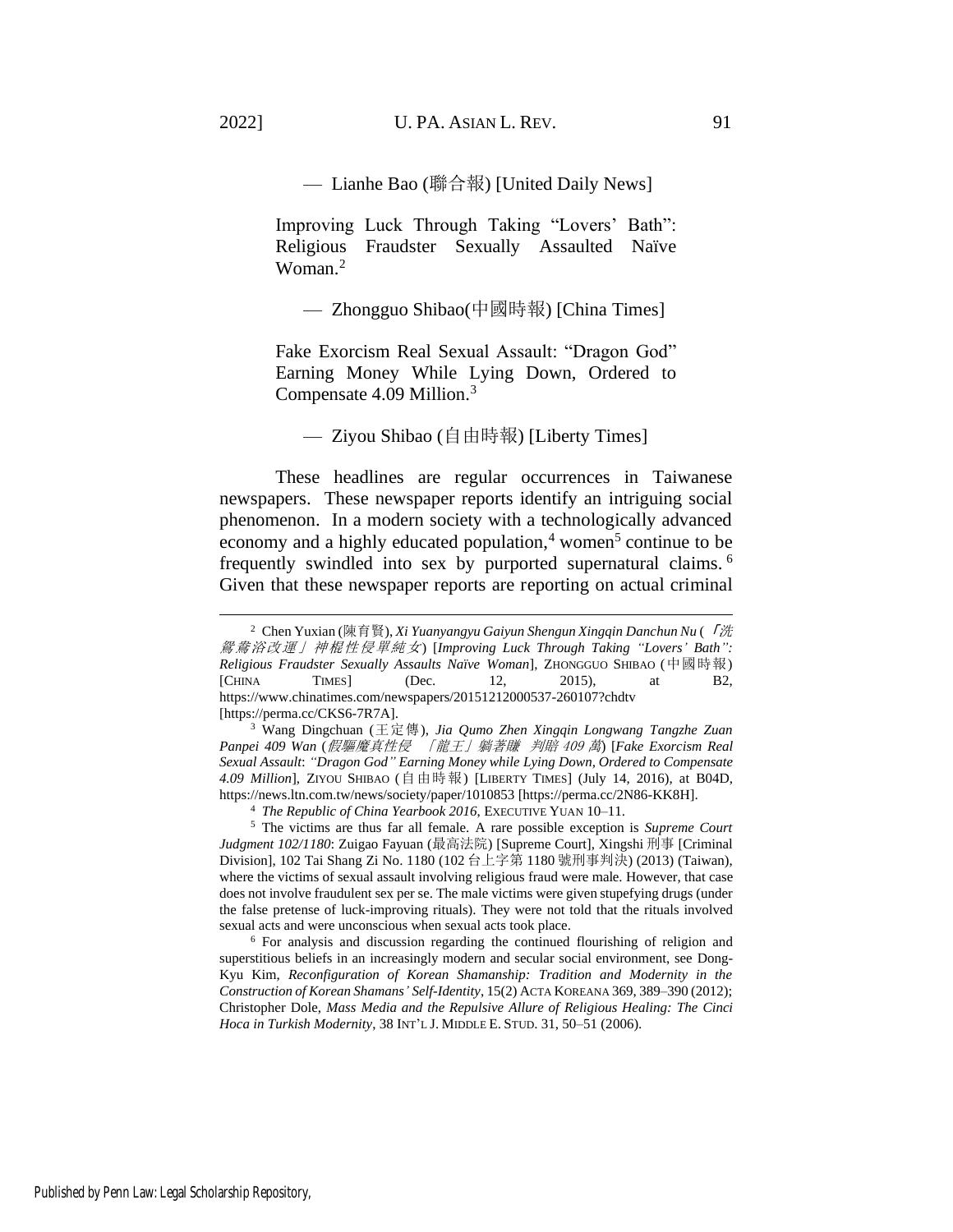cases in court, these newspaper reports also reveal a curious aspect of the Taiwanese criminal justice system. Religious fraudulent sex (i.e., the use of religious-related deceptions to obtain sex) is a prosecutorial priority with an extremely high conviction rate.<sup>7</sup>

<span id="page-3-0"></span>In this Article, we critically examine the legal and social dimensions of this criminalization of religious fraudulent sex and make two contributions.

First, we highlight the legal peculiarities of the vigorous criminalization of religious fraudulent sex in Taiwan and demonstrate that it is not driven by any concerted or principled protection of sexual autonomy. The Taiwanese courts use an innovative interpretation to circumvent a forcible-sex provision (i.e., the equivalence of rape in Taiwan) that does not readily cover fraudulent sex.<sup>8</sup> This doctrinal maneuver selectively extends the forcible-sex provision to fraudulent sex involving religious elements to the exclusion of fraudulent sex involving verifiable falsehoods. This is notwithstanding that the infringement of sexual autonomy is no less serious for the latter, whether as a matter of general principle or as per actual cases.<sup>9</sup> Similarly, systematic empirical studies of sexual offenses enforcement find that outdated and legally erroneous expectations of force and resistance continue to permeate the legal process.<sup>10</sup> In such context, the fact that courts have no qualms in sustaining convictions of religious fraudulent sex where no such factors are present is less a departure from the prevailing persistence of rape myths in the Taiwanese criminal justice system,<sup>11</sup> but indicates that some other considerations are driving the determined criminalization.

<span id="page-3-2"></span><span id="page-3-1"></span><sup>7</sup> Jianlin Chen, *Joyous Buddha, Holy Father, and Dragon God Desiring Sex: A Case Study of Rape by Religious Fraud in Taiwan*, 13(2) NAT'L TAIWAN U. L. REV. 183, 200-201 (2018); Chih-Chieh Lin, *Failing to Achieve the Goal: A Feminist Perspective on Why Rape Law Reform in Taiwan has been Unsuccessful*, 18 DUKE J. GENDER L. & POL'Y 163, 185 (2010).

<sup>8</sup> *Infra* II.C.

<sup>9</sup> *Infra* II.E.

<sup>10</sup> Marietta Sze-chie Fa, *Rape Myths in American and Chinese Laws and Legal Systems: Do Tradition and Culture Make the Difference*, 2007 CONTEMP. ASIAN STUD. 1, 83–84 (2007).

<sup>11</sup> Lin Chih-Chieh (林志潔) & Chin Mong-Hwa (金孟華), *"Heli" de Huaiyi? Yi Nuxing Zhuyi Faxue Guandian Jianshi Xing Qinhai Shenpan zhi Pianjian* (「合理」的懷 疑?以女性主義法學觀點檢視性侵害審判之偏見) [*What Constitutes 'Reasonable Doubt'? A Feminist's Perspective on Taiwanese Rape Trials*], 127 ZHENGDA FAXUE PINGLUN (政大法學評論) [CHENGCHI L. REV.] 117, 144-159 (2012); Lin, *supra* note [7,](#page-3-0) at 184–85. *See infra* II.D.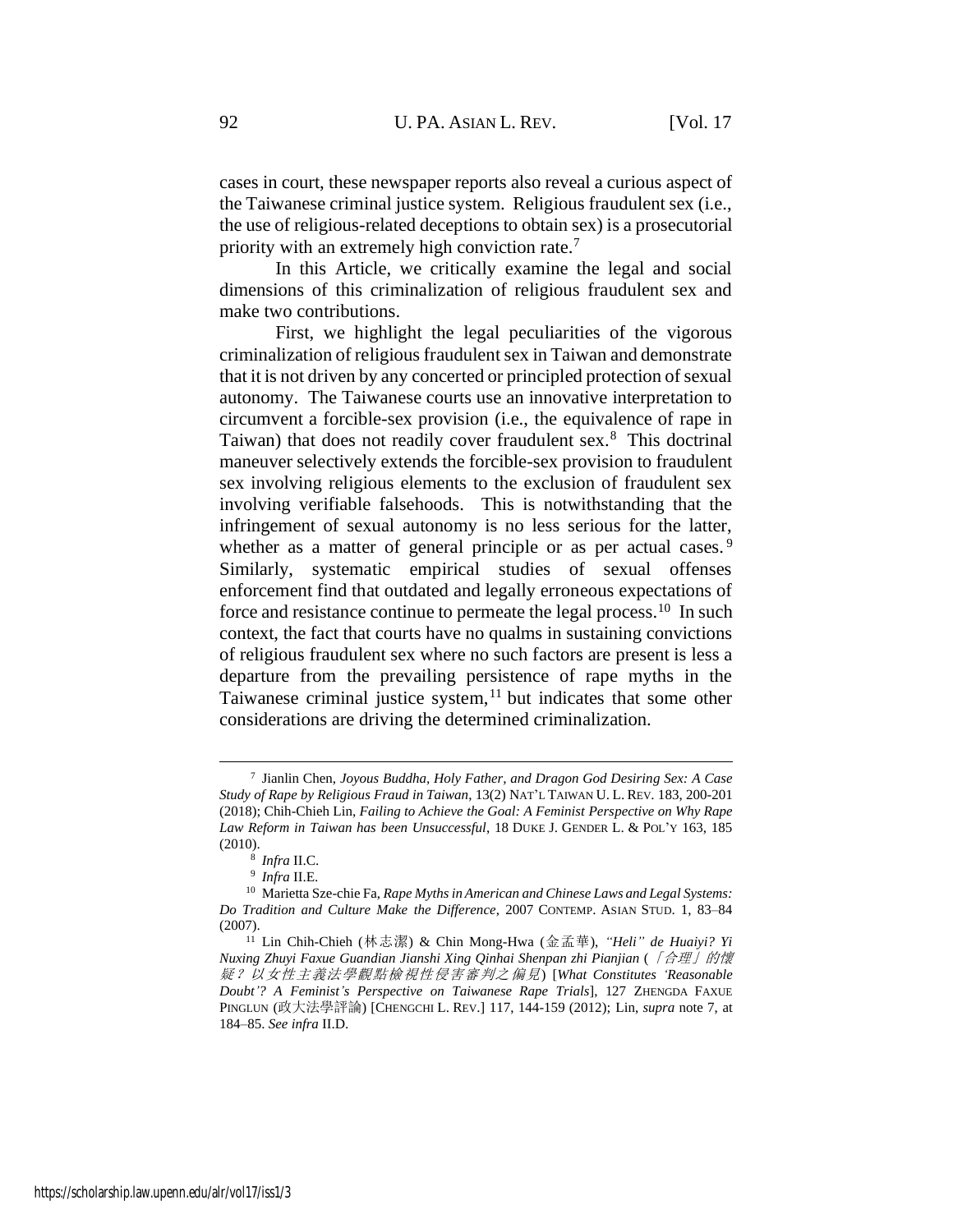<span id="page-4-0"></span>The second contribution extends the inquiry to the social dimension to better understand the exceptional treatment of religious fraudulent sex in the Taiwanese legal system. Proceeding on the premise that media reports on crime reflect and contribute to a societal understanding of criminalized conduct,  $12$  we analyze how religious fraudulent sex is reported in Taiwanese mainstream newspapers. After reviewing three mainstream newspapers for cases that attracted coverage across multiple newspapers and began prior to court verdicts, <sup>13</sup> we assembled a total of fifty-one reports across seven cases over a five-year period, from 2013 to 2018.

Thematic analysis reveals three themes that emanate from the reports. First, the reports emphasize the lurid details of taboo sex acts (e.g., sperm swallowing, intercourse during menstruation). Second, the reports subject the defendant to harsh moral condemnation for purveying outrageous religious falsehood. Third, the reports adopt a sympathetic, if also somewhat paternalistic, view of the victims whose innocence is defiled by the defendant. Combining these three themes using discourse analysis, we argue that the religious fraudulent sex phenomenon is framed as a moral panic, whereby lecherous men utilize deviant religious practices to entrap naïve, vulnerable young women into perverted sexual exploitation.

Connecting these findings to legal practice, we argue that this moral panic narrative reflects and reinforces the legal enthusiasm towards punishing religious fraudulent sex. By focusing on the perceived uniqueness and gravity of harm posed by the sexually perverted religious fraudsters, this narrative helps readers rationalize what would otherwise be a questionable singling out of religious fraudulent sex to the exclusion of other forms of fraudulent sex. The pervasiveness of such narrative in mainstream newspapers, in turn, reassures the legal actors that vigorous prosecutions (and convictions) of religious fraudulent sex conform with societal sentiments.<sup>14</sup>

This Article is organized into six parts. Part II sets out the law on sexual offence and the peculiarity of religious fraudulent sex criminalization in Taiwan. Part III explains the methodology for analyzing the newspaper reports. Part IV presents the three themes that emerge from the newspaper reports and discusses how the themes

<sup>12</sup> IAN MARSH & GAYNOR MELVILLE, CRIME, JUSTICE AND THE MEDIA 256-265 (Routledge 3d ed. 2019). *Infra* III.A.

<sup>13</sup> *Infra* III.

<sup>14</sup> *Infra* Part V.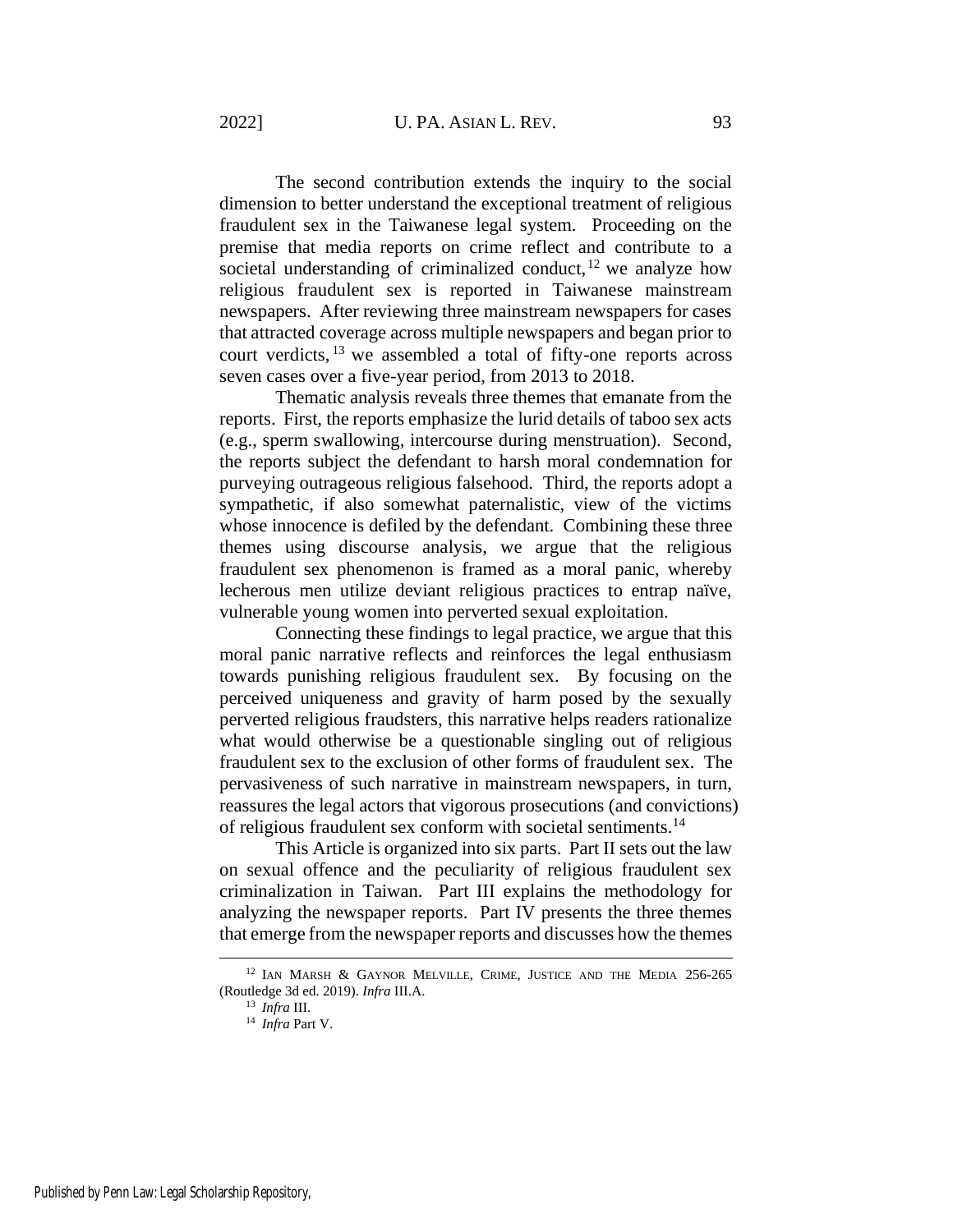constitute an overarching moral panic narrative. Part V contextualizes the legal peculiarity with the moral panic narrative. Part VI concludes this Article.

# **II. THE PECULIARITY OF RELIGIOUS FRAUDULENT SEX CRIMINALIZATION IN TAIWAN**

This Part first sets out the sexual offence provisions, the judicial interpretation on religious fraudulent sex, and the pattern of enforcement, before highlighting how the exceptional treatment of religious fraudulent sex cannot be explained by considerations of sexual autonomy.

### *A. Structure*

The Taiwanese Criminal Code was heavily influenced by the Japanese and German criminal codes.<sup>15</sup> For sexual offences, the key distinction from common law jurisdictions is that the Taiwanese Criminal Code specifies the various offending manners of obtaining sex and categorizes them into distinct offences. In addition to the rape (forcible sex) provision that is premised on force and threat (article 221), there are provisions, respectively, for abuse of authority (article 228), taking advantage of physical, mental, or intellectual defects (article 225), and spousal impersonation fraud (article  $229$ ).<sup>16</sup> This can be distinguished from the centrality of consent under the common law approach. Through pragmatic interpretation of consent vis-à-vis capacity to consent (e.g., unconsciousness or insanity)<sup>17</sup> and certain types of fraud, <sup>18</sup> the common law courts are able to

 $^{15}$  TAY-SHENG WANG, LEGAL REFORM IN TAIWAN UNDER JAPANESE COLONIAL RULE, 1895–1945: THE RECEPTION OF WESTERN LAW 175–82 (University of Washington Press 1999).

<sup>16</sup> 刑法 (XINGFA) [CRIMINAL CODE] ch. 16 (2016) (Taiwan).

<sup>17</sup> *See* Ralph Sandland, *Sex and Capacity: The Management of Monsters?*, 76(6) MOD. L. REV. 981, 983-86 (2013) (exploring the animal instinct doctrine in the context of consent); *see also* Janine Benedet & Isabel Grant, *Hearing the Sexual Assault Complaints of Women with Mental Disabilities: Consent, Capacity, and Mistaken Belief*, 52(2) MCGILL L.J. 243, 269 (2007) (suggesting evidence of non-consent should be considered before capacity of consent).

<sup>18</sup> *See* Karl Laird, *Rapist or Rouge? Deception, Consent and the Sexual Offences Act 2003*, 2014(7) CRIM. L. REV. 492, 495-98 (2014) (discussing the evolution of courts' evaluation of deception in consent for sex); *see also* Rebecca Williams, *Deception, Mistake*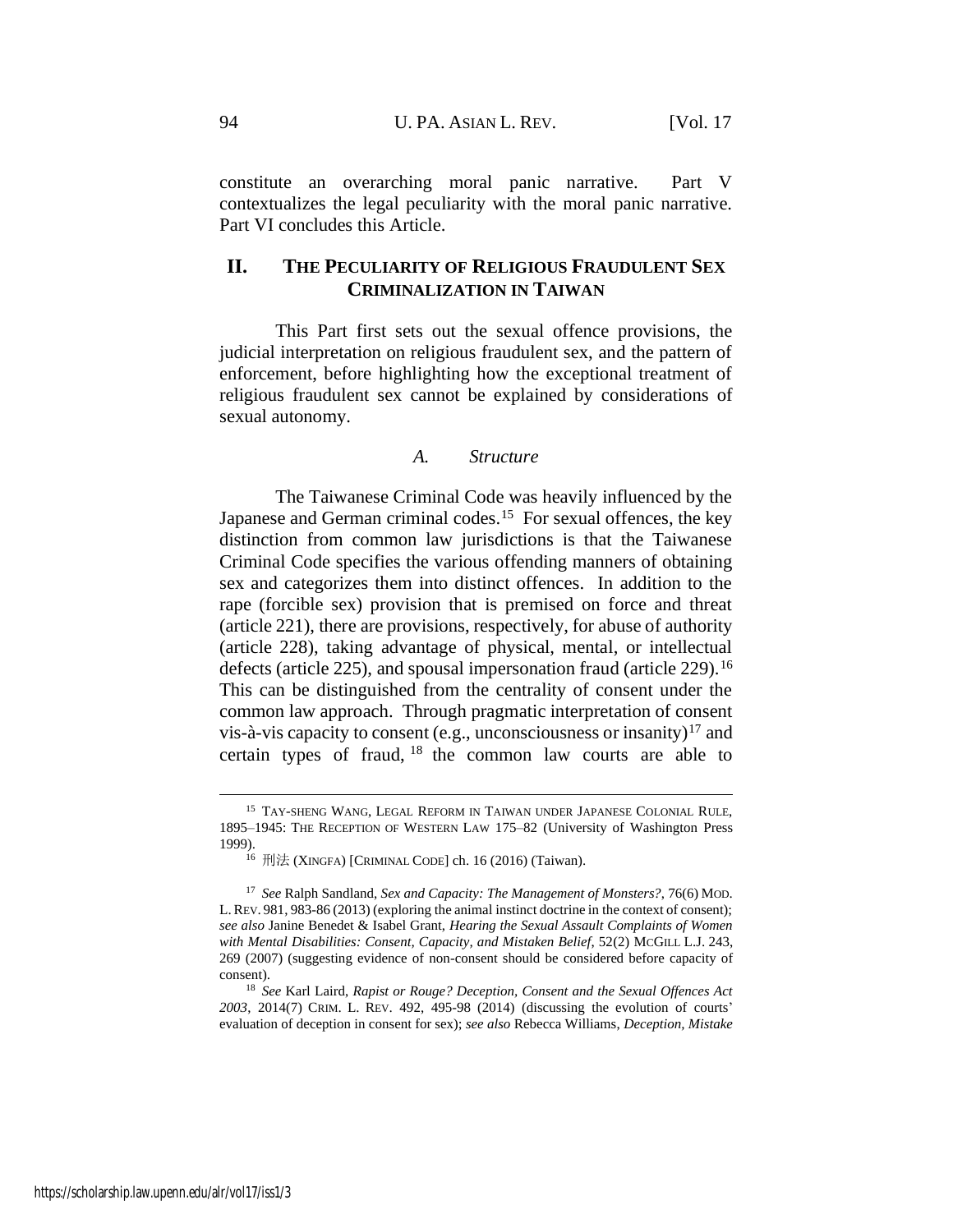criminalize sex that is not obtained through force or threat without the need for separate statutory provisions. <sup>19</sup> By contrast, the existence of separate provisions dealing with non-violent and nonthreat-based conduct have traditionally served as powerful restraints on any expansive interpretation of the rape provision in Taiwan.<sup>20</sup>

<span id="page-6-0"></span>This state of affairs was disrupted in 1999. The sexual offences portion of the Criminal Code was amended as part of a broader feminist-led reform to advance the legal status and protection of women.<sup>21</sup> The original provision defined "rape" (強姦) as "engaging in extra-marital/improper sexual intercourse (姦淫) with a woman through force, threat, drug, hypnosis or other means that renders the woman unable to resist."<sup>22</sup> This was amended to "forcible" intercourse" (強制性交) for anyone "who has sexual intercourse with a male or female by force, threat, intimidation, hypnosis or other means against the person's will."<sup>23</sup> Beyond the changes to outdated patriarchal nomenclature, the core substantive reform is replacing the requirement of "unable to resist" with "against the person's will."<sup>24</sup>

<span id="page-6-1"></span>*and Vitiation of the Victim's Consent*, 124(1) L.Q. REV. 132, 133–36 (2008) (discussing the scope of the Sexual Offences Act 2003 and sections 74-76 therein).

<sup>&</sup>lt;sup>19</sup> In England (prior to 2003) and other jurisdictions whose criminal law are based on English law, there is a lesser sexual offence that criminalized all sex that was procured by fraud. The original purpose was to combat sex trafficking. *See* Peter Alldridge, *Sex, Lies and the Criminal Law*, 44 N. IR. LEGAL Q. 250, 265-66 (1993). However, the provision has since been conceived by scholars and courts as a lesser offence to punish fraudulent sex that did not amount to rape. *See* Jianlin Chen, *Fraudulent Sex Criminalization in Australia: Disparity, Disarray and the Underrated Procurement Offence*, 43(2) U.N.S.W. L.J. 581, 584-86 (2020) (Austl.). Indeed, the provision has been regularly employed in Hong Kong to punish religious fraudulent sex. *See* Jianlin Chen, *Lying about God (and Love?) to Get Laid: The Case Study of Criminalizing Sex Under Religious False Pretense in Hong Kong*, 51(3) CORNELL INT'L L.J. 553, 566-70 (2018). For an example of such a lesser offence that may be restricted to certain types of fraudulent sex (e.g., relating to sexually protective devices or sexually transmitted diseases), see Jianlin Chen, *Fraudulent Sex Criminalisation in Singapore: Haphazard Evolution and Accidental Success*, 2020 SING. J. LEGAL STUD. 479, 491–94 (2020).

<sup>20</sup> Hsu Tze-Tien (許澤天), *Mianlin Hefa Ehai Weixie Xiade Xing Zizhu* (面臨合法惡 害威脅下的性自主) [*Sexual Autonomy Under Legal Duress*], 181 TAIWAN FAXUE ZAZHI (臺灣法學雜誌)[TAIWAN L.J.] 120, 124–25 (2011).

<sup>21</sup> Lin, *supra* note [7,](#page-3-0) at 169–76; Fa, *supra* note [10,](#page-3-1) at 92–100. For a discussion of Taiwan's women's movement and feminist discourse after the end of martial law, see DORIS T. CHANG, WOMEN'S MOVEMENTS IN TWENTIETH-CENTURY TAIWAN 118–55 (2009).

<sup>22</sup> 刑法 (XINGFA) [CRIMINAL CODE] art. 221 (1934) (Taiwan).

<sup>23</sup> 刑法 (XINGFA) [CRIMINAL CODE] art. 221 (2016) (Taiwan).

<sup>24</sup> 刑法異動條文與理由 (XINGFA YIDONG TIAOWEN YU LIYOU) [LEGISLATIVE REASONS FOR CRIMINAL CODE AMENDMENT] art. 221 (1999). The addition of intimidation (恐嚇) is essentially superfluous since academic commentary and judicial interpretation had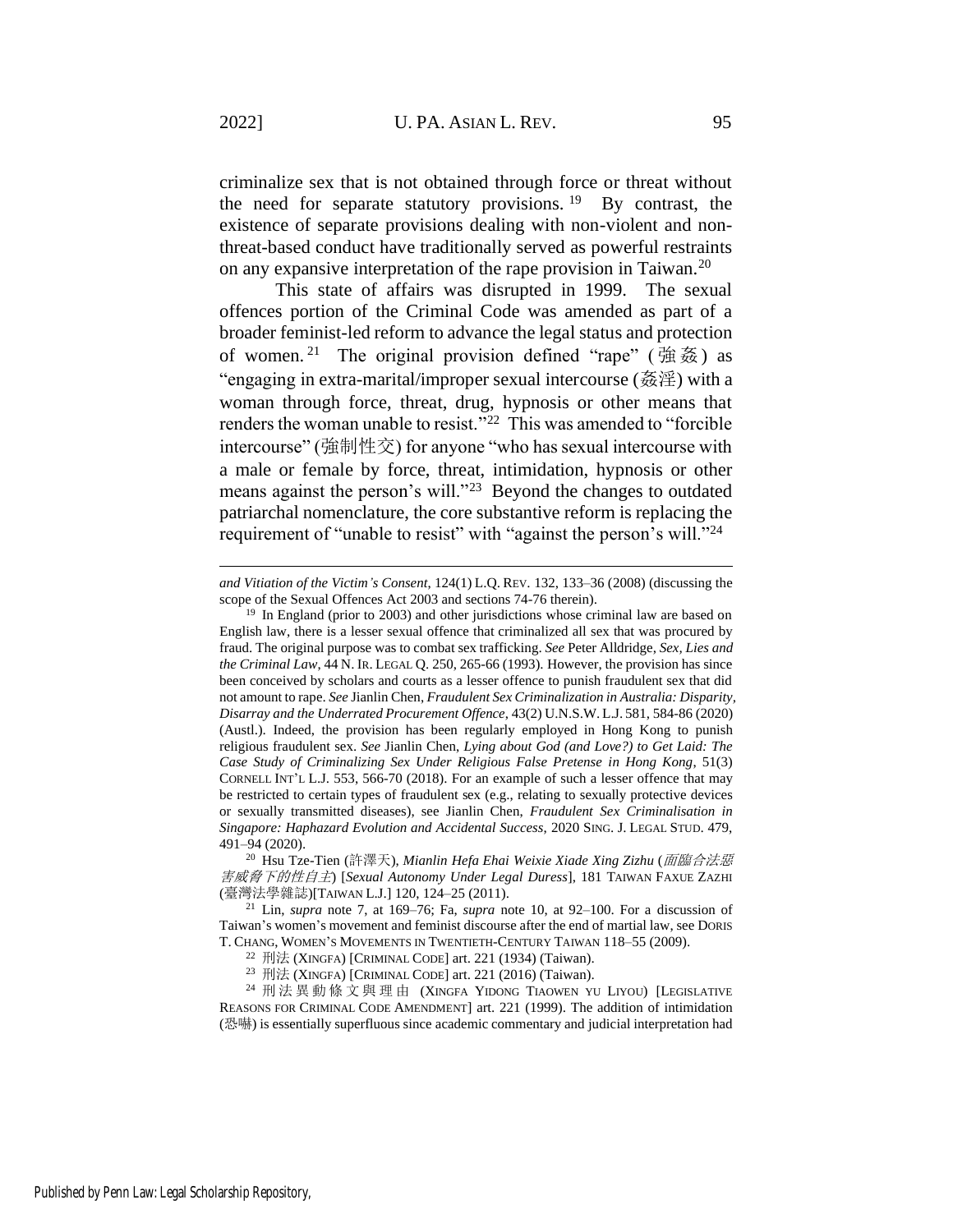#### 96 U. PA. ASIAN L. REV. [Vol. 17

### *B. Other Means and Fraud*

<span id="page-7-0"></span>The new qualifier "against the person's will" to "other means" inevitably generated much debate among scholars and uncertainty in courts as to the extent to which the 1999 reform had changed the substantive law. $25$  The dispute is framed as the level of compulsion that the defendant has to exert on the victim before it constitutes forcible sex.<sup>26</sup> On the one hand, scholars like Jung-Chien Huang<sup>27</sup> and Tze-Tien Hsu<sup>28</sup> argue that a high level of compulsion akin to force and direct threat ("*high-level compulsion*") is required. On the other hand, scholars like Da-Wei Lin contend that there is no requirement of any level of compulsion ("*no compulsion*"). <sup>29</sup> It would suffice if the victim subjectively did not wish to have sex with the defendant. Other scholars like Huang-Yu Wang advocate for the middle-ground, where some low-level of compulsion, rendering it "difficult" (but not "unable") to resist, is required ("*low-level compulsion*").<sup>30</sup>

The authoritative judicial interpretations issued by the Supreme Court have explicitly rejected *high-level compulsion* but did not elect between the *low-level compulsion* and *no compulsion*

considered intimidation as the same as threat. *See* Tsai Sheng-Wei (蔡聖偉), *Lun Qiangzhi Xingjiaozui Weifan Yiyuan Zhi Fangfa* (論強制性交罪違反意願之方法) [*Forcible Means in the Crime of Forced Sexual Intercourse*], 18 ZHONGYANYUAN FAXUE QIKAN (中研院法 學期刊) [ACAD. SINICA L.J.] 41, 59–60 (2016).

<sup>25</sup> *See* Lin, *supra* note [7,](#page-3-0) at 178-80 (discussing the poorly designed legal framework that, instead of selecting from alternative new models that flow from the purported objective of sexual autonomy, chose to retain the existing model with isolated modifications).

<sup>26</sup> For general overview of the debate, see Wang Huang-Yu (王皇玉), *Qiangzhi Shouduan Yu Beihanren Shou Qiman de Tongyi: Yi Qiangzhi Xingjiao Weixiezui Wei Zhongxin* (強制手段與被害人受欺瞞的同意:以強制性交猥褻罪為中心) [*Forced Methods and Agreement under Deception: Based on the Sexual Assault Crime*], 42(2) TAIDA FAXUE LUNYE (臺大法學論叢) [N. TAIWAN U. L.J.] 381, 395–98 (2013); Lin Da-Wei (林大 為), *Lun Zheshu Xingjiaozui: Jianlun Zongjiao Pianse Anjian Zhi Renshi Yongfa Wenti* (論 詐術性交罪: 兼論「宗教騙色」案件之認事用法問題) [*A Study on Offense of Fraudtype Sexual Intercourse*-*Also on the Issues of Identifying Usage of "Sexual Fraud in Religion"*], 59(5) JUNFA ZHUANKAN (軍法專刊) [MIL. L.J.] 108, 111–17 (2013).

<sup>27</sup> Huang Jung-Chien (黃榮堅), *2010 Nian Xingshifa Fazhan Huigu Yuwang Niandai Yuwang Xingfa* (*2010* 年刑事法發展回顧:慾望年代,慾望刑法) [*Developments in the Law in 2010: Criminal Law*], 40(S) TAIDA FAXUE LUNYE (臺大法學論叢) [N. TAIWAN U. L.J.] 1795, 1835 (2011).

<sup>28</sup> Hsu, *supra* note [20,](#page-6-0) at 124–25.

<sup>29</sup> Lin, *supra* note [26,](#page-7-0) at 119.

<sup>30</sup> Wang, *supra* note [26,](#page-7-0) at 398-400.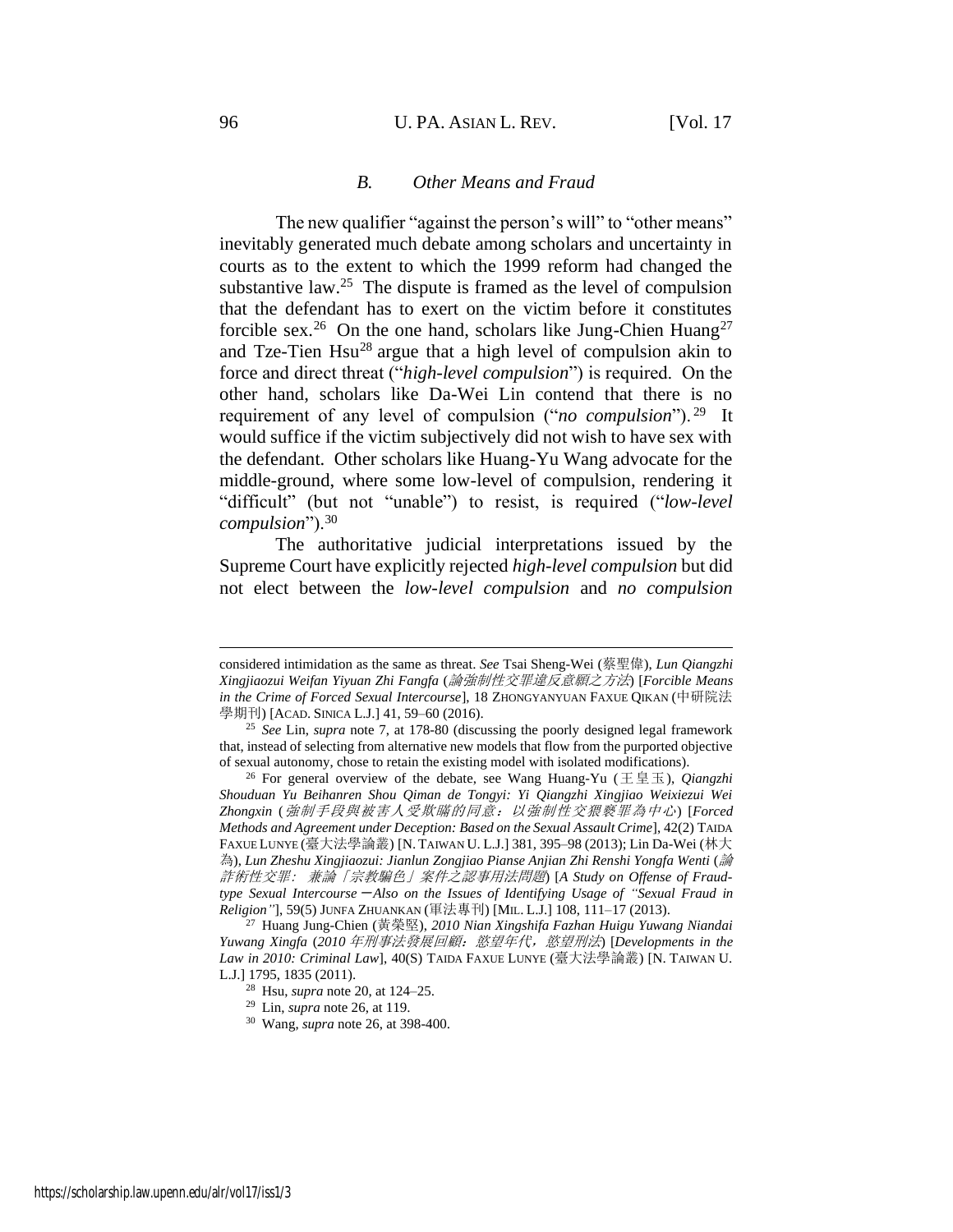approaches.<sup>31</sup> This in turn led to inconsistencies between the Supreme Court and the lower court  $(i.e., High Court).$ <sup>32</sup> For example, a 2014 Supreme Court decision discussed the three approaches before proceeding to adopt the *no compulsion* view.<sup>33</sup> This reasoning has in turn been replicated in a few subsequent High Court decisions. <sup>34</sup> Nonetheless, there are other High Court decisions that continue to state that *low-level compulsion* is required for the purposes of article 221.<sup>35</sup> Indeed, one High Court decision acquitted the defendant on the ground that the means employed by the defendant (as alleged by the victim) did not fall into the *low-level compulsion* category. <sup>36</sup> Other High Court decisions have sought to avoid the issue altogether by simply, but unhelpfully, stating that forcible sex includes *low-level compulsion*. 37

On whether fraud would constitute forcible sex, current case law has thus far rejected the *no-compulsion* compulsion, which would have considered all forms of fraud as a punishable violation of will.<sup>38</sup>

<sup>33</sup> *Supreme Court Judgment 103/720*: Zuigao Fayuan (最高法院) [Supreme Court], Xingshi 刑事 [Criminal Division], 103 Tai Shang Zi No. 720 (103 台上字第 720 號刑事判 決) (2014) (Taiwan).

<sup>34</sup> *High Court Judgment 106/98*: Taiwan Gaodeng Fayuan (台灣高等法院) [Taiwan High Court], Xingshi 刑事 [Criminal Division], 106 Qing Shang Su Zi No. 98 (106 侵上訴 字第 98 號刑事判決) (2017) (Taiwan); *High Court Judgment 105/179*: Taiwan Gaodeng Fayuan (高等法院) [Taiwan High Court], Xingshi 刑事 [Criminal Division], 105 Qing Shang Su Zi No. 179 (105 侵上訴字第 179 號刑事判決) (2016) (Taiwan).

<sup>35</sup> *E.g.*, *High Court Judgment 105/13*: Taiwan Gaodeng Fayuan (台灣高等法院) [Taiwan High Court], Xingshi 刑事 [Criminal Division], 105 Qing Shang Su Zi No. 13 (105 侵上訴字第 13 號刑事判決) (2016) (Taiwan); *High Court Judgment 104/62*: Taiwan Gaodeng Fayuan (台灣高等法院) [Taiwan High Court], Xingshi 刑事 [Criminal Division], 104 Qing Shang Su Zi No. 62 (104 侵上訴字第 62 號刑事判決) (2015) (Taiwan).

<sup>36</sup> *High Court Judgment 105/228*: Taiwan Gaodeng Fayuan (台灣高等法院) [Taiwan High Court], Xingshi 刑事 [Criminal Division], 105 Qing Shang Su Zi No. 228 (105 侵上 訴字第 228 號刑事判決) (2016) (Taiwan).

<sup>37</sup> *E.g.*, *High Court Judgment 106/145*: Taiwan Gaodeng Fayuan (台灣高等法院) [Taiwan High Court], Xingshi 刑事 [Criminal Division], 106 Qing Shang Su Zi No. 145 (106 侵上訴字第 145 號刑事判決) (2017) (Taiwan). *See* Chen, *supra* note 7, at 194-199.

<sup>38</sup> Lin, *supra* note [26,](#page-7-0) at 119–23.

<sup>31</sup> Zuigao Fayuan Jiushiqi Niandu Diwuci Xingshiting Huiyi Jilu (最高法院九十七年 度第五次刑事庭會議紀錄) [The Resolution of the 5th Criminal Division Conference of the Supreme Court of 2008], 2008 ZUIGAO FAYUAN ZILIAO KE (最高法院資料科) [SUPREME COURT INFORMATION SECTION] (Taiwan). For discussion on the *de facto* precedential effect of these judicial interpretations, and how the bureaucratic nature of Taiwan's civilian court system magnifies their constraints on lower courts, see Kai-Ping Su, *Criminal Court Reform in Taiwan: A Case of Fragmented Reform in a Not-Fragmented Court System*, 27(1) WASH. INT'L L.J. 203, 218–21 (2017).

 $32$  For an outline of the judicial system and hierarchy, see CHANG-FA LO, THE LEGAL CULTURE AND SYSTEM OF TAIWAN 11–19 (2006).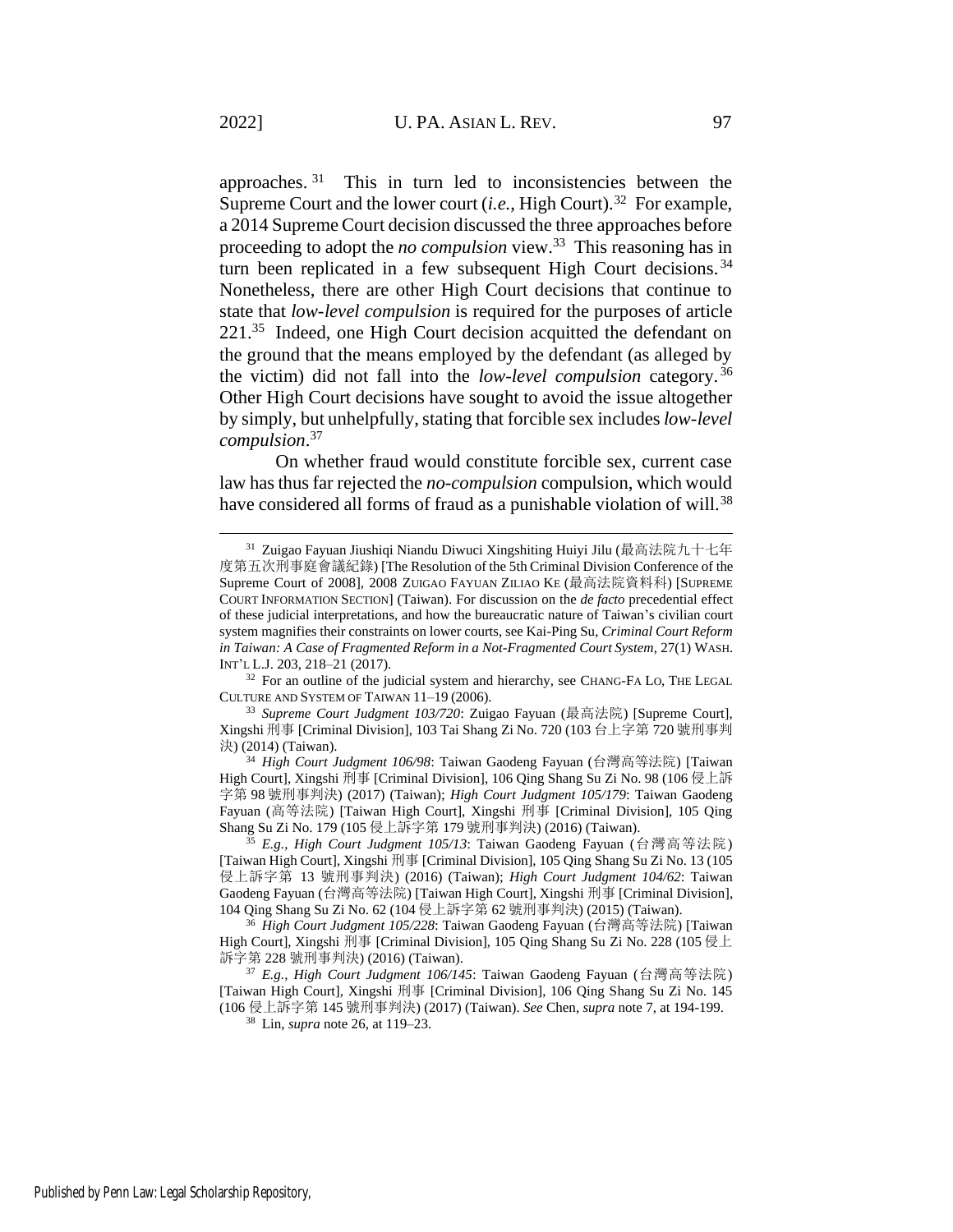The courts have sustained convictions where the fraud involved a threat (*e.g.*, a defendant pretending to be a policeman and threatened to arrest the victim)<sup>39</sup> or deception as to the nature of the act (*e.g.*, insertion of a penis instead of a medical instrument).<sup>40</sup> As recognized by Taiwanese scholars, such convictions are uncontroversial since the fraud in question corresponds to, respectively, *high-level compulsion* and *low-level compulsion*. 41 On the other hand, the courts have acquitted the defendant of forcible sex charges where the fraud relates to consideration (e.g., the promise of money)  $42$  or ancillary information (e.g., HIV positive status). $43$ 

#### *C. Religious Fraudulent Sex*

The current state of Taiwanese jurisprudence on fraudulent sex poses an obstacle for punishing religious fraudulent sex. Some religious fraudulent sex involves threat (e.g., the defendant claimed that the victim is possessed by evil spirits and will suffer grave injury without the defendant's ritual) and would result in a guilty conviction even prior to the 1999 reform.<sup>44</sup> However, it is quite common for victims to take the initiative to seek out luck-improving or exorcism rituals.<sup>45</sup> Moreover, in all these instances, the victims would know

<span id="page-9-0"></span><sup>39</sup> *E.g.*, *Supreme Court Judgment 95/7201*: Zuigao Fayuan (最高法院) [Supreme Court], Xingshi 刑事 [Criminal Division], 95 Tai Shang Zi No. 7201 (95 台上字第 7201 號 刑事判決) (2006) (Taiwan).

<sup>40</sup> *E.g.*, *Supreme Court Judgment 98/3312*: Zuigao Fayuan (最高法院) [Supreme Court], Xingshi 刑事 [Criminal Division], 98 Tai Shang Zi No. 3312 (98 台上字第 3312 號 刑事判決) (2009) (Taiwan).

<sup>41</sup> Wang, *supra* note [26,](#page-7-0) at 422–423.

<sup>42</sup> *Supreme Court Judgment 102/248*: Zuigao Fayuan (最高法院) [Supreme Court], Xingshi 刑事 [Criminal Division], 102 Tai Shang Zi No. 248 (102 台上字第 248 號刑事判 決) (2013) (Taiwan).

<sup>43</sup> *High Court (Tainan) Judgment 103/1567*: Gaodeng Fayuan Taizhong Fenyuan (高 等法院臺中分院) [High Court Tainan Branch Court], Xingshi 刑事 [Criminal Division], 103 Shang Su Zi No. 1567 (103 上訴字第 1567 號刑事判決) (2014) (Taiwan).

<sup>44</sup> *Supreme Court Judgment 56/2210*: Zuigao Fayuan (最高法院) [Supreme Court], Xingshi 刑事 [Criminal Division], 56 Tai Shang Zi No. 2210 (56 台上字第 2210 號刑事判 決) (1967) (Taiwan); *Supreme Court Judgment 52/1024*: Zuigao Fayuan (最高法院) [Supreme Court], Xingshi 刑事 [Criminal Division], 52 Tai Shang Zi No. 1024 (52 台上字 第 1024 號刑事判決) (1963) (Taiwan).

<sup>45</sup> *E.g.*, *Supreme Court Judgment 106/456*: Zuigao Fayuan (最高法院) [Supreme Court], Xingshi 刑事 [Criminal Division], 106 Tai Shang Zi No. 456 (106 台上字第 456 號 刑事判決) (2017) (Taiwan); *Supreme Court Judgment 102/3692*: Zuigao Fayuan (最高法 院) [Supreme Court], Xingshi 刑事 [Criminal Division], 102 Tai Shang Zi No. 3692 (102 台上字第 3692 號刑事判決) (2013) (Taiwan).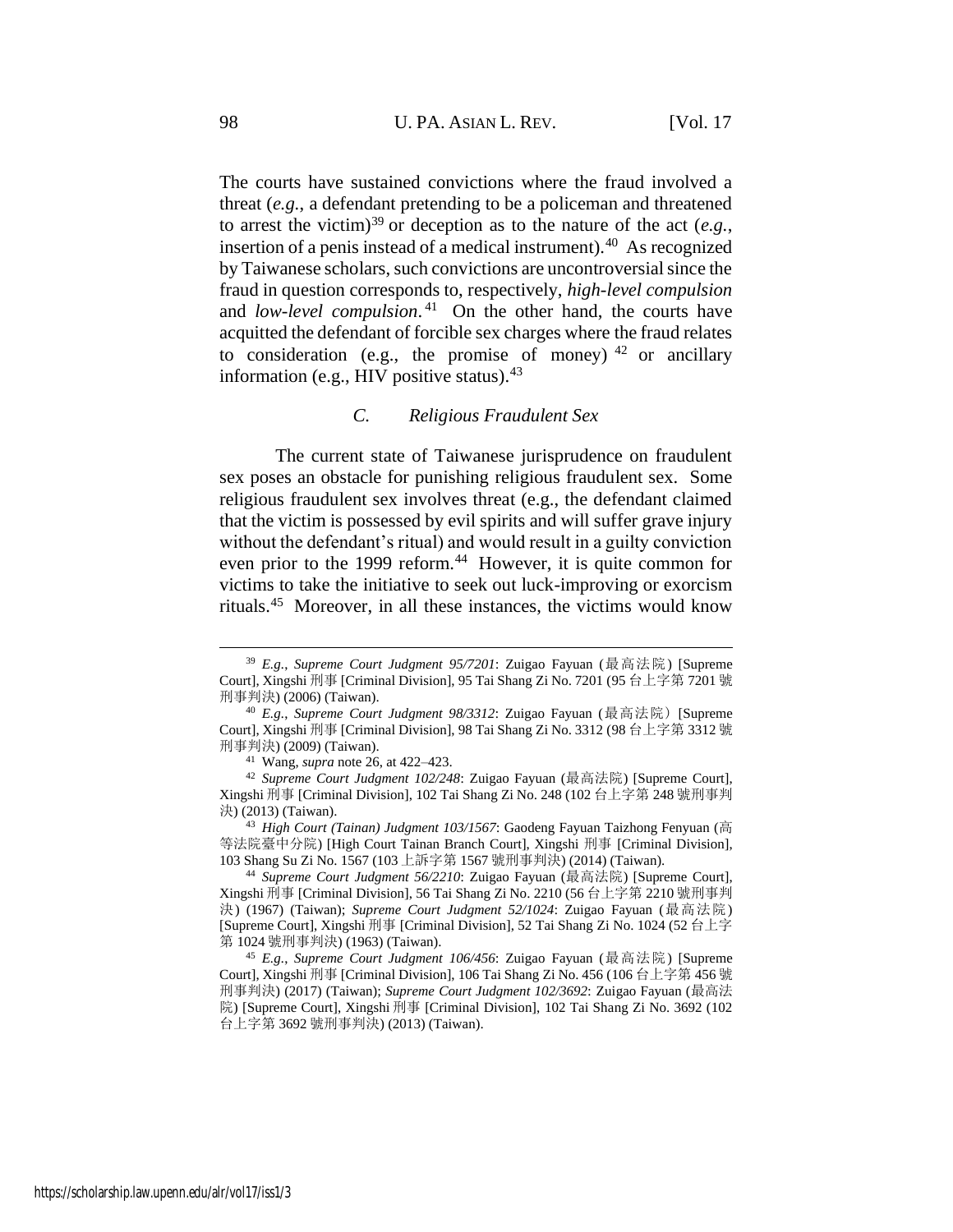that the purported religious rituals involved sex. Thus, they are not deceived as to the nature of the act.

In response to this potential doctrinal difficulty, the Taiwanese courts have carved out an approach towards applying the forcible sex provision to religious fraudulent sex. According to the 2013 *Supreme Court Judgement 102/3692*, <sup>46</sup> there are two elements to consider. First, the victim is in a subjective state of psychological vulnerability, perhaps due to a combination of (a) setbacks in their relationship, health, and/or career; and (b) limitation of the victim's intellect. Second, the defendant induces sexual intercourse through methods that cannot be verified by science (e.g., divine power, supernatural force, religion, or superstition) and which are contrary to prevailing social values.

There are three notable issues relating to this approach.

First, *Supreme Court Judgement 102/3692* did not explicitly require the non-scientific methods to be false. Nonetheless, falsity has emerged as a de facto requirement. As demonstrated in a recent case study, all convictions thus far have premised upon judicial findings that the supernatural/religious claims were false.<sup>47</sup> Indeed, the conventional label in Taiwanese literature for the criminalized conduct is "religious fraudulent sex" (宗教騙色).<sup>48</sup>

Second, there is, arguably, a constitutional violation of religious freedom. Taiwan ostensibly adopted<sup>49</sup> the Western liberal

<sup>46</sup> *Supreme Court Judgment 102/3692, supra* note [45.](#page-9-0) For academic discussion of the seminal nature of the case, see Chen, *supra* not[e 7,](#page-3-0) at 201-03; Tsai, *supra* not[e 24,](#page-6-1) at 62 n.69. Notably, *Supreme Court Judgement 102/3692* merely provides a more structured and fuller articulation of the doctrinal basis for criminalization, as consistent with increased transparency and accompanying public scrutiny of judicial activity in recent times. Prior to this case, Taiwan courts have simply sustained convictions on religious fraudulent sex with scant and conclusory reasoning. For example, the Supreme Court in *Supreme Court Judgment 98/6301* simply held that the "against the person's will" element is satisfied when the defendant "use . . . false supernatural claims (怪力亂神) . . . to render another to obey and have sexual intercourse" since this "rob that person's sexual autonomy, and violate the original will of that person.": *Supreme Court Judgment 98/6301*: Zuigao Fayuan (最高法院) [Supreme Court], Xingshi 刑事 [Criminal Division], 98 Tai Shang Zi No. 6301 (98 台上字 第 6301 號刑事判決) (2009) (Taiwan).

<sup>47</sup> *See* Chen, *supra* note [7,](#page-3-0) at 204–06. The finding of falsity is arguably to satisfy, implicitly, the "contrary to prevailing social values" requirement.

<sup>48</sup> Tsai, *supra* note [24,](#page-6-1) at 61; Lin, *supra* not[e 26,](#page-7-0) at 111.

<sup>49</sup> Sifa Yuan Dafaguan Jieshi No. 460 (司法院大法官解釋第 460 號解釋) [Judicial Yuan Interpretations No. 460] (1998) (Taiwan); *Supreme Court Judgment 93/4456*: Zuigao Fayuan (最高法院) [Supreme Court], Xingshi 刑事 [Criminal Division], 93 Tai Shang Zi No. 4456 (93 台上字第 4456 號刑事判決) (2006) (Taiwan). *See* HWEI-SYIN (陳惠馨),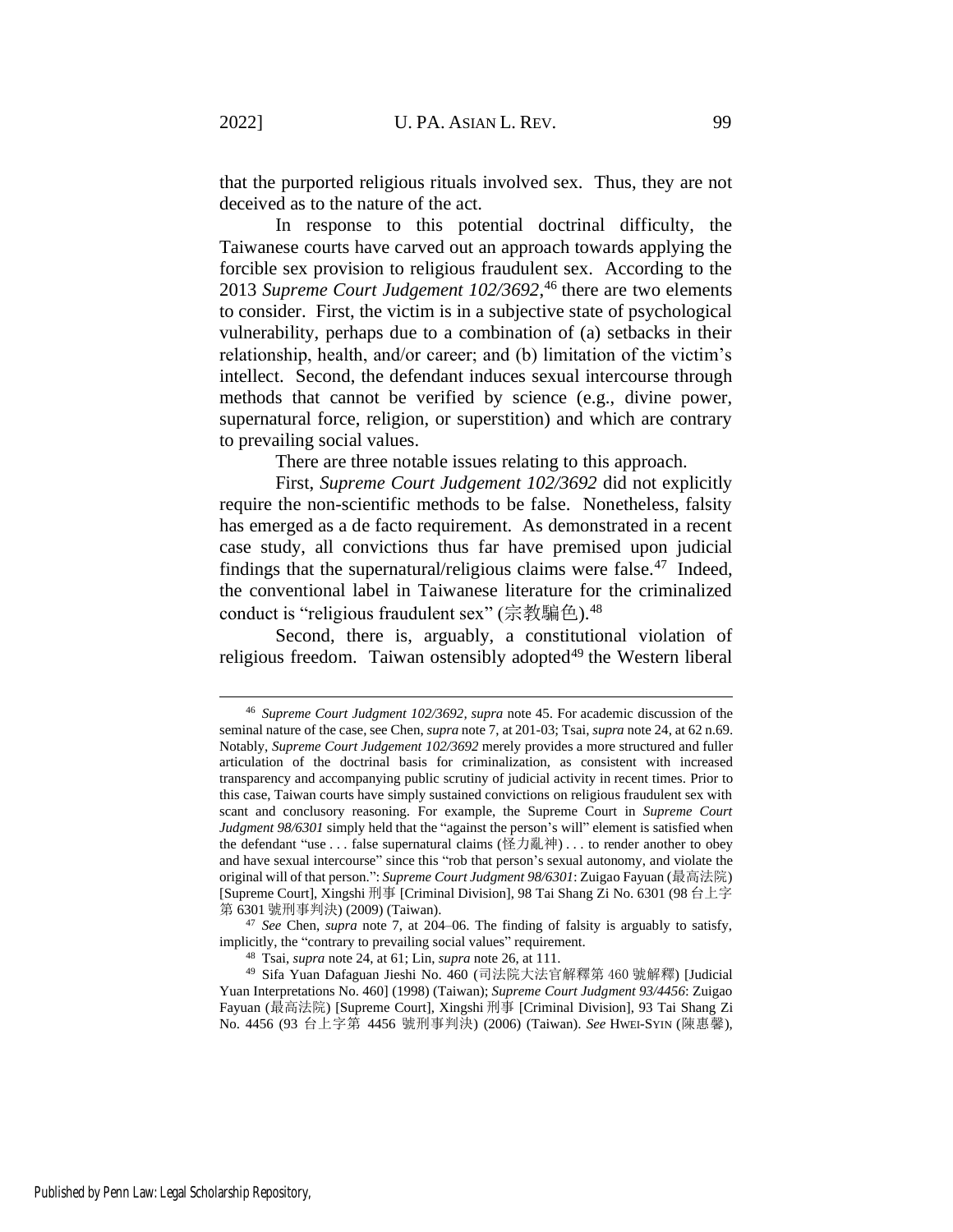democratic notions of religious freedom that prohibits the state from assessing the legitimacy of religious beliefs.<sup>50</sup> This prohibition is contravened when the Taiwanese courts' assessment of the veracity of purported supernatural/religious claims is, in practice, premised on an innate rejection of any purported ritual that involves sex.<sup>51</sup>

Third, and most relevantly given this Article's focus on sexual offences, the singling out of methods that cannot be verified by science in *Supreme Court Judgement 102/3692* is highly curious. The problematic exclusion of non-religious fraudulent sex will be discussed below in II.E.

### *D. Rape Myth Persistence and Exception*

In addition to the doctrinal innovation that singled out religious fraudulent sex to the exclusion of other forms of fraudulent sex, there is another legal peculiarity vis-à-vis the judicial treatment of religious fraudulent sex. Religious fraudulent sex is a notable exception to the persistence of rape myths.

Rape myths persistence is the phenomenon where the stereotypical conception of "real" rape—namely rape is only committed by strangers using physical violence on women who are not sexually promiscuous—persists in the legal system despite explicit legislative changes to negate it.<sup>52</sup> Research studies in U.K.,<sup>53</sup>

ZONGJIAO TUANTI YU FALU: FEI YINGLI ZUZHI GUANDIAN (宗教團體與法律:非盈利組織 觀點) [RELIGIOUS GROUP AND LAW: A NON-PROFIT ORGANIZATION POINT OF VIEW] 21–23 (2013) (describing Taiwan's attitude towards religious freedom). For an overview of the constitutional and regulatory framework vis-à-vis religion in Taiwan; *see generally* JIANLIN CHEN, THE LAW AND RELIGIOUS MARKET THEORY:CHINA, TAIWAN AND HONG KONG 81–112 (2017).

<sup>50</sup> Eur. Ct. H.R. Rsch. Div., *Overview of the Court's Case-Law on Freedom of Religion*, at 9 (Oct. 31, 2013); United States v. Ballard, 322 U.S. 78, 84–87 (1944); DJ Riddle, Case Note, *Thomas Phillips v. Thomas Monson*, 16(3) ECCLESIASTICAL L.J. 393, 393 (2014). For a discussion on religious fraudulent sex in the broader context of religious fraud, see Jianlin Chen, *Regulating Religious Fraud in Taiwan and Hong Kong: A Comparative Study on the Convergences and Deviations in the Understanding of Religious Freedom*, 7 CHINESE J. COMP. L. 150, 173-75 (2019).

<sup>51</sup> Chen, *supra* not[e 7,](#page-3-0) at 206–16.

<sup>52</sup> For a concise literature review, see Yvette Russell, *Woman's Voice/Law's Logos: The Rape Trial and the Limits of Liberal Reform*, 42 AUSTRALIAN FEMINIST L.J. 273, 277– 78 (2016)

<sup>53</sup> *E.g.*, OLIVIA SMITH, RAPE TRIALS IN ENGLAND AND WALES: OBSERVING JUSTICE AND RETHINKING RAPE MYTHS 59-84 (2018) (discussing how pervasive rape myths are trials in the UK); Kayleigh A. Parratt & Afroditi Pina, *From "Real Rape" to Real Justice: A Systematic Review of Police Officers' Rape Myth Beliefs*, 34 AGGRESSION & VIOLENT BEHAV.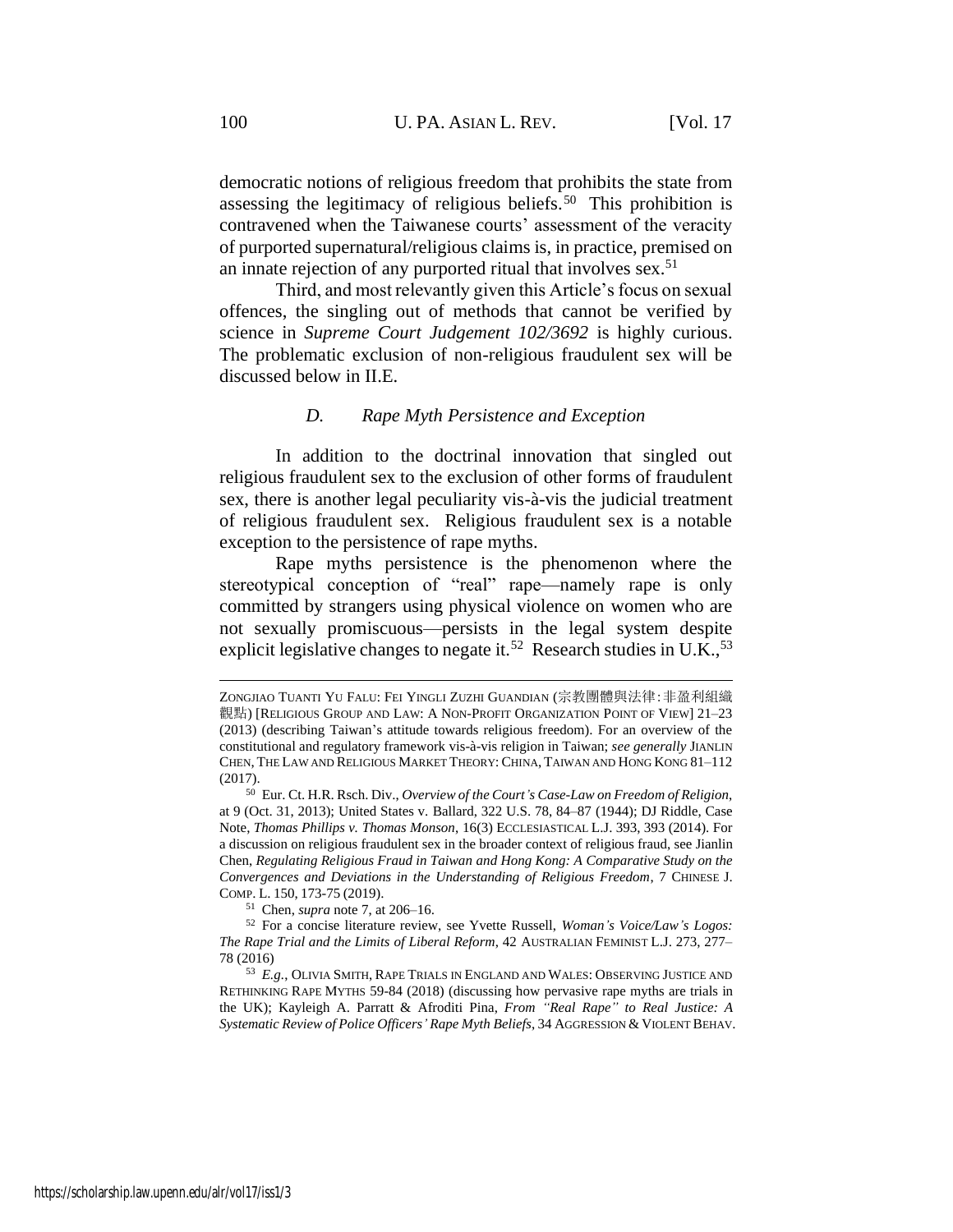U.S., <sup>54</sup> Australia, <sup>55</sup> continental Europe, <sup>56</sup> and Asia <sup>57</sup> have demonstrated how police officers, prosecutors, judges, and juries remained susceptible to these rape myths even after the passage of relevant law reform.

Unsurprisingly, similar findings have been made in the Taiwan context. A survey of 667 decisions over a one-year period immediately after the 1999 reform found that the evidence of physical injury and attempted resistance/escape remain a key driver of outcome despite the explicit removal of the resistance requirement in the 1999 reform.<sup>58</sup> In subsequent research on rape acquittals in the Taipei, Taichung, and Kaohsiung district courts over a ten year period from 2000 to 2010, Chih-Chieh Lin and Mong-Hwa Chin found that

<sup>55</sup> *E.g.*, Rachael Burgin, *Persistent Narratives of Force and Resistance: Affirmative Consent as Law Reform*, 59 BRIT.J. CRIMINOLOGY 296, 302–11 (2019) (noting that that force and resistance narratives endure in the modern rape trials in Victoria, Australia); Anastasia Powell et al., *Meanings of "Sex" and "Consent": The Persistence of Rape Myths in Victorian Rape Law*, 22 GRIFFITH L. REV. 456, 476–77 (2013) (finding that although deeply entrenched societal myths or discourses about rape continue to pervade Victorian courtrooms, there is some evidence of a shift towards a legal focus on the accused's state of mind, in addition to that of the victim-complainant) (Austl).

<sup>56</sup> *E.g.*, Marisalva Fávero et al., *Rape Myth Acceptance of Police Officers in Portugal*, J. INTERPERSONAL VIOLENCE, Apr. 20, 2020, at 1. (examining rape myth acceptance among police officers in Portugal and its relationship with sociodemographic data, length of service, specific training in the field, and professional experience with victims of rape); Sokratis Dinos et al., *A Systematic Review of Juries' Assessment of Rape Victims: Do Rape Myths Impact on Juror Decision-Making?*, 43 INT'L J.L. CRIME & JUST. 36, 46-47 (2015) (finding that rape myths impact juror decision-making and continue to be a problem for prosecutors); Ivana Radačić, *Rape Myths and Gender Stereotypes in Croatian Rape Laws and Judicial Practice*, 22 FEMINIST LEGAL STUD. 67, 72–76 (2014) (examining the presence of rape myths and gender stereotypes and the norms of sexuality they reflect and reinforce in Croatian rape laws).

<sup>57</sup> *E.g.*, Mally Shechory Bitton & Lea Jaeger, *"It Can't Be Rape": Female vs. Male Rape Myths Among Israeli Police Officers*, 35 J. POLICE & CRIM. PSYCH. 494, 497–500 (2019) (finding that male Israeli police officers are more likely to subscribe to myths about male and female rape, and that police officers accept myths about female rape more than students of either gender).

<sup>58</sup> Fa, *supra* not[e 10,](#page-3-1) at 83–84.

<sup>68, 78–79 (2017) (</sup>arguing that high attrition rates in the UK can be explained by rape myth conceptions).

<sup>54</sup> *E.g.*, Alondra D. Garza & Cortney A. Franklin, *The Effect of Rape Myth Endorsement on Police Response to Sexual Assault Survivors*, 27 VIOLENCE AGAINST WOMEN 552, 552- 55 (2021) (examining the extent and impact of rape myth endorsement on police officer preparedness in responding to sexual assault calls for service); Jessica Shaw et al., *Beyond Surveys and Scales: How Rape Myths Manifest in Sexual Assault Police Records*, 7(4) PSYCH. VIOLENCE 602, 605–09 (2017) (finding that rape myth endorsement among police is evidenced in official sexual assault case records because they invoke traditional rape myths in documenting their investigations).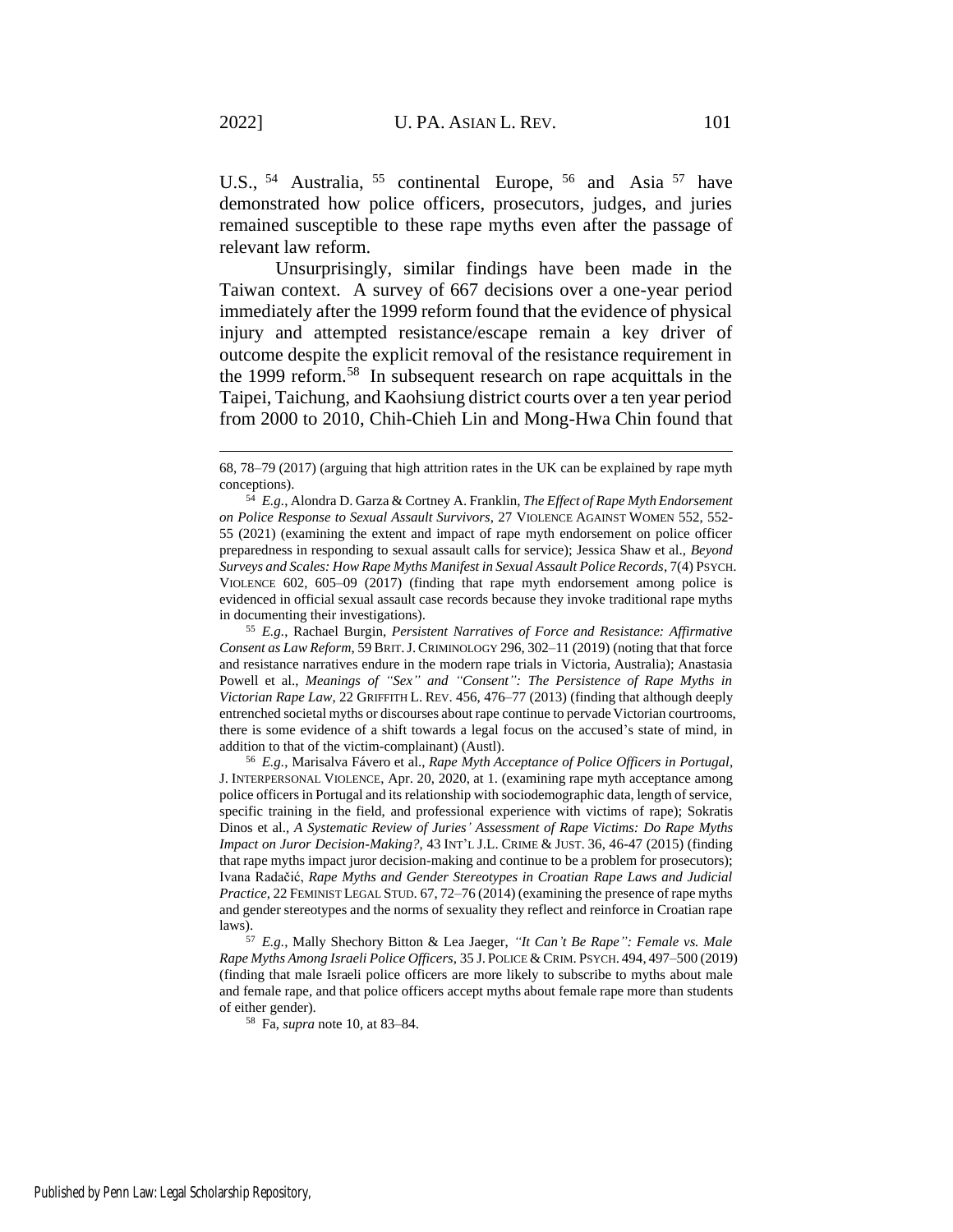the reasons for acquittal still regularly include factors such as lack of attempted resistance/escape, lack of immediate complaints, and continued interactions between victim and defendant.<sup>59</sup> Indeed, in a related article based on largely the same dataset, Chih-Chieh Lin found that "there are few cases resulting in convictions in circumstances where two mentally capable adults engaged in intercourse after the defendant demanded the victim to submit to unwanted sex by non-forcible compulsion."<sup>60</sup>

However, religious fraudulent sex is one of the three exceptions to the de facto requirement of force and resistance. In addition to circumstances where the defendant used drugs or alcohol to cause the victim to lose consciousness or employed threat-based fraud,<sup>61</sup> religious fraudulent sex is a long-standing special category where "prosecutors are willing to prosecute . . . because of courts' demonstrated willingness to convict." <sup>62</sup> Indeed, searches of the online judgment database<sup>63</sup> revealed that there are easily at least three to five religious fraudulent sex cases reaching the final appellate court (i.e., Supreme Court) alone annually, with the vast majority resulting in convictions.<sup>64</sup>

#### *E. Not Sexual Autonomy . . . What Then?*

In summary, religious fraudulent sex in Taiwan is subjected to an unusually vigorous criminalization that is otherwise not

<sup>59</sup> Lin & Chin, *supra* note [11,](#page-3-2) at 144–59.

<sup>60</sup> Lin, *supra* note [7,](#page-3-0) at 184–85.

<sup>61</sup> Lin described it as "involves threats, misleading statements, or falsehoods." Lin, *supra* note [7,](#page-3-0) at 185. However, the illustrative example cited is where the defendant pretended to be a policeman and demanded that the victim (an illegal sex worker) engage in sexual intercourse with him. *Id.* As discussed above in II.A.2, such fraud is considered *highlevel compulsion* given the existence of threat. Indeed, threat is the core element here since as long as the victim believed the threat to be real, the veracity of the threat is immaterial. *See* Tsai, *supra* not[e 24,](#page-6-1) at 60–61.

<sup>62</sup> Lin, *supra* note [7,](#page-3-0) at 185.

<sup>63</sup> To access the online judgment database, see Sifayuan Faxue Ziliao Jiansuo Xitong (司法院法學資料檢索系統) [*Judicial Yuan Law and Regulation Retrieving System*], https://law.judicial.gov.tw/FJUD/default.aspx (last visited Nov. 14, 2021).

<sup>64</sup> Chen, *supra* note [7,](#page-3-0) at 200–01. In the rare incident of acquittal, the reason is not because the court doubted the veracity of the defendant's religious claims, but that inconsistences in the victim's testimony cast doubt as to whether the sexual intercourse actually took place: *e.g.*, *Supreme Court Judgment 102/3088*: Zuigao Fayuan (最高法院) [Supreme Court], Xingshi 刑事 [Criminal Division], 102 Tai Shang Zi No. 3088 (102 台上 字第 3088 號刑事判決) (2013) (Taiwan).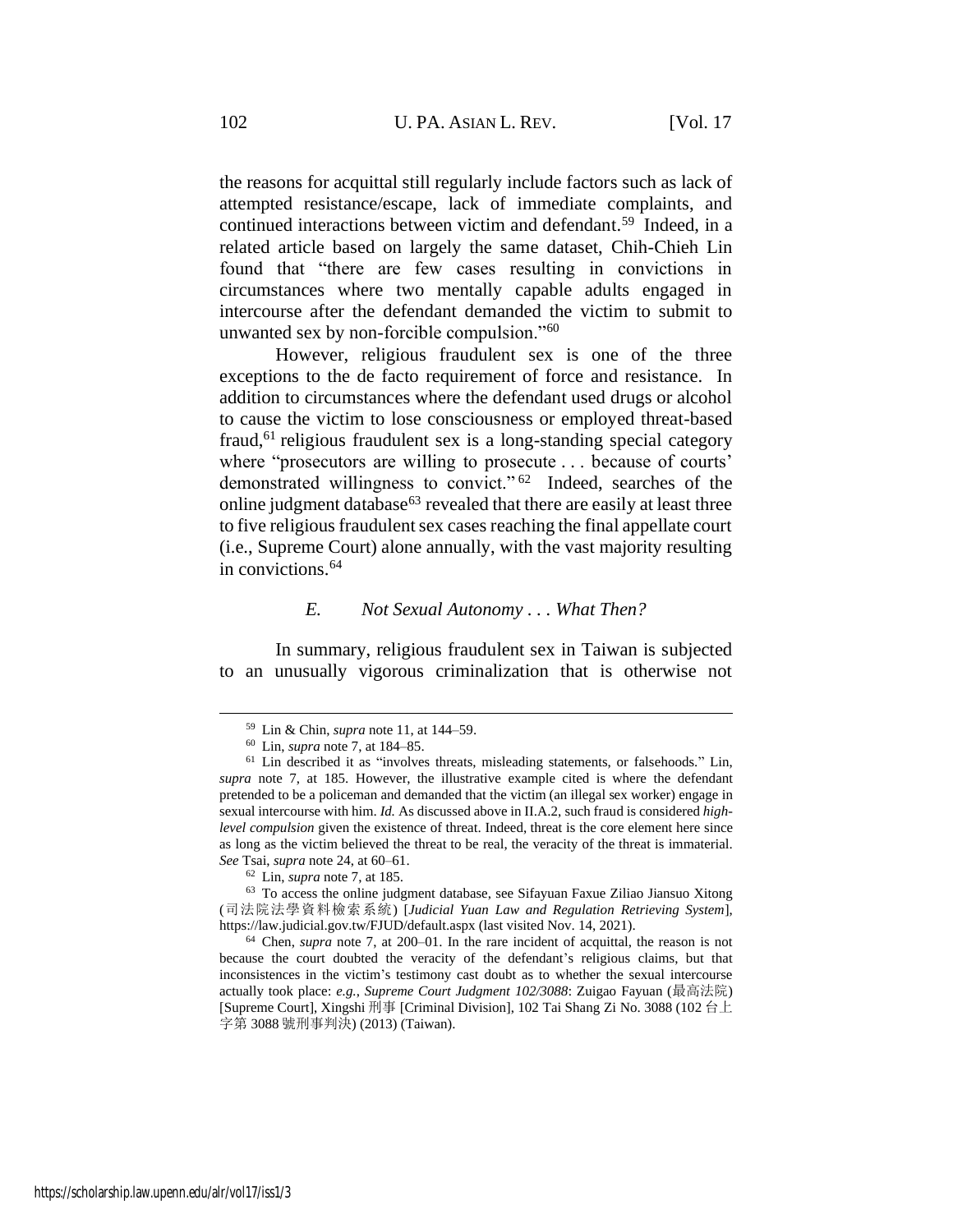extended to other forms of fraudulent sex. Tellingly, this criminalization is not driven by any concerted or principled protection of sexual autonomy.

The persistence of rape myths alluded to in the previous section disappointingly, but unsurprisingly, continue to impede the full realization of sexual autonomy protection that underpinned the 1999 reform. While the willingness to prosecute religious fraudulent sex may be seen as a welcomed exception,<sup>65</sup> the exclusion of other forms of fraudulent sex indicates that the persistence of rape myths remains a salient factor at play. Fraudulent sex involves neither force nor threat, and the fraudster is typically not a stranger. This renders fraudulent sex essentially the antithesis to the "real" rape that underpinned the rape myths.<sup>66</sup> Indeed, that fraudulent sex is not extensively considered as rape is the premise of Jed Rubenfeld's controversial article in 2013. In the article, Rubenfeld argued that rape should be based on self-possession (and the corresponding requirement of force) rather than sexual autonomy.<sup>67</sup> Rubenfeld based this argument on the perceived "riddle" where progressive law reforms that purportedly seek to advance sexual autonomy protection continue to largely maintain the non-criminalization of fraudulent sex.<sup>68</sup> From this perspective, the failure to extend the criminalization to non-religious fraudulent sex in Taiwan is consistent with the general reservations towards full sexual autonomy protection.

<span id="page-14-0"></span>Similar issues occurred for the doctrinal interpretation in *Supreme Court Judgement 102/3692*. Courts in civil law jurisdictions can, and do, develop judicial interpretations to meet ever-changing social circumstances. <sup>69</sup> Protecting vulnerable

<sup>65</sup> *See* Wang, *supra* not[e 26,](#page-7-0) at 409–10.

<sup>66</sup> Jianlin Chen, *The Hidden Sexual Offence: The (Mis)Information of Fraudulent Sex Criminalisation in Australian Universities*, 42 SYDNEY L. REV. 425, 448 (2020) (Austl.)

<sup>67</sup> Jed Rubenfeld, *The Riddle of Rape-by-Deception and the Myth of Sexual Autonomy*, 122 YALE L.J. 1372, 1423-42 (2013). Rubenfeld's argument has been heavily criticized. *E.g.*, Tom Dougherty, Response, *No Way Around Consent: A Reply to Rubenfeld on "Rape-by-Deception*,*"* 123 YALE L.J. ONLINE 321, 331 (2013 ); Patricia J. Falk, Response, *Not Logic, But Experience: Drawing on Lessons from the Real World in Thinking about the Riddle-by-Fraud*, 123 YALE L.J. ONLINE 353, 365-66 (2013); Deborah Tuerkheimer, Response, *Sex Without Consent*, 123 YALE L.J. ONLINE 335, 344–46 (2013).

<sup>68</sup> Rubenfeld, *supra* note [67,](#page-14-0) at 1392–98.

<sup>69</sup> For discussion on judicial interpretation in civil law jurisdictions, see Thomas Lundmark & Helen Waller, *Using Statutes and Cases in Common and Civil Law*, 7 TRANSNAT'L LEGAL THEORY 429, 456-59, 469 (2016); Hans-Bernd Schäfer, *The Relevance*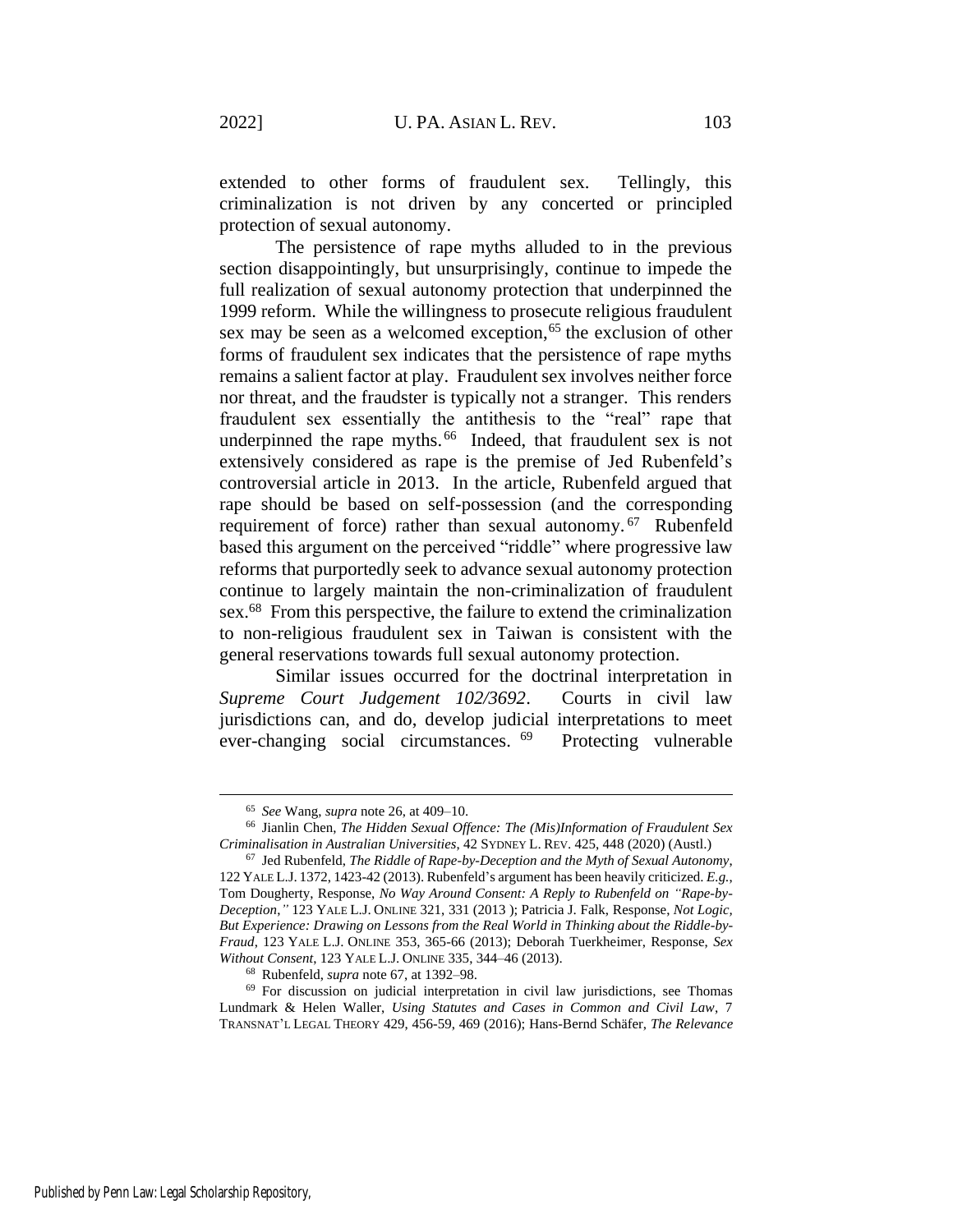individuals (or at least individuals in a vulnerable state) from sexual exploitation is a legitimate concern. The courts are arguably justified in developing doctrinal avenues to ensure that offending conduct is punishable under the existing sexual offence provisions. However, the key question is why such interpretation is limited only to methods that cannot be verified by science? Insofar as the victim is in a state of psychological vulnerability, the harm to the victim and moral culpability of the defendant does not appear to be qualitatively different in circumstances where scientifically verifiable methods are used. In other jurisdictions, defendants have preyed on vulnerable victims with fraudulent claims such as sexual intercourse is part of medical treatment,<sup>70</sup> sexual intercourse is part of a mafia initiation ritual<sup>71</sup> and a false promise of gifts.<sup>72</sup> Furthermore, there is judicial<sup>73</sup> and scholarly<sup>74</sup> support for criminalization on account of the victim's vulnerability in these fraudulent sex cases. Having recognized the need to protect vulnerable victims in scientifically non-verifiable fraud, the exclusion of these scientifically verifiable cases by the *Supreme Court Judgement 102/3692* is arguably arbitrary.

Indeed, the *Supreme Court Judgement 102/3692* can be contrasted with another Supreme Court decision of the same year. In *Supreme Court Judgment 102/248*, the Court held that there was an insufficient violation of will to constitute forcible sex when a defendant used the false promise of payment to obtain sex from a mildly intellectually disabled 12-year-old girl.<sup>75</sup> By contrast, the psychological vulnerability necessary to sustain a conviction for religious fraudulent sex in *Supreme Court Judgement 102/3692* appeared to be rather trivial. One victim was trying to reconcile with

*of Law and Economics for the Development of Judge Made Rules: Examples from German Case-Law*, 40 EUR. ECON. REV. 989, 989 (1996).

<sup>70</sup> Boro v. Super. Ct*.*, 210 Cal. Rptr. 122, 122–23 (Cal. App. 1st Dist. 1985).

<sup>71</sup> *Macfie v The Queen* [2012] VSCA 314 para. 1, para. 4, paras. 7-9 (Austl.).

<sup>72</sup> *R v Winchester (Qld)* [2014] 1 Qd R 44 (Austl.).

<sup>73</sup> *E.g*., *id.* at paras. 86-87, 135. (describing how the victim's vulnerable status merited protections); *see also* Kirk v. *R* [2008] EWCA (Crim) 434 (Eng.) (discussing English law).

<sup>74</sup> *E.g.*, Jonathan Crowe, *Fraud and Consent in Australian Rape Law*, 38 CRIM. L.J. 236, 247 (2014) (examining the circumstances in which fraud will vitiate consent to sex for the purposes of Australian rape law) (Austl.); Ben A. McJunkin, *Deconstructing Rape by Fraud*, 28(1) COLUM.J. GENDER & L. 1, 9–12 (2014) (arguing that the rape by fraud doctrine can be seen as codifying existing limits on masculine status transfer).

<sup>75</sup> *Supreme Court Judgment 102/248*: Zuigao Fayuan (最高法院) [Supreme Court], Xingshi 刑事 [Criminal Division], 106 Tai Shang Zi No. 248 (106 台上字第 248 號刑事判 決) (2013) (Taiwan).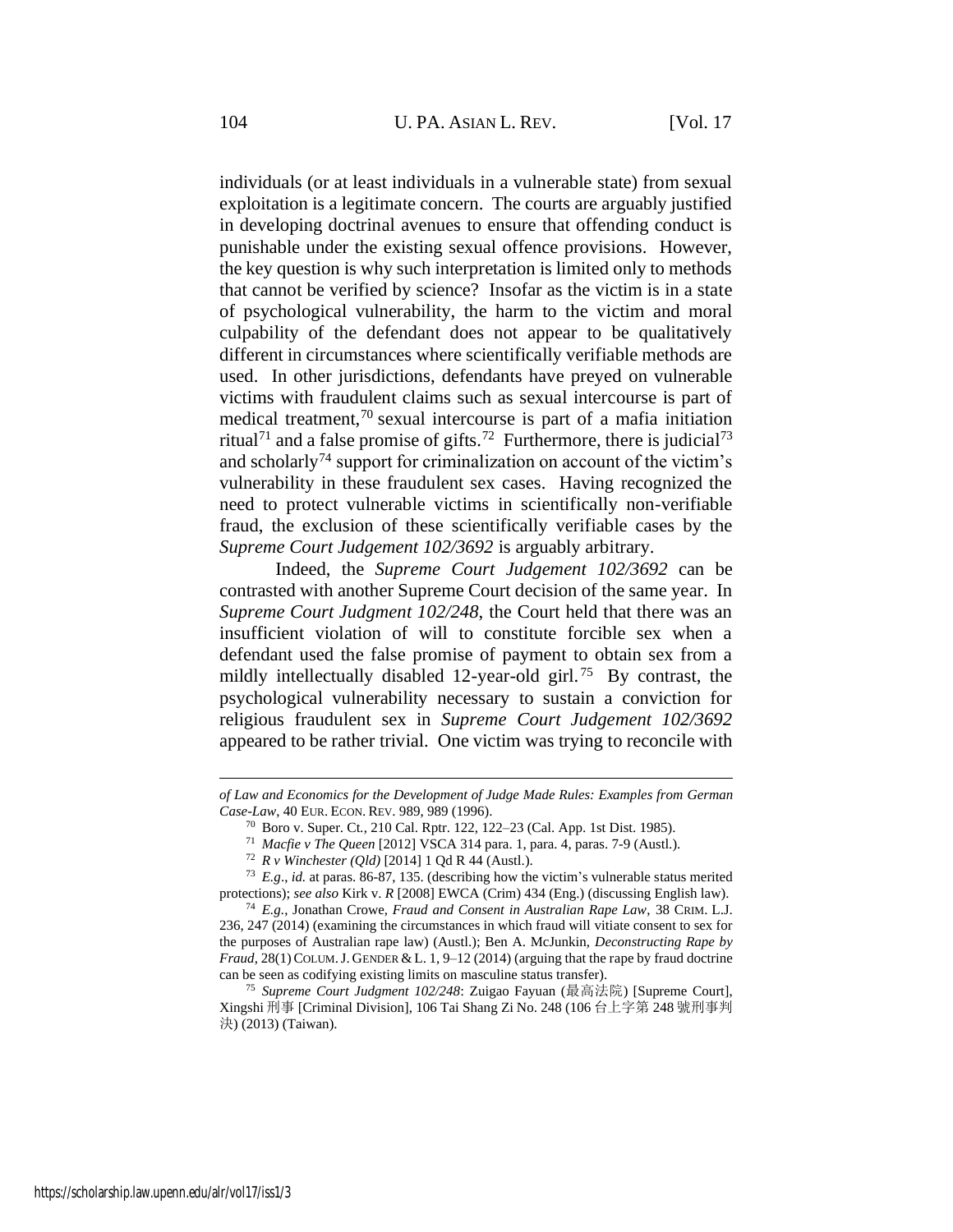her boyfriend, while another victim was facing "some difficulties at work." Both victims are adults. The inconsistency is glaring and cannot be explained by concern over protecting persons in a vulnerable state.

#### **III. METHODOLOGY**

Having identified the legal peculiarities in the previous part, this part sets out the research premise of media representation as to the information source of societal understanding before explaining how the newspaper report dataset is constructed and analyzed.

#### *A. Media Representation and Societal Understanding*

The legal analysis set out in the previous part is premised on primary legal documents such as statutes, legislative materials, judgements, and trial transcripts. The resulting findings are important, notably given the immediate real-life consequences arising from the legal proceedings, be it non-prosecution, conviction, or acquittal. It also raises an important question: why is there such unique legal enthusiasm towards punishing religious fraudulent sex in Taiwan.

This question guides the extension of this article's inquiry into the social dimension. Obviously, there is no easy answer to the question of causation. There is a myriad of possible social, cultural, historical, and political factors that underpin the comprehension and enforcement of a particular aspect of law. As the first of such ventures in this area  $^{76}$  and given the confines of space, the sociological inquiry in this Article is necessarily preliminary in nature. Thus, this Article focuses on investigating how criminalized conduct is understood by the Taiwanese public.

<span id="page-16-0"></span>In this regard, media reports on crime are valuable and readily available data sources. News media is the primary source through which the general public obtains information on the criminal justice

<sup>76</sup> *C.f.*, Huang Ying-Chieh (黃英捷), TAIWAN DIQU JIN SHINIAN LAI LIYONG ZONGJIAO DE XING FANZUI CHUTAN (台灣地區近十年來利用宗教的性犯罪初探) [A PRELIMINARY INVESTIGATION ON SEX CRIMES UNDER THE GUISE OF RELIGIONS FROM THE PAST TEN YEARS IN THE TAIWAN AREA] (2012) (using a survey of newspaper reports to examine the fact patterns of religious fraudulent sex and analyzing possible reasons why such frauds succeed in duping victims).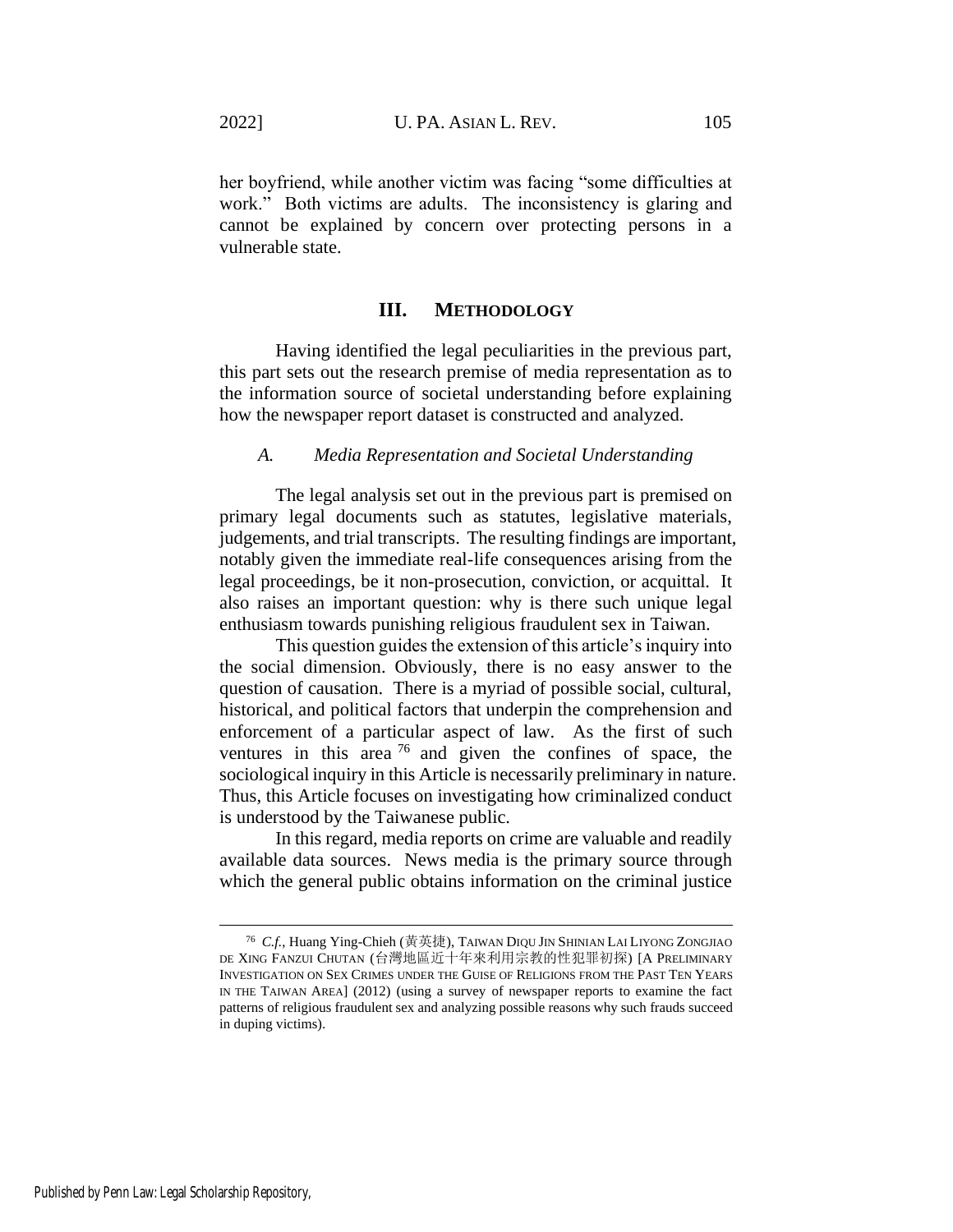process.<sup>77</sup> Even though readers exercise agency in interpreting the news reports, their interpretations remain influenced by the presentation, framing, and emphasis of media reports.<sup>78</sup> In a similar vein, editorial decisions on story selection are driven by the perceived public appeal of the stories.<sup>79</sup> This renders the causative relationship between societal understanding and new media reports dynamic and non-linear chicken or egg first conundrum. Nonetheless, the reports reflect and contribute to the societal understanding  $80$  and are sufficient for this article's modest goal.

#### *B. Data Selection*

The dataset used in this study is assembled firstly by extracting all newspaper reports on religious fraudulent sex that appeared in *Zhongguo Shibao* (中國時報) [*China Times*] ("*China Times*"), *Ziyou Shibao* (自由時報) [*Liberty Times*] ("*Liberty Times*"), and *Lianhe Bao* (聯合報) [*United Daily News*] ("*United Daily News*") over a five year period from December 31, 2013, to December 31, 2018. Analysis of Taiwanese newspaper reports typically focused on the four largest newspapers, comprising of the *China Times*, *Liberty Times*, *United Daily News*, and *Pingguo Ribao* (蘋果日報) [*Apple Daily*] ("*Apple Daily*"). <sup>81</sup> This study seeks to investigate how

<span id="page-17-0"></span><sup>77</sup> MARSH & MELVILLE, *supra* note [12,](#page-4-0) at 21–22.

<sup>78</sup> Patricia Easteal, Kate Holland & Keziah Judd, *Enduring Themes and Silences in Media Portrayals of Violence Against Women*, 48 WOMEN'S STUD. INT'L F. 103, 104–05 (2015); *see* Nicola Mastrorocco & Luigi Minale, *News Media and Crime Perceptions: Evidence from a Natural Experiment*, 165 J. PUB. ECON. 230, 242–47 (2018) (using the empirical study to show changes in exposure to crime reporting affect perception of crime).

<sup>79</sup> Anna Gjika, *News Media, Old Paradigms: News Representations of Technology in Adolescent Sexual Assault*, 16(3) CRIME MEDIA CULTURE 415, 416–417 (2020); *see* David L. Altheide, *Moral Panic: From Sociological Concept to Public Discourse*, 5 CRIME MEDIA CULTURE 79, 81 (2009) (supporting that while news media provides news coverage, audiences expect certain programming and news material to look a certain way and news media curates its editorials accordingly).

<sup>80</sup> MARSH & MELVILLE,*supra* note [12,](#page-4-0) at 256–65.

<sup>81</sup> *E.g.*, Wang Chang-Yi (王章逸) & Chueh Ho-chia (闕河嘉), *Dapu Zhige*—*Taiwan Zhuliu Baozhi Zhong de Tudi Zhengshou* (大埔之歌─臺灣主流報紙中的「土地徵收」) [*The DaPu Incident and Mainstream Newspaper Coverage of Eminent Domain in Taiwan, 2008-2015*], 38 ZIXUN SHEHUI YANJIU (資訊社會研究) [J. INFO. SOC'Y] 19, 28 (2020); Li Shu-Chun (李淑君), *Gaoxiong Qibao Xinwen Zhong de Zaimin Zhongsheng Yu Zainan Zhongjian: Yi 'Ziyou Shibao,' 'Zhongguo Shibao,' 'Lianhe Bao,' 'Pingguo Ribao' Si Dabao Wei Fenxi Duixiang* (高雄氣爆新聞中的「災民重生」與「災難重建」:以《自由時 報》、《中國時報》、《聯合報》、《蘋果日報》四大報為分析對象) [*Ideologies of*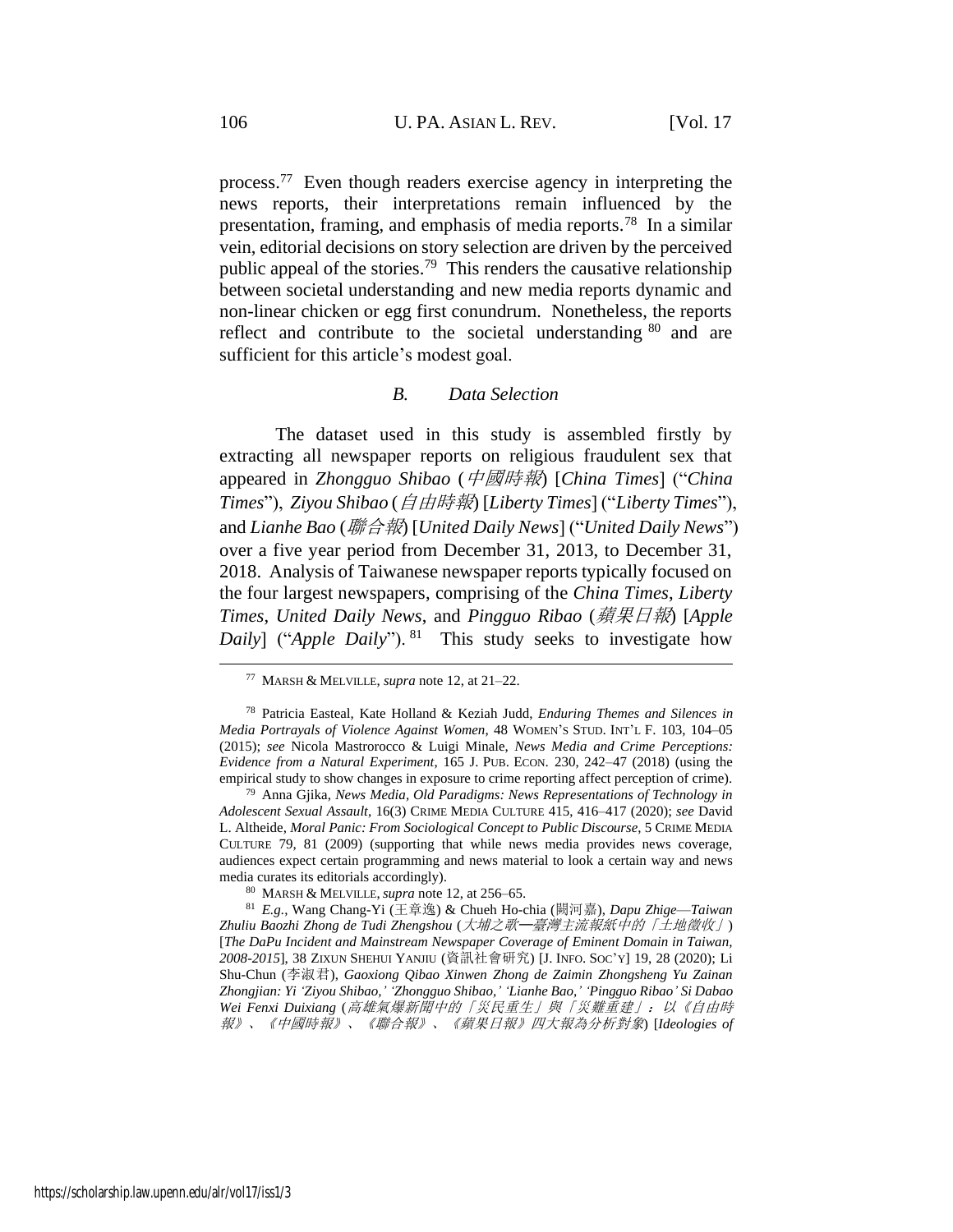religious fraudulent sex—with its potent mix of religion, fraud, and sex—is portrayed in Taiwanese mainstream media. *Apple Daily* is excluded from this study since it is notorious for sensationalized reporting<sup>82</sup> and may unduly distort the findings.<sup>83</sup> Notably, the three surveyed newspapers still span across the ideological spectrum. *Liberty Times* is considered to support the pan-green coalitions that advocate for Taiwan's independence and conceive a Taiwanese identity that is markedly distinct from Chinese culture. *China Times* and *United Daily News* are considered to support the pan-blue coalition that is more sympathetic to the Chinese nationalist identity and favors closer cultural and economic linkage with China.<sup>84</sup>

<span id="page-18-0"></span>The newspaper reports were retrieved from *Factiva* using the following search terms: "sex" (性) together with any one of "religion" (宗教), "superstitious" (迷信), "fraudulent sex" (騙色) or "religious fraudster" (神棍). The resulting newspaper reports were organized by individual defendants. Since the full names of the defendants are often not stated in the newspaper reports, the process involved identifying and mapping all relevant and distinctive facts (e.g., age and geographical location of the defendant; age and number of victims; specifics of religious claims). Having sorted the newspaper reports, the data point for analysis is selected based on two criteria. First, the case was reported in at least two newspapers. This criterion ensures the focus is on the inquiry about cases that are perceived by Taiwanese media as more representative and salient. Second, the reporting began before a judgment was delivered. This criterion enables analysis as to whether the newspaper reports assumed the defendant's guilt, as well as the extent to which the themes in the reporting are independent of the court's judgment. In total, the

<sup>84</sup> Chen-Ling Hung, *Media Control and Democratic Transition: Ongoing Threat to Press Freedom in Taiwan*, 9(2) CHINA MEDIA RSCH. 83, 87–88 (2013).

*Rebirth and Reconstruction News on Kaohsiung Explosion: Focus on "Liberty Times", "China Times", "United Daily News" and "Apple Daily"*], 12(2) RENWEN SHEHUI KEXUE YANJIU (人文社會科學研究) [HUMANITIES & SOC. SCI. RSCH.] 29, 32 (2018) (stating these four newspapers are the four largest in Taiwan).

<sup>82</sup> Huang Simin (黃思閔) et al., *Taiwan Yuebao Zuqun de Biandong*—*Pingguo Ribao Jiaru Hou* (台灣閱報族群的變動-蘋果日報加入後) [*Changes in Taiwan Newspaper Readership After Apple Daily*], 95 TUWEN CHUANBO YISHU XUEBAO (圖文傳播藝術學報) [J. GRAPHIC COMMC'N ART] 859, 930–31 (2006) (suggesting that *Apple Daily* is biased and offers sensationalized reports).

<sup>&</sup>lt;sup>83</sup> In a quantitative survey of newspaper reporting on religious fraudulent sex from 2001 to 2011, *Apple Daily* had significantly more frequent and more extensive reporting when compared with the other three newspapers. *See* Huang, *supra* not[e 76,](#page-16-0) at 24–25.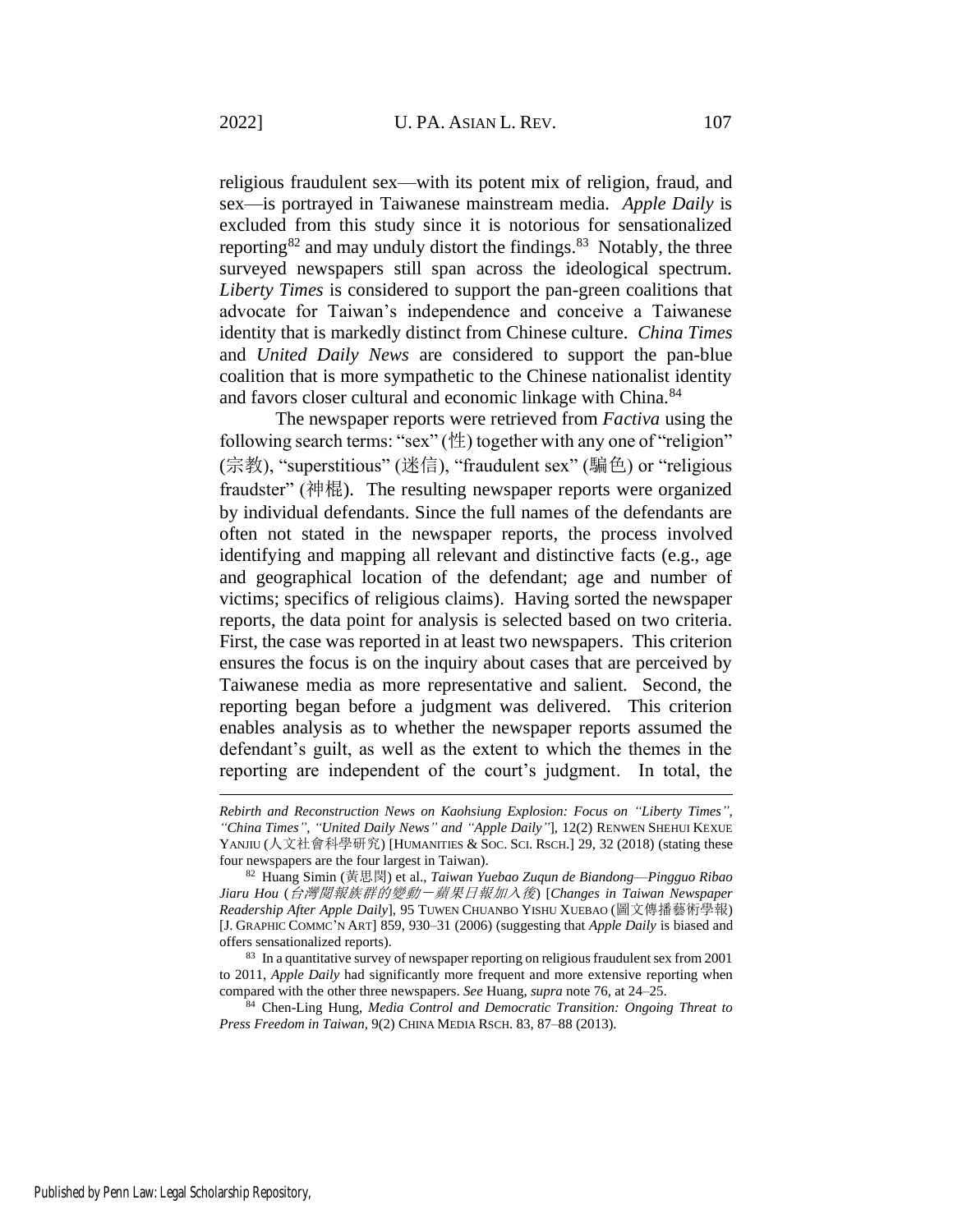dataset comprises fifty-one newspaper reports over seven cases (Table A).

|     | Defendant                         | <b>Start</b> | China          | Libert         | United         |
|-----|-----------------------------------|--------------|----------------|----------------|----------------|
|     |                                   | Date         | Times          | y Times        | Daily News     |
|     | Ou Yangxian (歐陽                   | Dec.         | 3              | $\overline{4}$ |                |
| 顯)  |                                   | 31, 2013     |                |                |                |
|     | Li Junsheng $($ 李俊升 $)$           | Mar.         | 3              | 3              |                |
|     |                                   | 22, 2015     |                |                |                |
|     | Su Jianhua (蘇建華)                  | Apr.         | 6              | 6              | $\overline{2}$ |
|     |                                   | 21, 2015     |                |                |                |
|     | Chen Xihu (陳西湖)                   | Dec.         | 3              | 3              | 3              |
|     |                                   | 12, 2015     |                |                |                |
|     | Wu Qirong (吳啟榮)                   | Dec.         | $\overline{2}$ |                |                |
|     |                                   | 28, 2015     |                |                |                |
|     | Huang Junpin (黄睿                  | May          | $\overline{2}$ |                | $\overline{4}$ |
| 平)  |                                   | 13, 2016     |                |                |                |
|     | Zhong Zhicheng $(\frac{3\pi}{2})$ | Sep.         | $\overline{2}$ | $\mathbf{1}$   | Ι.             |
| 志成) |                                   | 19, 2017     |                |                |                |
|     |                                   | Subt         | 20             | 18             | 13             |
|     |                                   | otal:        |                |                |                |

Table A: Breakdown of Selected Data Points

### *C. Data Analysis*

All articles in the dataset were analyzed inductively using Braun and Clarke's guidelines for thematic analysis.<sup>85</sup> In accordance with these guidelines, the goal of the analysis is to detect and describe common patterns among the data rather than develop quantifiable results. We read each newspaper report within the dataset closely multiple times before developing codes on how the religious fraudulent sex was reported. We then organized and collated recurring and salient codes into potential themes across the newspaper reports. These initial potential themes were then reviewed,

<sup>85</sup> Virginia Braun & Victoria Clarke, *Using Thematic Analysis in Psychology*, 3 QUALITATIVE RES. PSYCH. 77, 86-93 (2006). For a recently updated account, see Gareth Terry et al., *Thematic Analysis*, *in* THE SAGE HANDBOOK OF QUALITATIVE RESEARCH IN PSYCHOLOGY 17, 17-36 (Carla Willig & Wendy Stainton-Rogers eds., 2017).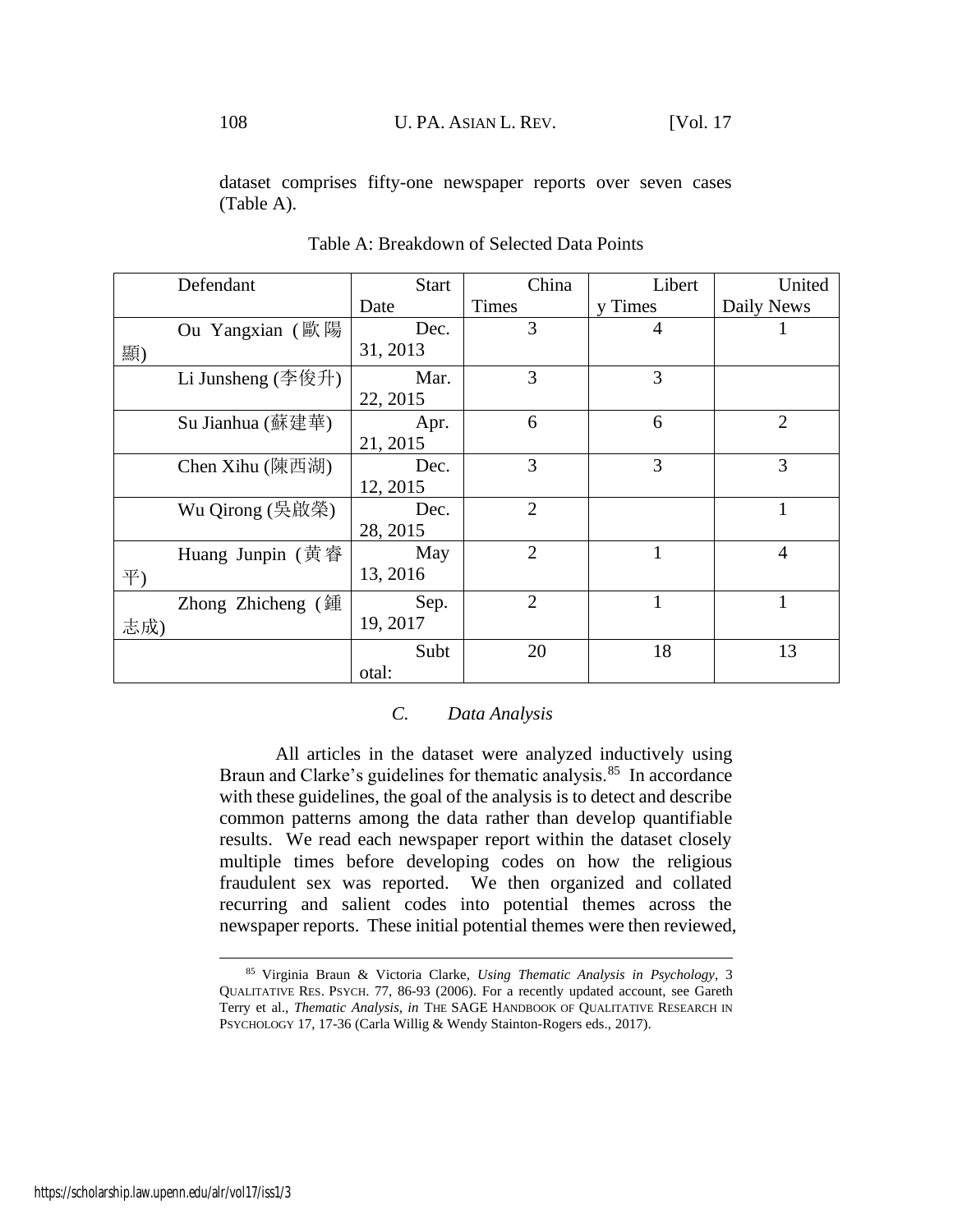reorganized, and refined through a rereading of the dataset. Through this process, we identified the three themes of taboo sex, outrageous religious falsehood, and defiling innocence.

We then undertook a discourse analysis that seeks to connect the three identified themes. For the purpose of this analysis, we approached discourse as the routine and social production of knowledge.<sup>86</sup> This approach conceptualizes discourse in the media reports as a means to provide readers with a connecting framework to meaningfully process the various strands of information contained therein. $87$  We found that the religious fraudulent sex phenomenon is understood and presented in the newspaper reports as essentially a moral panic narrative where lecherous men lured naïve vulnerable young women into sexually deviant religious practices.

#### *IV. Findings*

This Part presents the findings from the thematic and discourse analysis.

# A. Theme 1: Taboo Sex

A striking and consistent theme across the newspaper reports is the emphasis on the taboo nature of sex that has occurred. There are two related components to this theme.

First, the lurid details of the sexual acts are prominently reported, especially where the sexual acts challenged the generally conservative sexual norms of Taiwan society.<sup>88</sup>

<sup>86</sup>*See* CAROL BACCHI, ANALYSING POLICY: WHAT'S THE PROBLEM REPRESENTED TO BE? 35 (2009) ("discourses are socially produced forms of knowledge that set limits on what it is possible to think, write or speak about a 'given social object or practice."). For an example of using this type of discourse analysis on news media reports on crime, see Anne Fredrickson et al., *"Devil's Lure Took All I Had": Moral Panic and the Discursive Construction of Crystal Methamphetamine in Australian News Media*, 46(1) CONTEMP. DRUG PROBS. 105, 109–16 (2019) (using discourse analysis to examine Australian print media portrayals of crystal methamphetamine from 2014–2016).

<sup>87</sup> CHRIS MCCORMICK, CONSTRUCTING DANGER: EMOTIONS AND THE MIS/REPRESENTATION OF CRIME IN THE NEWS 9–12 (Fernwood Publ'g 2nd ed. 2010).

<sup>88</sup> *See* Hwong Shu-ling (黃淑玲), Tony Lee Szu-Hsien (李思賢) & Chao Yun-Chin (趙 運植), *Taiwanren Xingtaidu yu Xingjiazhiguan Fenxi: Xingbie, Shidai yu Sanzhong Jiqun de Chayi* (台灣人性態度與性價值觀分析:性別、世代與三種集群的差異) [*Sexual Attitudes and Values in Taiwan: Differences Among Gender, Cohort, and Three Cluster Groups*], 18(1) TAIWAN XINGXUE XUEKAN (臺灣性學學刊) [FORMOSAN J. SEXOLOGY] 83,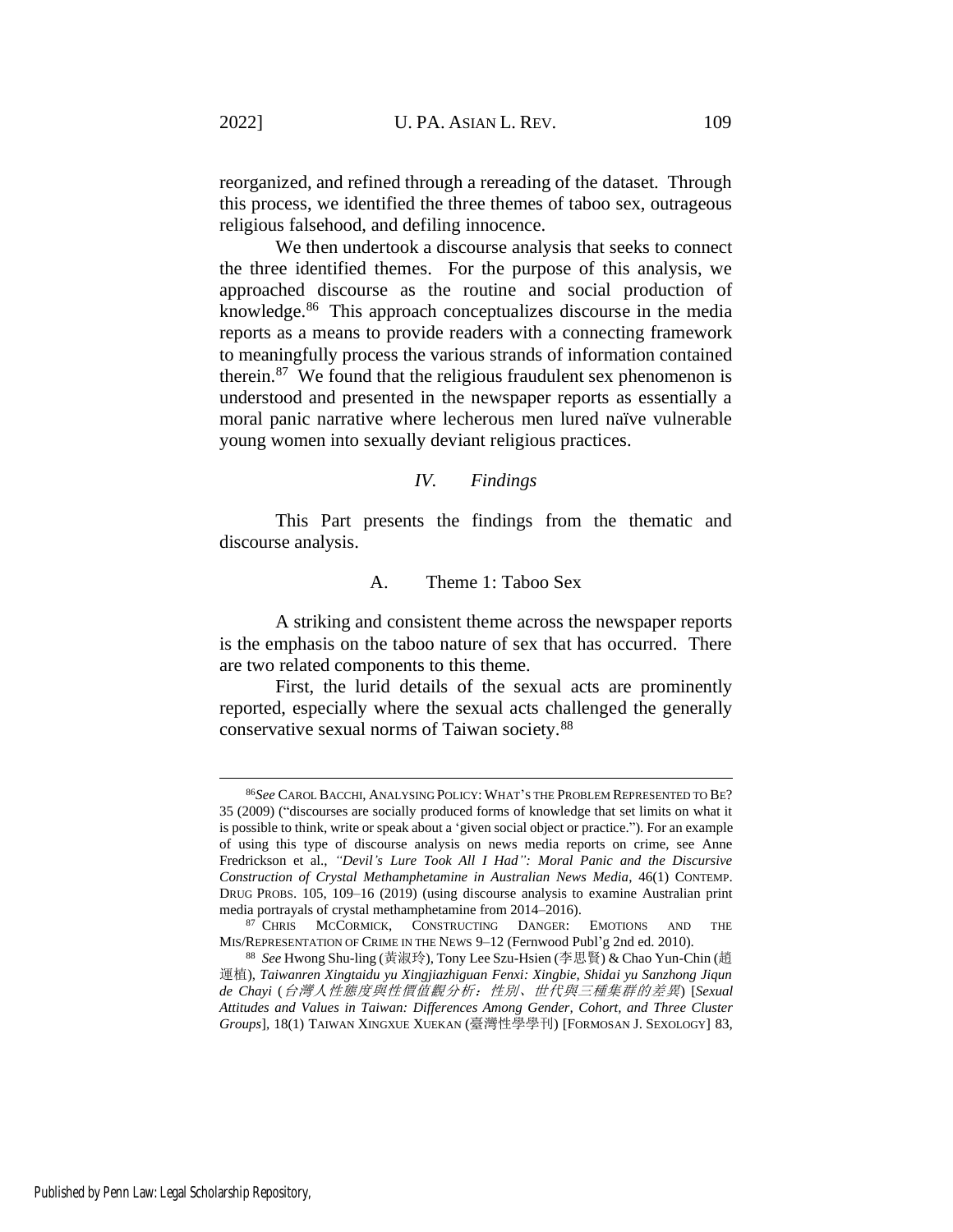Oral sex is an example.<sup>89</sup> This is particularly so for the *Su Jianhua* case, given that the purported religious doctrine prescribed that the female adherents should swallow the defendant's sperm to receive maximum divine blessing. Eight out of the fourteen reports mentioned this act of swallowing, with one report titled "Earning While Lying Down By Lying About Drinking Sperm: Dragon King Sexually Assaulted Adherents 235 Times" (誆飲精躺著賺 龍王性 侵信徒 235 次).<sup>90</sup> Moreover, six reports further depicted how the female adherents would lick up the sperm that are accidentally ejaculated on the defendant's feet, at times providing vivid imagery of "rushing to lick"<sup>91</sup> or "kneeling down to lick.".<sup>92</sup>

<span id="page-21-1"></span><span id="page-21-0"></span>Another example of the emphasis on oral sex is the reporting of the *Chen Xihu* case. A report led with the title "Religious Fraudster Lied About Improving Luck: Jailed for Bathing Together in Yin-Yang Water and Also Mouth Love" (神棍騙改運 調和陰陽水泡澡 還得口愛判刑), before describing in the text that "the victim has to suck thirty-six times to absorb Yang-Qi" (王女必須吸取陽氣口交  $36 \text{ F}$ ).<sup>93</sup> Including this one, six of the nine reports on this defendant

<sup>91</sup> *Id.*

<sup>92</sup> Wang Dingchuan (王定傳) & Xie Junlin (謝君臨), *Chinu Wei Longwang Jiezha Qian 791 Yi Benpiao Dang Hunyu*e (痴女為「龍王」結紮 簽 *791* 億本票當婚約) [*Foolish Girl Sterilized for Dragon King: Signed 79.1 Billion Promissory Note for Engagement*], ZIYOU SHIBAO ( 自 由 時 報 ) [LIBERTY TIMES] (Aug. 19, 2015), https://news.ltn.com.tw/news/society/paper/907910 [https://perma.cc/HQM9-GHAD].

<sup>93</sup> Guo Xuanbin (郭宣彣), *Shengun Pian Gaiyun Tiaohe Yinyangshui Paozao Haidei Kouai Panxing* (神棍騙改運 調和陰陽水泡澡還得口愛判刑) [*Religious Fraudster Lied* 

<sup>97–100</sup> (2012) (concluding that the Taiwanese public is generally conservative in sex attitudes and values, despite the trend being more progressive and diversified).

<sup>89</sup> *See* PAN SUIMING (潘绥铭) & HUANG YINGYING (黄盈盈), XINGZHIBIAN: 21 SHIJI ZHONGUOREN DE XINGSHENGHUO (性之变: 21 世纪中国人的性生活) [CHANGES IN SEX: CHINESE SEX LIFE IN THE 21ST CENTURY] 210-18 (China Renmin Univ. Press 2013) (observing how the emphasis on reproductive sexual penetration in Chinese culture help entrenched oral sex and anal sex as relative sexual taboos in modern Chinese society); *see also* Courtney L. Crosby, et al., *Six Dimensions of Sexual Disgust*, 156 PERSONALITY & INDIVIDUAL DIFFERENCES, no. 109714, 2002, at 1, 10 (discussing how oral sex is one of the factors—together with taboo, promiscuity, hygiene, BDSM, and same-sex attraction—in the six-factor structure of the fifty most frequently nominated items of sexual disgust).

<sup>90</sup> Ye Dezheng (葉德正), *Kuangyinjing Tangzhezhuan Longwang Xingqin Xintu 235 Ci* (誆飲精躺著賺 龍王性侵信徒 *235* 次) [*Earning While Lying Down By Lying About Drinking Sperm: Dragon King Sexually Assaults Adherents 235 Times*], ZHONGGUO SHIBAO ( 中國時報 ) [CHINA TIMES] (Aug. 19, 2015), https://www.chinatimes.com/newspapers/20150819000544-260107?chdtv [https://perma.cc/D4MF-TJMZ].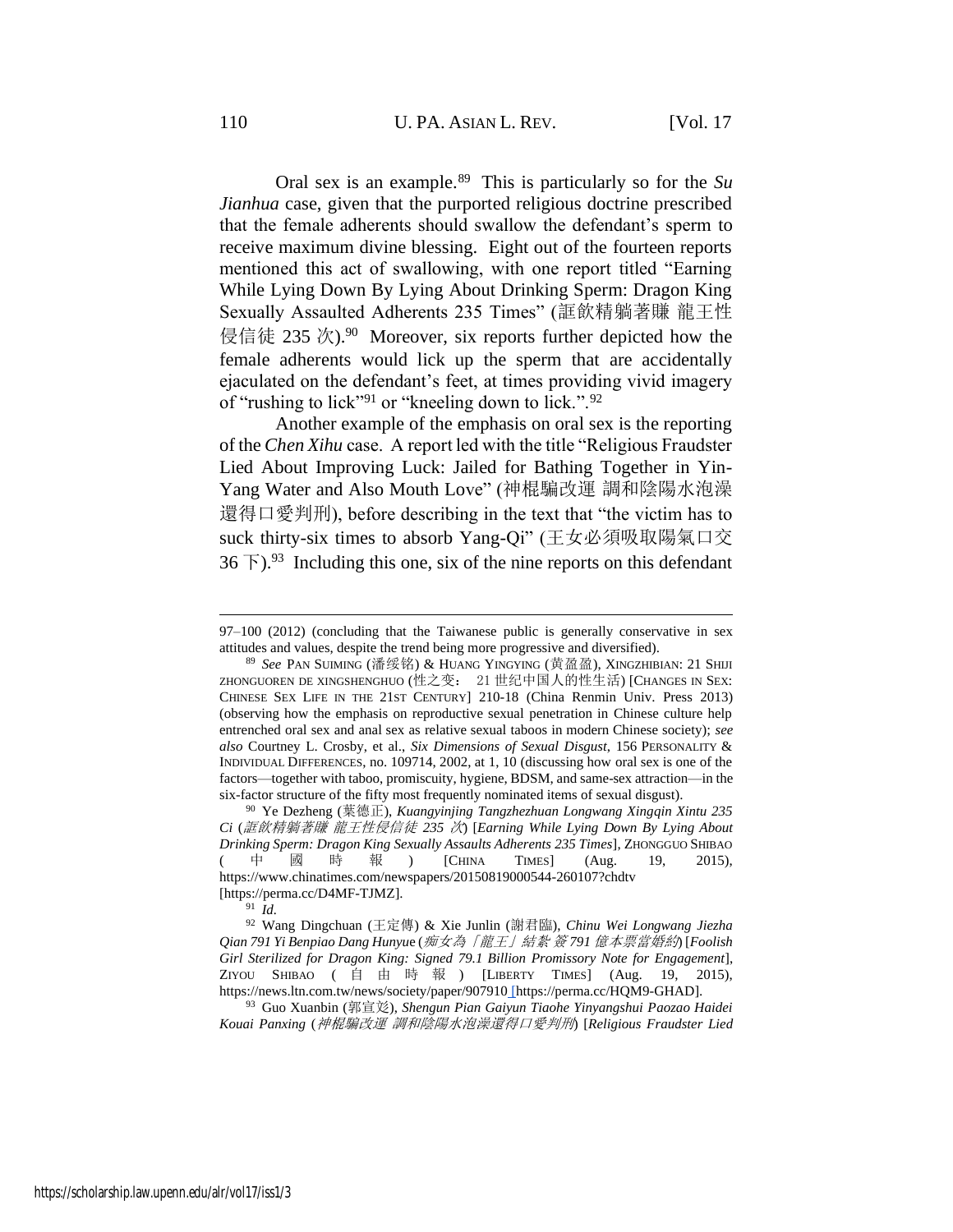<span id="page-22-1"></span>similarly mentioned the thirty-six times that the victim was made to suck.<sup>94</sup> Nonetheless, what is notable about this framing of the title is that the defendant in question did proceed to have sexual intercourse with the victim after the bath and oral sex. Thus, the title is arguably misleading by suggesting that the defendant was punished for the bath and oral sex when the core *actus reus* was the sexual intercourse thereafter.<sup>95</sup>

<span id="page-22-0"></span>It is worth noting that the mention of bathing together in the title adheres to the theme of emphasis on taboo sexual acts. Not only did all of the reports on the *Chen Xihu* case mention and often provide detailed descriptions of the act of bathing together,  $96$  but a majority (five) also mentioned it in their titles, including the use of sexual

*About Improving Luck: Jailed for Bathing Together in Yin-Yang Water and also Mouth Love*], LIANHE BAO (聯合報) [UNITED DAILY NEWS] (Jan. 25, 2018).

<sup>94</sup> The exceptions are: Lin Weixing (林偉信), *Xi Yangqi Gaiyun Youjian Nudasheng Minglishi Pan 4 Nian* (吸陽氣改運 誘姦女大生 命理師判 *4* 年) [*Suck Yang-Qi to Change Luck, After Seducing Female University Student, Fortune Teller Sentenced to Four Years Imprisonment*], ZHONGGUO SHIBAO (中國時報) [CHINA TIMES] (Jan. 23, 2018); Yang Guowen (楊國文), *Xingqin Nudasheng Xiabai "Xi Yangqi Gaiyun"* (性侵女大生 瞎掰「吸阳气改运」) [*Sexually Assaulted Female University Student: Nonsensical Fabrication of "Improve Luck Through Absorbing Yang Qi"*], ZIYOU SHIBAO (自由時報) [LIBERTY TIMES] (Dec. 26, 2016); Wang Minxu (王敏旭), *Qi Ta Shilian Shengun Pian Gaiyun Xingqin Nudasheng* (欺她失戀 神棍騙改運 性侵女大生) [*Taking Advantage of Her During Break Up, Religious Fraudster Lied about Changing Luck, Sexually Assault Female University Student*], LIANHE BAO (聯合報) [UNITED DAILY NEWS] (June 5, 2016).

<sup>95</sup> *High Court Judgment 105/176*: Taiwan Gaodeng Fayuan (台灣高等法院) [Taiwan High Court], Xingshi 刑事 [Criminal Division], 105 Qing Shang Su Zi No. 176 (105 侵上 訴字第 176 號刑事判決) (2016) (Taiwan).

<sup>96</sup> *See, e.g.*, Cai Zhangshen (蔡彰盛), *Paozao Gaiyun? Shiliannu Shishen* (泡澡改運*?*  失戀女失身) [*Improve luck Through Taking Bath?: Lovelorn Woman Loses Chastity*], ZIYOU SHIBAO ( 自由時報 ) [LIBERTY TIMES] (Dec. 12, 2015), https://news.ltn.com.tw/news/society/paper/939968 [https://perma.cc/G7UA-U5FT] ("The victim followed Chen's instruction, first poured hot and cold water into the bathtub to produce 'Yin Yang water', before stripping off her clothes and soaked together with Chen" [小惠依其指示,先至浴室內放熱水與冷水調和成「陰陽水」,再將衣服脫光與陳男一 同泡澡]).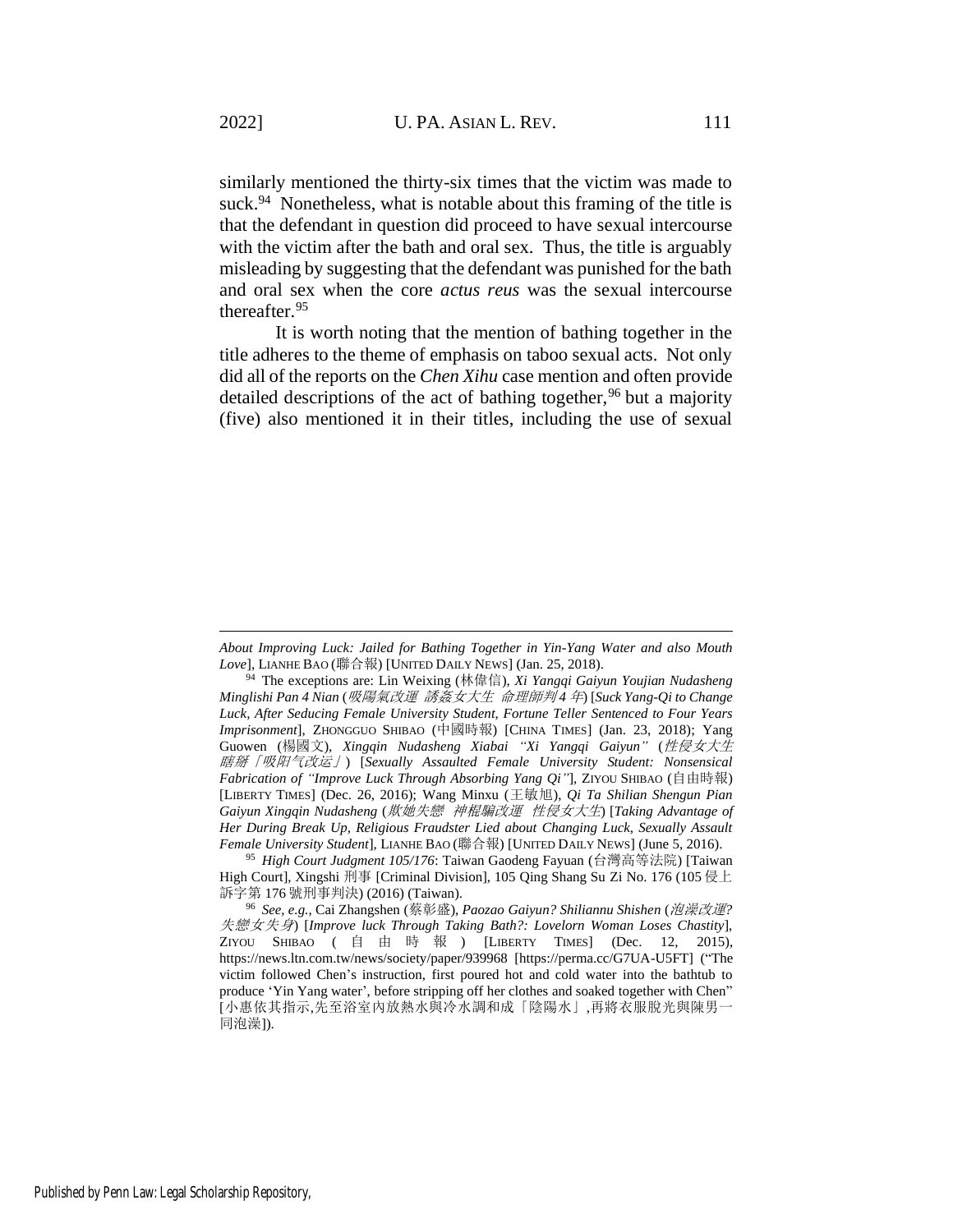<span id="page-23-3"></span><span id="page-23-2"></span><span id="page-23-1"></span>euphemism, "lovers' bath" (鴛鴦浴).<sup>97</sup> Other examples of the lurid details of the sexual acts include threesomes<sup>98</sup> and striptease.<sup>99</sup>

The second component focuses on the taboos associated with reproductive sex.<sup>100</sup>

For example, in the *Li Junsheng* case, where the victim happened to be pregnant at the time of the offence, her pregnancy was prominently highlighted in the newspaper reports. Of the six reports, five used "pregnant woman" as the descriptor of the victim, with three mentioning the pregnancy status in the title itself.<sup>101</sup> Indeed, the

<span id="page-23-0"></span><sup>97</sup> Chen Yuxian (陳育賢), *Xi Yuanyangyu Gaiyun Shengun Xingqin Danchun Nu* (洗 鴛鴦浴改運 神棍性侵單純女) [*Improving Luck Through Taking Lovers' Bath: Religious Fraudster Sexually Assault Naïve Woman*], ZHONGGUO SHIBAO (中國時報) [CHINA TIMES] (Dec. 12, 2015), https://www.chinatimes.com/newspapers/20151212000537-260503?chdtv [https://perma.cc/7ZQH-K4KM]; Guo Zhihan (郭芝函), *Nushilian Shengun Jingchen Pao Yuanyangyu Chaofan Neng Gaiyun* (女失戀 神棍竟稱泡鴛鴦浴、炒飯能改運) [*As a Woman Had a Break-Up, the Religious Fraudster Claimed that Lover's Bath and Humping Can Improve Her Luck*], ZHONGGUO SHIBAO (中國時報) [CHINA TIMES] (June 4, 2016), https://www.chinatimes.com/realtimenews/20160604004774-260402?chdtv [https://perma.cc/T2UQ-ETKN].

<sup>98</sup> Qian Lizhong (錢利忠), *Bi Nuer Xianshen 3P Yinjiaozhu Meimoma Shouya* (逼女 兒獻身 *3P* 淫教主 美魔媽收押) [*Forced Daughter to Give Body for Threesome: Religious Leader and MILF Detained*], ZIYOU SHIBAO (自由時報) [LIBERTY TIMES] (Dec. 31, 2013), https://n.yam.com/Article/20131231020256 [https://perma.cc/B3M3-WQCV]; Yang Guowen (楊國文), *11 Sui Nu Beibi 3P Guizhensheng Qinmuyu Yinjiaozhu* (*11* 歲女被逼 *3P*  蒐證「聲」擒母與淫教主) [*Eleven-Year-Old-Girl Forced Into Threesome, Collected "Sound" Evidence to Catch Mother and Lecherous Religious Leader*], ZIYOU SHIBAO (自由 時 報 ) [LIBERTY TIMES] (Aug. 15, 2014), https://news.ltn.com.tw/news/society/paper/804741 [https://perma.cc/W5Z2-3YLC].

<sup>99</sup> Wang, *supra* note [3;](#page-2-0) Ye, *supra* note [90;](#page-21-0) Wang Dingchuan (王定傳) & Chen Weici (陳慰慈), *Xingqin Nuxintu Tangzhezhuan Feilongwang Fuqi Zhongpan* (性侵女信徒「躺 著賺」 肥龍王夫妻重判) [*Sexually Assaulted Female Adherents and "Earning While Lying Down": Fat Dragon King Couple Received Severe Sentence*], ZIYOU SHIBAO (自由時報) [LIBERTY TIMES] (Jan. 9, 2016), https://features.ltn.com.tw/https://features.ltn.com.tw/japanese/article/paper/947610 [https://perma.cc/S63G-XAY7].

<sup>&</sup>lt;sup>100</sup> For a general discussion about reproductive sexual taboos in the U.S. and around the world, see Karen Ericksen Paige, *Sexual Pollution: Reproductive Sex Taboos in American Society*, 33(2) J. SOC. ISSUES 144, 145–52 (1977).

<sup>101</sup> Wang Dingchuan (王定傳) & Huang Jie (黃捷), *Limian Youshen Guizhe Qiaomen Eshengun Yunfu ye Xingqin* (「裡面有神 跪著敲門」惡神棍 孕婦也性侵) [*"God Resides Here, Kneel When Knocking": Despicable Religious Fraudster Sexually Assaulted Pregnant Woman*], ZIYOU SHIBAO ( 自由時報 ) [LIBERTY TIMES] (Dec. 31, 2015), https://news.ltn.com.tw/news/society/paper/945115 [https://perma.cc/S4PT-QUKG]; Xie Xingen (謝幸恩), *Kuangchen Zhenduan Guitou Shengun Xingqin Huaiyunnu Panpei 50 Wan* (誆稱「斬斷鬼頭」 神棍性侵懷孕女判賠 *50*萬) [*Lying About "Decapitating Ghost": Religious Fraudster Ordered to Compensate NT 500,000 for Sexually Assaulting Pregnant Women*], ZHONGGUO SHIBAO ( 中國時報 ) [CHINA TIMES] (Dec. 30, 2015), https://www.chinatimes.com/realtimenews/20151230003353-260402?chdtv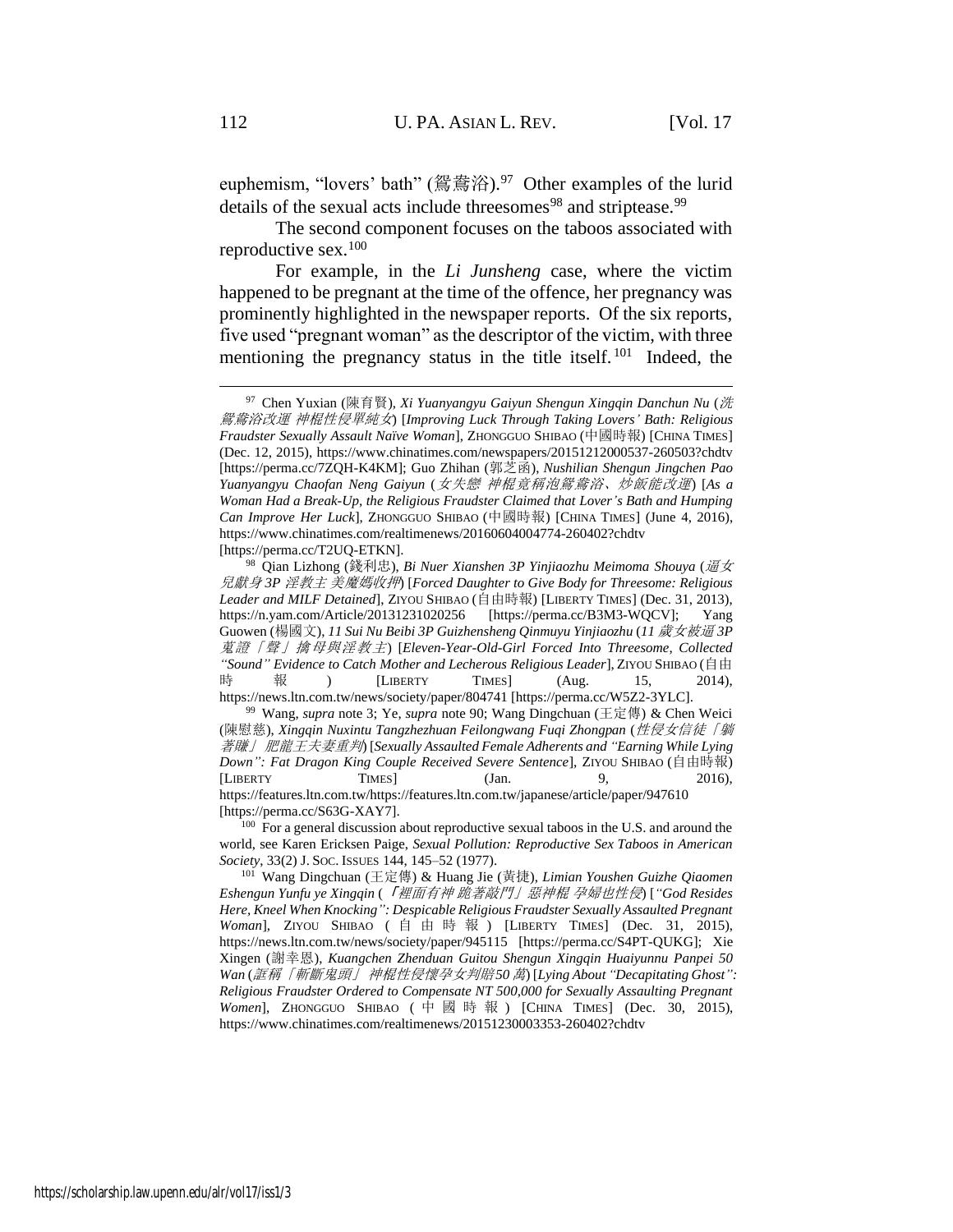newspaper reports' titles framed the victim's pregnancy as an aggravating factor, at least in the moral sense. For example, one report is titled "Pretending She Cannot Move During An Exorcism: Defilement of Pregnant Woman" (誆驅魔不準動 玷污孕婦).<sup>102</sup> Another report is titled "'God Resides Here, Kneel When Knocking': Despicable Religious Fraudster Sexually Assaults *Even* Pregnant woman'" (「裡面有神 跪著敲門」惡神棍 孕婦也性侵) (emphasis added). $103$ 

Another example is menstruation.<sup>104</sup> In the *Wu Qirong* case, the victim was menstruating during one of the multiple exorcism sex rituals. Out of the three reports on the case, two reports alluded to this fact as an aggravating factor, with language such as "did not spare the victim even during her period" (連月事來時也不放過).<sup>105</sup>

<span id="page-24-0"></span>Similar treatment is accorded to sterilization and abortion. For the *Su Jianhua* case, a newspaper report led with the title "Foolish Girl Sterilized for Dragon King: Signed 79.1 Billion Promissory Note

<sup>[</sup>https://perma.cc/US98-KGAY]; Wang Dingchuan (王定傳), *Kuangqumo Buzhundong Dianwu Yunfu* (誆驅魔不準動 玷污孕婦) [*Pretending She Could Not Move During Exorcism: Defilement of Pregnant Woman*], ZIYOU SHIBAO (自由時報) [LIBERTY TIMES] (Mar. 22, 2015), https://news.ltn.com.tw/news/society/paper/865037 [https://perma.cc/G5TN-N7L7].

<sup>102</sup> Wang & Huang, *supra* not[e 101.](#page-23-0)

<sup>103</sup> Wang, *supra* note [101.](#page-23-0)

<sup>&</sup>lt;sup>104</sup> The prevalent taboo against sex during menstruation has been given judicial notice in *District Court (Ciaotou) Judgment 107/9*: Qiaotou Difang Fayuan (橋頭地方法院) [Qiaotou District Court], Xingshi 刑事 [Criminal Division], 107 Qing Su Zi No. 9 (107 侵 訴字第 9 號刑事判決) (2018) (Taiwan). It is also relied upon in fact-finding. For example, the fact that the victim was having her period is a factor that supports her contention that she did not consent to the sexual intercourse in *District Court (Tainan) Judgment 107/16*: Tainan Difang Fayuan (臺南地方法院) [Tainan District Court], Xingshi 刑事 [Criminal Division], 107 Qing Su Zi No. 16 (107 侵訴字第 16 號刑事判決) (2018) (Taiwan). On the flipside, where there is dispute as to whether there had been sexual intercourse, that the victim was having her period would support that the defendant did not have sexual intercourse because a "men will not be interested in engaging in sexual intercourse with a woman during her period." Lin, *supra* note [7,](#page-3-0) at 184.

<sup>105</sup> Shao Xinjie ( 邵心傑 ), *Kuangchen Nutongxue Zangdongxi Fushen Senan Pinashangchuang Quxie* (誆稱女同學髒東西附身 色男騙上床驅邪) [*Lying to Female Classmate About Her Being Possessed by Dirty Things: Lecherous Man Deceptively Used Exorcism to Get Sex*], LIANHEBAO (聯合報) [UNITED DAILY NEWS] (Sept. 22, 2017). The other report is by Zheng Binzhang (程炳璋), *Ni Beishang Beizhe Jigeren Kuangqumo Elang Xingqin Nutongxue* (「你背上背著幾個人」 誆驅魔 惡狼性侵女同學) [*"You Are Carrying A Few People on Your Back": Lying about Exorcism, Lecherous Predator Sexually Assaulted Female Classmate*], ZHONGGUO SHIBAO (中國時報) [CHINA TIMES] (Dec. 28, 2015), https://www.chinatimes.com/newspapers/20151228000398-260106?chdtv [https://perma.cc/G5TN-N7L7].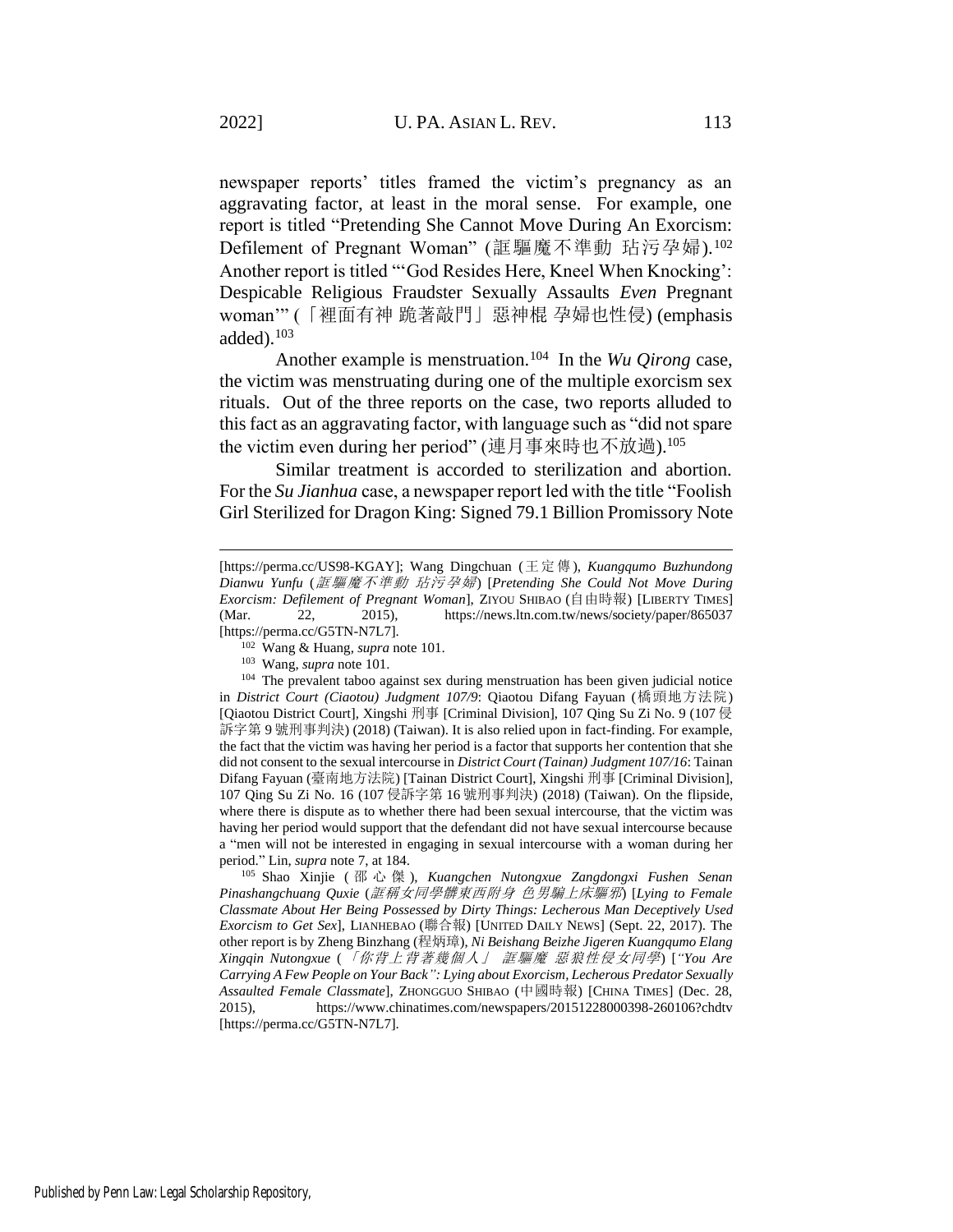<span id="page-25-0"></span>for Engagement" (痴女為「龍王」結紮 簽 791 億本票當婚約) and further detailed how out of the four "dragon girls," two voluntarily sterilized while the other two used oral contraception to fulfill the "dragon covenant of forgoing dragon offspring."<sup>106</sup> Similarly, for the *Huang Junpin* case, a newspaper report lead with the title "Master Helped Female University Student 'Activate Divine Eye': Twelve Years Imprisonment for Abortion-Resulting Spiritual Practice" (師 父幫女大生「開天眼」 靈修到墮胎判 12 年) and alluded to how the aborted pregnancy aggravated the harm to the victim.<sup>107</sup>

<span id="page-25-1"></span>B. Theme 2: Outrageous Falsehood by Reprehensible Man

The second theme that emerges from the newspaper reports is the outrageous religious falsehood purveyed by the clearly reprehensible defendants.

The purported religious claims used by the defendant are consistently treated by the newspaper reports as outrageously false. This intense skepticism can be implicit, such as when a particular claim is used in the title to capture the reader's attention. For example, in the *Wu Qirong* case, the titles read, "'You Are Carrying a Few People on Your Back': Lying about Exorcism, Lecherous Predator Sexually Assault Female Classmate" (「你背上背著幾個人」 誆驅

<sup>&</sup>lt;sup>106</sup> Wang & Xie, *supra* note [92.](#page-21-1) For other mentions of sterilization, see Gan Yuwei ( $\#$ 育玮), *Quanluo Huafu Kegaiyun Shengun Fufu Chongpan*" (「全裸畫符可改運」 神棍夫 婦重判) [*"Charm Writing While Naked Can Change Luck": Religious Fraudster Couple Received Severe Sentence*], LIANHEBAO (聯合報) [UNITED DAILY NEWS] (Jan. 9, 2016); Ye Dezheng (葉德正), *Qi Xichen Fu Tangzhezhuan Ledang Pian Caise Gongfan Guhuo Xingqin 13 Nu Jia Longwang Pan 27 Nianban* (妻戲稱夫「躺著賺」 樂當騙財色共犯 蠱 惑性侵 *13* 女假龍王判 *27* 年半) [*Wife Teased Husband "Earning While Lying Down": Happy to be Accomplice in Fraud and Fraudulent Sex, Tricked and Sexually Assaulted Thirteen Women, Fake Dragon King Sentenced to 27 ½ Years*], ZHONGGUO SHIBAO中國時 報 [CHINA TIMES], (Jan. 9, 2016); Ye, *supra* note [90.](#page-21-0)

<sup>107</sup> Wang, *supra* not[e 1.](#page-1-0) For other mentions of abortion, see Lu Kaiduan (呂開瑞), *"Ni Shi Wo Sanshi Fuqi" Miaogong Dai Nudasheng Huandao Xingqin Lingru* (「你是我三世 夫妻」廟公帶女大生環島性侵淩辱) *["You are My Wife of Three Past Lives": Head Abbot Brought Female University Student around Island for Sexual Assault and Humiliation*], LIANHEBAO (聯合報) [UNITED DAILY NEWS] (Aug. 11, 2018); Yang Guowen (楊國文), *Chumo Hu Jiaren, Nudasheng Canzao Shengui Xingqin Duotai, Bengkui Songyi* (除魔、護 家人 女大生慘遭神棍性侵墮胎 崩潰送醫) [*Exorcised, Protect Family: Female University Student Sexually Assaulted by Religious Fraudster till Abortion, Broke Down and Sent to Hospital*] ZIYOU SHIBAO ( 自由時報 ) [LIBERTY TIMES], (Jan. 4, 2018), https://news.ltn.com.tw/news/society/paper/1165687 [https://perma.cc/Y8RF-RXE5].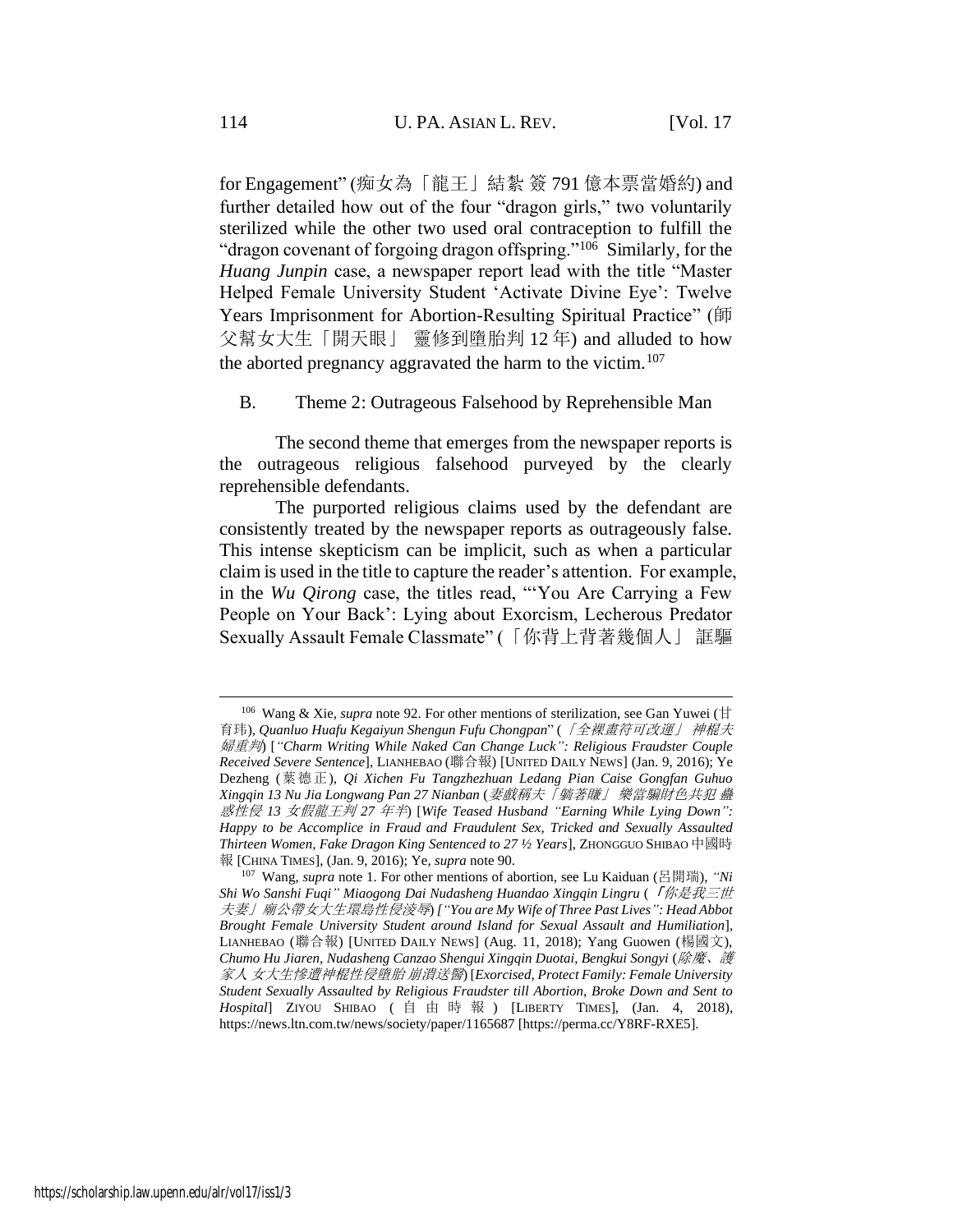魔 惡狼性侵女同學) <sup>108</sup> or "Must Have Sex to Exorcise Lecherous Ghost!: Female High School Student Sexually Assaulted Three Times by Real 'Lecherous Ghost'" (要性交才能驅趕色鬼! 女高中 遭真「色鬼」性侵 3 次).<sup>109</sup> For the *Huang Junpin* case, the title read, "'You Are My Wife of Three Past Lives': Female University Student Sexually Assaulted by Religious Fraudster all Around the Island" (「你是我三世夫妻」 女大生遭神棍環島性侵).<sup>110</sup>

<span id="page-26-2"></span>The perceived outrageous nature of these religious claims may also be more explicit. For example, the statement of the specific claims in the title may be coupled with a question mark or a connector to emphasize the ridiculous nature of the claim. In the *Chen Xihu* case, in addition to the title "'Improving Luck Through Taking Lovers' Bath': Religious Fraudster Sexually Assaults Naïve Woman" (「洗鴛鴦浴改運」神棍性侵單純女),<sup>111</sup> newspaper reports have led with titles such as "Improve Luck Through Taking a Bath?: Lovelorn Woman Loses Chastity" (泡澡改運? 失戀女失身) <sup>112</sup> or "Woman had a Break-Up, Religious Fraudster Actually Claimed that Lovers' Bath and Humping Can Improve Luck" (女失戀 神棍竟稱 泡鴛鴦浴、炒飯能改運).<sup>113</sup>

<span id="page-26-3"></span><span id="page-26-1"></span>The newspaper reports may also directly call out the outrageousness of the claims. This is achieved by descriptors such as "nonsensical fabrication" (瞎掰),<sup>114</sup> "preposterous reasoning" (歪

<span id="page-26-0"></span><sup>108</sup> Zheng, *supra* not[e 105.](#page-24-0)

<sup>109</sup> Zhang Guoxin (張國欽), *Yao Xingjiao Cai Neng Qugan Segui! Nu Gaozhong Zao Zhen "Segui" Xingqin 3 Ci* (要性交才能驅趕色鬼*!* 女高中遭真「色鬼」性侵 *3* 次) [*Must Have Sex to Exorcise Lecherous Ghost!: Female High School Student Sexually Assaulted Three Times by Real "Lecherous Ghost"*]. ZHONGGUO SHIBAO (中國時報) [CHINA TIMES] (Mar. 7, 2018), https://www.chinatimes.com/realtimenews/20180307001947-263201?chdtv [https://perma.cc/9CY6-9EKK].

<sup>110</sup> Lu Kaiduan (呂開瑞), *Ni Shi Wo Sanshi Fuqi Nudasheng Zao Shengun Huandao Xingqin* (「你是我三世夫妻」 女大生遭神棍環島性侵) [*"You Are My Wife of Three Past Life": Female University Student Sexually Assaulted by Religious Fraudster All Around the Island*], LIANHE BAO (聯合報) [UNITED DAILY NEWS] (Oct. 2, 2017).

<sup>111</sup> Chen, *supra* not[e 97.](#page-23-1)

<sup>112</sup> Cai, *supra* note [96.](#page-22-0)

<sup>113</sup> Guo, *supra* note [97.](#page-23-1)

<sup>114</sup> Wang Dingchuan (王定傳), *Shoujing Yu Shengun Yujin Zhelian Zao Xingqin* (收驚遇神棍 浴巾遮臉遭性侵) [*Encountered Religious Fraudster While Retrieving Soul: Sexually Assaulted with Towel Covering Face*], ZIYOU SHIBAO (自由時報) [LIBERTY TIMES] (July 25, 2015), https://news.ltn.com.tw/news/society/paper/900906 [https://perma.cc/VVZ6-F3YH]; *See* Yang, *supra* note [94;](#page-22-1) Wang & Chen, *supra* not[e 99.](#page-23-2)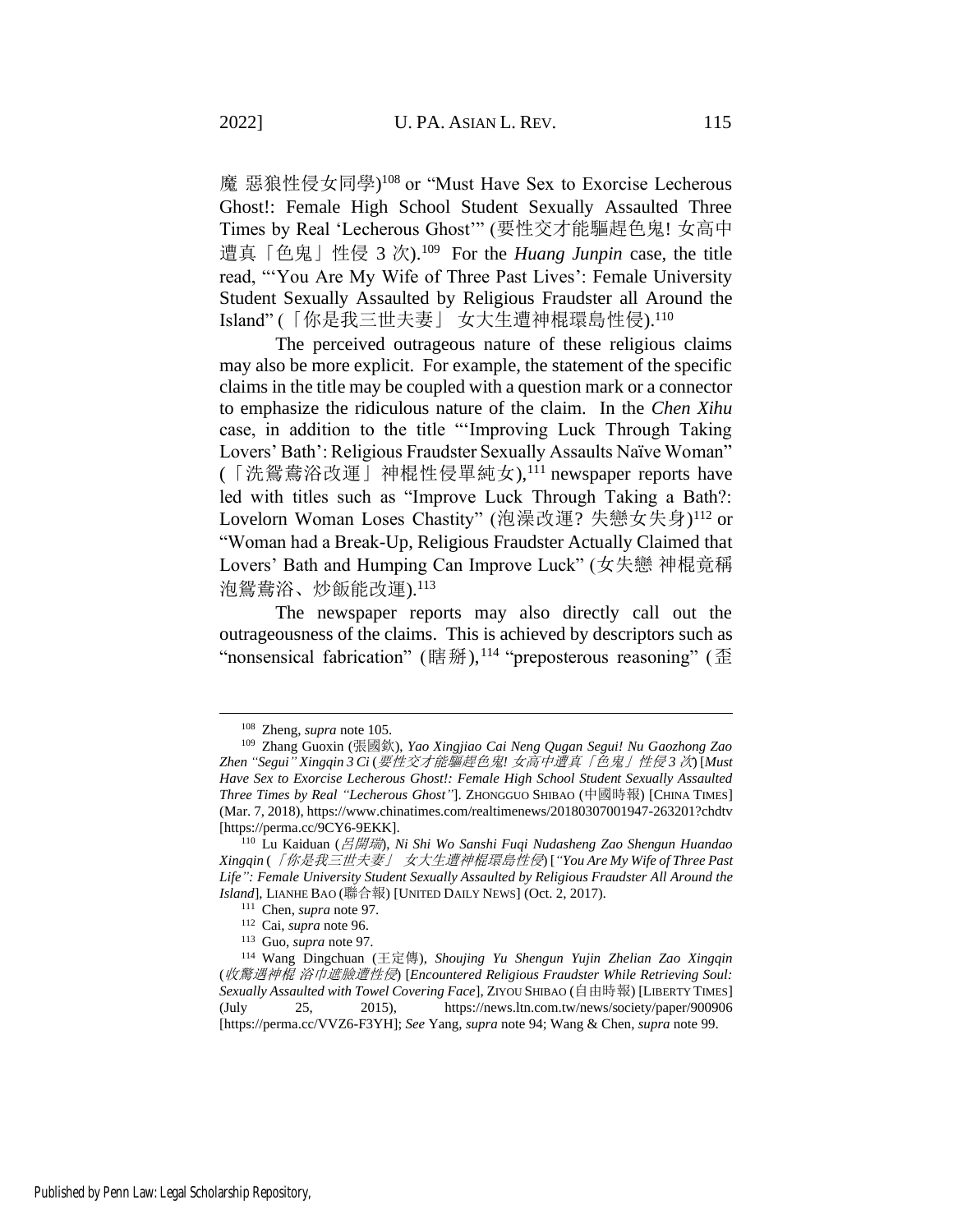<span id="page-27-1"></span><span id="page-27-0"></span>理),<sup>115</sup> "absurd" (荒謬),<sup>116</sup> "bizarre supernatural claims" (怪力乱 神) <sup>117</sup> and "ridiculous to the extreme" (誇張至極).<sup>118</sup> There may also be vivid expressions such as "so shocking that one would spurt out one's food" (令人噴飯),<sup>119</sup> or even direct appeal to readers "never believe nonsenses such as 'I need to touch your body to catch ghosts'!" (「碰觸你的身體,我才能抓鬼 . . . 」這類鬼話,千萬別信!). 120

This emphasis on the perceived outrageous nature of the claims is best epitomized by the newspapers' consistent presumption of guilt when reporting the cases prior to the trial verdict (i.e., during the investigation or prosecution phase of the case). Of the twenty preverdict reports across the seven cases, only one report properly acknowledged that the defendant should not be considered guilty prior to conviction with the title "Dragon King Allegedly Indecent Assault: Dragon Queen Suspected as an Accomplice" (龍王涉猥褻 龍后疑為共犯 ). 121 For the remaining nineteen reports, the newspaper depicted the defendant in question as guilty through using phrases such as "sexual assault" (性侵), "lied about" (誆), and/or "religious fraudster" ( 神 棍 ). For example, a report on the *Li Junsheng* case was titled, "Thought She Encountered Ghost: Sexually Assaulted upon Seeking Exorcism from Religious Fraudster" (自認 卡到陰 找神棍驅魔遭性侵). 122 Another example would be the

<sup>120</sup> Wang & Huang, *supra* not[e 101.](#page-23-0)

<sup>122</sup> Ye Dezheng ( 葉德正 ), *Ziren Kadao Yin Zhao Shengun Qumo Zao Xingqin* (自認卡到陰 找神棍驅魔遭性侵) [*Thought She Encountered Ghost: Sexually Assaulted* 

<span id="page-27-2"></span><sup>115</sup> Yang, *supra* note [114;](#page-26-0) Lin, *supra* not[e 94.](#page-22-1)

<sup>116</sup> Chen Yijia (陳宜加), *Huangmiu Longwang Yingao Yifa Songban* (荒謬龍王硬拗 依法送辦) [*Ridiculous Dragon King Blatantly Denies: Referred to Prosecution in Accordance with Law*], ZHONGGUO SHIBAO (中國時報) [CHINA TIMES] (Apr. 22, 2015), https://www.chinatimes.com/newspapers/20150422000698-260107?chdtv [https://perma.cc/MGC7-TJWN].

<sup>117</sup> Chen, *supra* not[e 97.](#page-23-1)

<sup>118</sup> Ye, *supra* note [106;](#page-25-0) Ye, *supra* not[e 90;](#page-21-0) Wang & Xie, *supra* not[e 92.](#page-21-1)

<sup>119</sup> Zeng Jianming (曾健銘), *Qi Ding Longnu Shouze Mudu Longwang Xingqin Nuxintu* (妻訂龍女守則 目睹龍王性侵女信徒) [*Wife Drafts Rules for Dragon Girl: Witness Dragon King Sexually Assault Female Adherents*], ZIYOU SHIBAO (自由時報) [LIBERTY TIMES] (Apr. 22, 2015), https://news.ltn.com.tw/news/society/paper/873837 [https://perma.cc/D48B-N5TG].

<sup>121</sup> Zhou Yuxiang (周毓翔) et al., *Longwang She Weixie Longhou Yi Wei Gongfan* (龍王涉猥褻 龍后疑為共犯) [*Dragon King Allegedly Indecent Assault: Dragon Queen Suspected as Accomplice*], LIANHE BAO (聯合報) [UNITED DAILY NEWS] (Apr. 21, 2015), https://www.pressreader.com/search?query=%E9%BE%8D%E7%8E%8B%E6%B6%89% E7%8C%A5%E8%A4%BB%20%E9%BE%8D%E5%90%8E%E7%96%91%E7%82%BA %E5%85%B1%E7%8A%AF [https://perma.cc/7S9Y-FL95].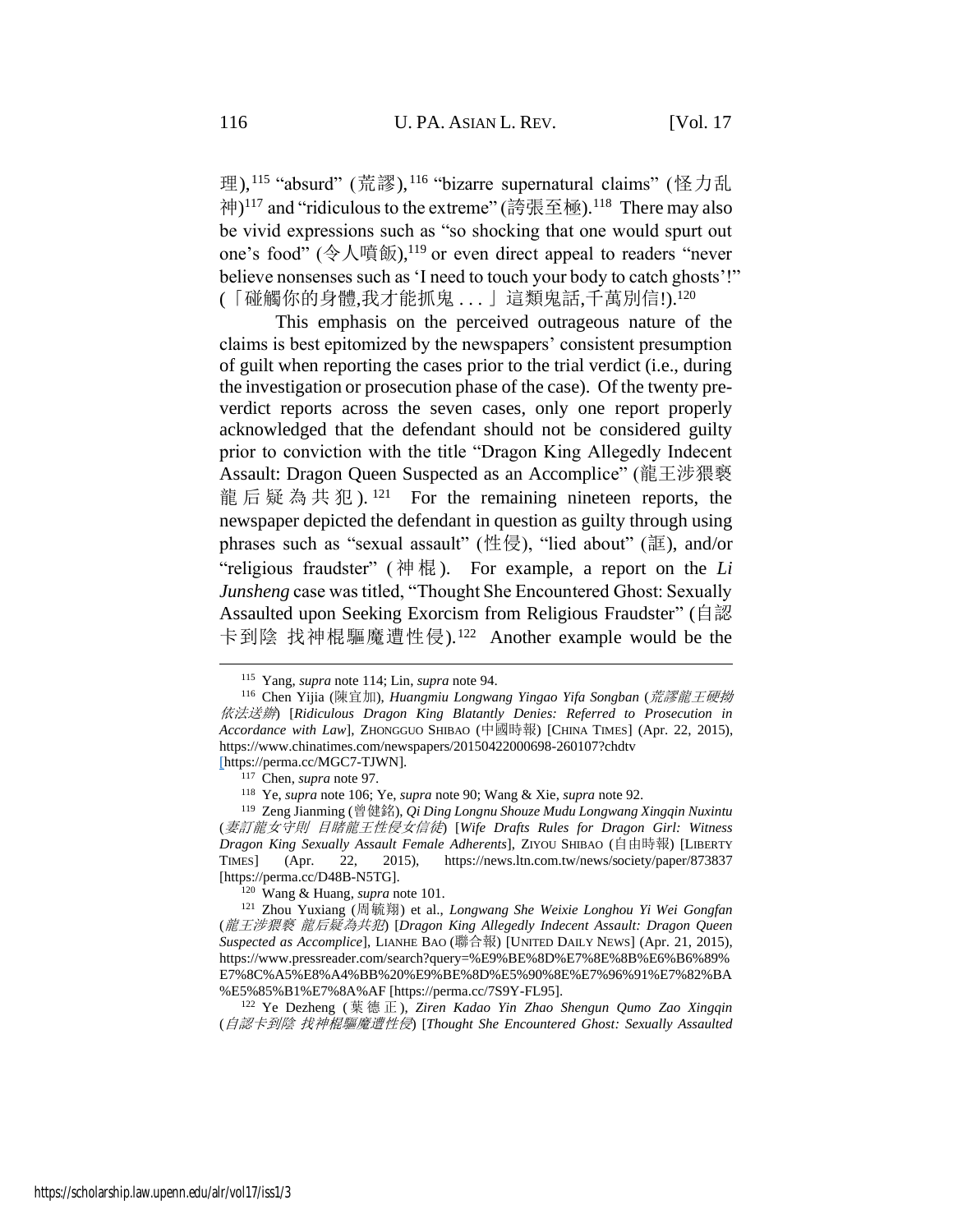report on the *Su Jianhua* case that was titled, "Fabricating Miracle, Sexually Assaulted Thirteen Women, Conned Three Million" (虛構 神蹟 性侵 13 女 詐騙 3 百萬).<sup>123</sup> This inherent tendency to regard the defendant as guilty, notwithstanding the journalistic ethics, is best epitomized by a report for the *Zhong Zhicheng* case, titled, "[R]eligious Fraudster Detained for Allegedly Sexually Assaulting and Indecently Assaulting Female Adherents" (神棍涉性侵、猥褻 女信徒被收押),<sup>124</sup> with the otherwise correct use of "allegedly" undercut by labeling the defendant as a "religious fraudster."

Indeed, "religious fraudster" (神棍) is a particularly popular descriptor, with eighteen newspaper reports using it to describe the defendant in the title, and more neutral occupational terms of "fortune teller" (命理師),<sup>125</sup> "spirit medium (乩童)<sup>126</sup> and "wizard"(術士)<sup>127</sup> used sparingly in isolated instances.

#### <span id="page-28-0"></span>C. Theme 3: Defiling Innocence

The third theme revolves around the defilement of innocence. Consistent with the perceived outrageous nature of the religious falsehood, the newspaper reports would depict the defrauded victims as naïve. For example, the victim in *Chen Xihu*

[https://perma.cc/VV7P-NAQ8].

<sup>125</sup> Lin, *supra* note [94.](#page-22-1)

*upon Seeking Exorcism from Religious Fraudster*], ZHONGGUO SHIBAO (中國時報) [CHINA TIMES] (Mar. 22, 2015), https://www.chinatimes.com/realtimenews/20150321002711- 260503?chdtv [https://perma.cc/3P7B-X3Z8].

<sup>123</sup> Xie Junlin (謝君臨) & Wang Dingchuan (王定傳), *Xugou Shenji Xingqin 13 Nu Zhapian 3 Bai Wan* (虛構神蹟 性侵 *13* 女 詐騙 *3* 百萬) [*Fabricating Miracle, Sexually Assaulted Thirteen Women, Conned Three Million*], ZIYOU SHIBAO (自由時報) [LIBERTY TIMES] (Aug. 19, 2015), https://news.ltn.com.tw/news/society/paper/907911[https://perma.cc/YH29-TYBP].

<sup>124</sup> Lu Suli (呂素麗), *Shengun She Xingqin, Weixie Nuxintu Bei Shouya* (神棍涉性侵、猥褻女信徒被收押) [*Religious Fraudster Detained for Allegedly Sexually Assaulting and Indecently Assaulting Female Adherents*], ZHONGGUO SHIBAO (中國時報) [CHINA TIMES] (Sept. 20, 2017), https://www.chinatimes.com/newspapers/20170920000606-260107?chdtv

<sup>126</sup> Lin Baoguang (林保光), *Yaoqiu Nuxinzhong Tuoyi Chenji Weixie Jitong Zao Jian Jiya Zhenban* (要求女信眾脫衣趁機猥褻 乩童遭檢羈押偵辦) [*Required Female Adherents to Strip and Took Opportunity to Indecently Assault: Spirit Medium Detained and Investigated by Prosecutor*], LIANHE BAO (聯合報) [UNITED DAILY NEWS] (Sept. 19, 2017).

<sup>127</sup> Cai Zhangshen (蔡彰盛), *Shushi Damiao Qian Kaidian Guai Nudasheng Paozao Gaiyun* (術士大廟前開店 拐女大生泡澡改運) [*Wizard Opened Shop in Front of Big Temple: Lure Female University Student Into Luck Change Through Bath*], ZIYOU SHIBAO (自由時報) [LIBERTY TIMES] (June 5, 2016).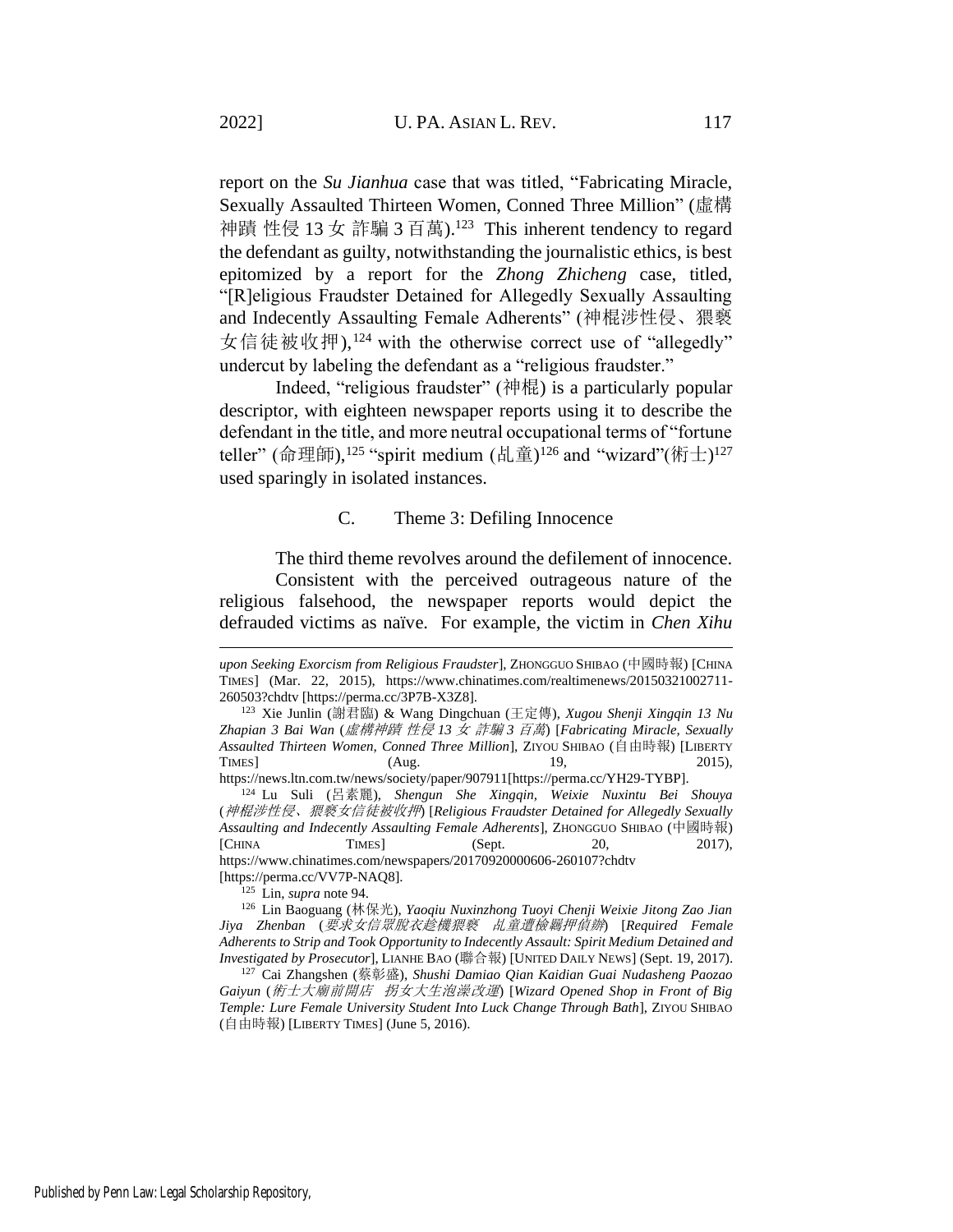case, an adult university student, was described in three newspaper reports as "simple-minded" (心思單純), $128$  one of which was titled, "Religious Fraudster Sexually Assaulted Naïve Woman" (神棍性侵 單純女).<sup>129</sup> The victims in *Wu Qirong*, *Su Jianhua*, and *Ou Yangxian* cases have also been variously described as "naïve and awkward" (憨 拙), <sup>130</sup> "silly" (痴女), <sup>131</sup> "foolish" (糊塗), <sup>132</sup> and "ignorant" (無 知).<sup>133</sup> However, this portrayal of the victim's naivety is not simply about explaining why the victim would fall for the perceived ridiculous lies. It emphasizes that the victim's innocence has been defiled.

This emphasis on innocence defilement can manifest through explicit language. The newspaper reports may, at times, explicitly convey the idea of defilement through language such as "(sexually) humiliated" (凌辱),<sup>134</sup> "ravaged" (蹂躏),<sup>135</sup> "defiled" (玷污),<sup>136</sup> and "lose chastity"  $(\text{\textsterling}\frac{1}{2})^{137}$  in the titles and main text.

<span id="page-29-0"></span>The emphasis is also reflected in how the newspaper reports essentialized the victim as a student—a status that connotes unpolluted innocence when compared to those in the "real"

<sup>133</sup> Wang Jiyou (王己由), *Jia Lingxiu Xingqin Munu Jiaozhu Zhongpan Shiba Nian* (假 靈修性侵母女 教主重判 *18* 年) [*Sexually Assault Mother and Daughter Through Fake Spiritual Practice: Religious Leader Subject to Harsh 18 Years Imprisonment*], ZHONGGUO SHIBAO ( 中 國 時 報 ) [CHINA TIMES] (Dec. 27, 2014), https://www.chinatimes.com/newspapers/20141227000412-260106?chdtv [https://perma.cc/QTD5-XF63].

<sup>128</sup> *Id.*; Chen, *supra* note [97;](#page-23-1) Cai, *supra* note [112.](#page-26-1)

<sup>129</sup> Chen, *supra* not[e 97.](#page-23-1)

<sup>130</sup> Zheng Binzhang (程炳璋), *Kuang Qumo Elang Xingqin Nu Tongxue* (誆驅魔 惡狼 性侵女同學 )[*Lying about Exorcism, Lecherous Predator Sexually Assaulted Female Classmate*], ZHONGGUO SHIBAO ( 中國時報 ) [CHINA TIMES] (Dec. 28, 2015), https://www.chinatimes.com/newspapers/20151228000398-260106?chdtv

<sup>[</sup>https://perma.cc/G5TN-N7L7]; *see also* Shao, *supra* note [105](#page-24-0) (describing a victim as "simple-minded" (憨厚)).

<sup>131</sup> Wang & Xie, *supra* not[e 92.](#page-21-1)

<sup>132</sup> Yang, *supra* note [98.](#page-23-3)

<sup>134</sup> Lu, *supra* note [107;](#page-25-1) *see also* Lu, *supra* note [110](#page-26-2) (discussing the humiliation the victim faced).

<sup>135</sup> Wang Hongxun (王宏舜 ), *Pian Ta Kai Tianyan Jiu Quanjia Shen Gun Roulin Nu Dasheng Zhi Bengkui* (騙她「開天眼救全家」 神棍蹂躪女大生致崩潰) [*Deceived Her with "Activate Divine Eye to Save Whole family": Religious Fraudster Ravaged Female University Student Until She Broke Down*], LIANHE BAO (聯合報) [UNITED DAILY NEWS] (Dec. 4, 2018); Xie, *supra* note [101.](#page-23-0)

<sup>136</sup> Wang, *supra* note [101.](#page-23-0)

<sup>137</sup> Cai, *supra* note [112.](#page-26-1)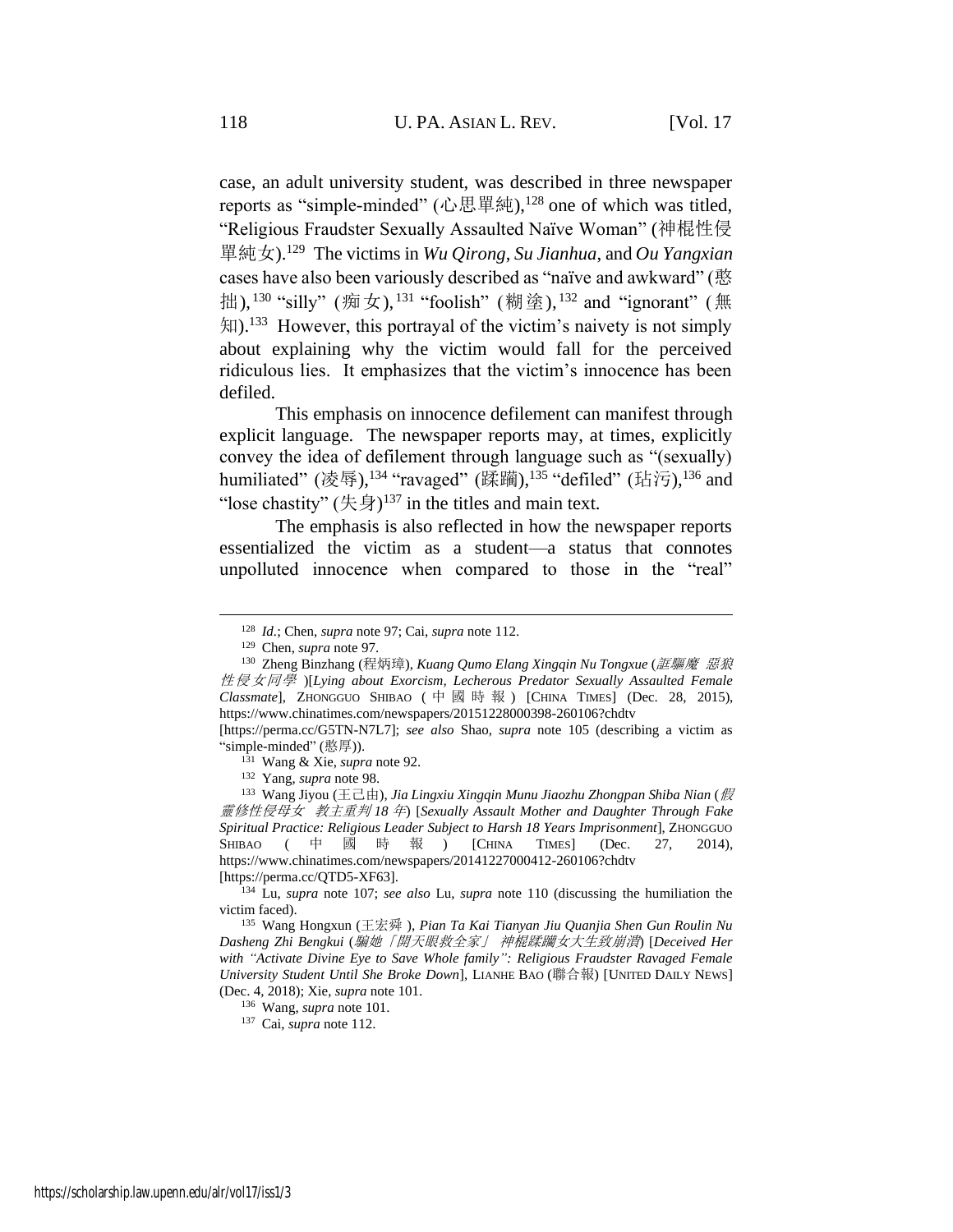world<sup>138</sup>—through the frequent and unnecessary reporting on the victim being a student. Terminologies such as "female university student" (女大生)<sup>139</sup> or "female classmate" (女同學)<sup>140</sup> are commonly used in the titles of the newspaper reports. Indeed, the usage of such terminology is the norm for cases where the victims happened to be students at the time of the offense, namely *Chen Xihu*, *Huang Junpin,* and *Wu Qirong*. 141 Moreover, the terminology is repeated throughout the text whenever the victim is referred. An example is the following paragraph:

The *female university student* was screaming for help, but her mother and family thought that she was really possessed, and Huang was helping to improve her bad luck; later Huang even lied to the family of the *female university student* that 'she is my wife of three past lives,' that the *female university student* was possessed by a ghost, and he had to bring her around the island to pray. Huang thereby took the opportunity to sexually assault her in Twelve motels in Taoyuan, Hualian, Taichung, Miaoli, and other parts of Taiwan at a rate of one to three times per location. The *female university student* was pregnant and forced to abort.

(當時女大生曾尖叫哭喊,但母親等家人都認為她真的被 鬼附身,而黃男正在幫她消災解厄;事後黃男更對女大生家人誆 稱:「她是我的三世夫妻。」指女大生被鬼纏身,要帶她去全台 過境拜拜,趁機在桃園、花蓮、台中、苗栗等全台 12 處摩鐵, 每處以 1 至 3 次頻率性侵得逞,女大生一度懷孕、被迫墮胎。) 142

Tellingly, the persistent emphasis and references to "female university student" for *Chen Xihu* and *Huang Junpin* is unwarranted

<sup>138</sup> Chen Tingyu (陳婷玉) & Zhang Zhiyuan (張志遠), *Shiweisucan de Daxuesheng?: Daxuesheng Xingxiang de Meiti Zaixian Yu Yue Ting Ren Jiedu Yanjiu* (「尸位素餐」的 大學生?: 大學生形象的媒體再現與閱聽人解讀研究) [*The College Students Who Are "Lazy Good for Nothings?": The Media Representation of the Image of College Students and the Interpretation Research of the Readers*], 13(1) CHUANBO YU GUANLI YANJIU (傳播 與管理研究) [COMMC'N & MGMT. RSCH.] 73, 77–79 (2013).

<sup>139</sup> Lin, *supra* note [115](#page-27-0) ("Sexually assault female university student: nonsensical fabrication of 'improve luck through absorbing Yang qi'' " (性侵女大生 瞎掰「吸陽氣改 運」)).

<sup>&</sup>lt;sup>140</sup> Zheng, *supra* note [105](#page-24-0) ("Lying about exorcism, lecherous predator sexually assault female classmate" (誆驅魔 惡狼性侵女同學)).

<sup>&</sup>lt;sup>141</sup> There were thirteen newspapers reports over the three cases. That is a clear majority of the total nineteen newspaper reports on those three cases.

<sup>142</sup> Lu, *supra* not[e 107.](#page-25-1)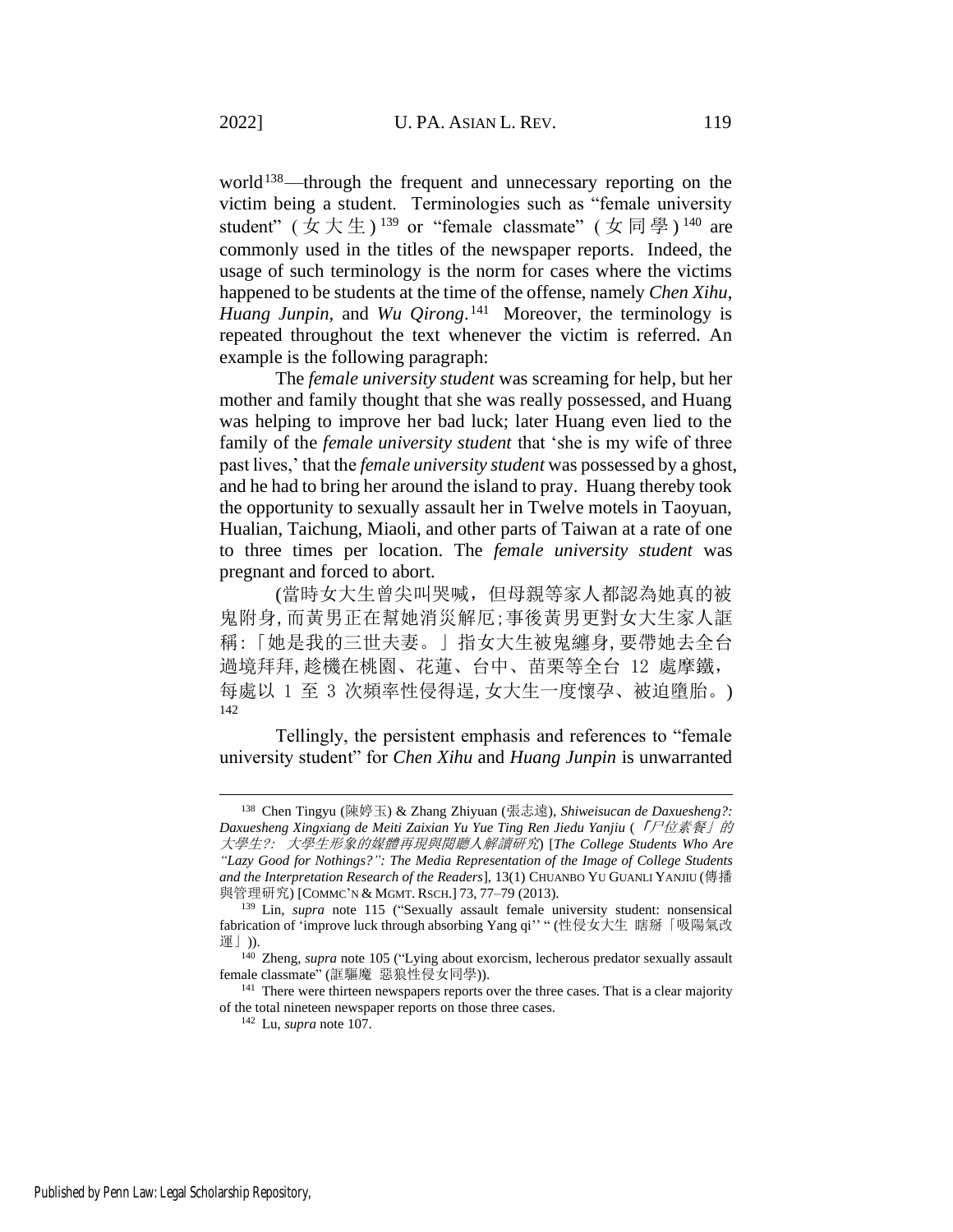given that the defendants and the offending conduct are devoid of any connection to the university context. Similarly, while the allusion to the "female classmates" in the title may be explained by the fact that the defendant (*Wu Qirong*) was the victim's classmate in her polytechnic class,  $143$  it does not justify the subsequent referral of the victim as "female student" in the text.

Where the victims have graduated from university, as were the multiple victims in the *Su Jianhua* case, the newspaper reports instead used "young women" (年輕女子),<sup>144</sup> or even "woman of fine young age" (妙齡女子).<sup>145</sup> The emphasis of the latter is not isolated and is part of a broader pattern of alluding to the victim's physical attractiveness in the report, with descriptors such as "beautiful" (貌 美), $146$  "delicate and pretty" (清秀), $147$  "good looks" (姿色不错), $148$ "charming look" (美色),<sup>149</sup> "beautiful sisters" (姊妹花)<sup>150</sup> and even "milf" (美魔媽).<sup>151</sup>

Indeed, the beauty of the victims is often contrasted with the physical unattractiveness of the defendant. For example, in reporting

- <sup>147</sup> Zheng, *supra* not[e 105;](#page-24-0) Shao, *supra* not[e 105.](#page-24-0)
- <sup>148</sup> Wang, *supra* note [135.](#page-29-0)
- <sup>149</sup> Yang, *supra* note [107.](#page-25-1)
- <sup>150</sup> Wang & Xie, *supra* not[e 92;](#page-21-1) Ye, *supra* not[e 106.](#page-25-0)

<sup>143</sup> Shao, *supra* not[e 105.](#page-24-0)

<sup>144</sup> Ye, *supra* note [90;](#page-21-0) Ye, *supra* note [106;](#page-25-0) Lin Weixing (林偉信), *Xingqin Shisan Nu Jia Longwang Fuqi Ershen Huo Qingpan* (性侵 <sup>13</sup> 女 假龍王夫妻二審獲輕判) [*Sexually Assaulted 13 Women: Fake Dragon King Couple Received Light Sentence on Second Instance*], ZHONGGUO SHIBAO ( 中 國 時 報 ) [CHINA TIMES] (Oct. 28, 2016), https://www.chinatimes.com/newspapers/20161028000559-260107?chdtv

<sup>[</sup>https://perma.cc/L2AR-4KNZ]; Lin Weixing ( 林 偉 信 ) , *Xingqin Shisan Nu Jia Longwang Fuqi Zhongpan Shijiu Nian Ban yu Shisan Nian Ban* (性侵 <sup>13</sup> 女 假龍王夫妻 重判 <sup>19</sup> 年半與 <sup>13</sup> 年半) [*Sexually Assaulted Thirteen Women: Fake Dragon King Couple Severely Punished with Nineteen-and-a-Half Years and Thirteen-and-a-Half Years' Imprisonment, Respectively*], ZHONGGUO SHIBAO (中國時報) [CHINA TIMES] (Mar. 29, 2017), https://www.chinatimes.com/realtimenews/20170329003017-260402?chdtv [https://perma.cc/22JG-5WML].

<sup>145</sup> Gan, *supra* not[e 106.](#page-25-0)

<sup>146</sup> Lu, *supra* not[e 110;](#page-26-2) Guo, *supra* note [113.](#page-26-3)

<sup>151</sup> *See* Yang, *supra* note [98;](#page-23-3) Chen, *supra* note [98;](#page-23-3) Chen Lizhong (錢利忠), *Shiqi Du Xingqin Shaonu, Yin Jiaozhu Pan Shisi Nian* (*17* 度性侵少女 淫教主判 *14* 年) [*Sexually Assaulted Teenage Girl 17 Times, Lecherous Religious Leader Was Sentenced to 14 Years Imprisonment*], ZIYOU SHIBAO ( 自 由 時 報 ) [LIBERTY TIMES] (Jan. 1, 2014), https://news.ltn.com.tw/news/society/paper/743159 [https://perma.cc/JYA6-UDLY]. The woman described as a "MILF" in the report is the mother of the underage victim. The woman was charged and convicted as a co-defendant for facilitating the sexual abuse of her daughter. The newspapers reports do portray the woman as a victim who was deceived by the religious fraudster.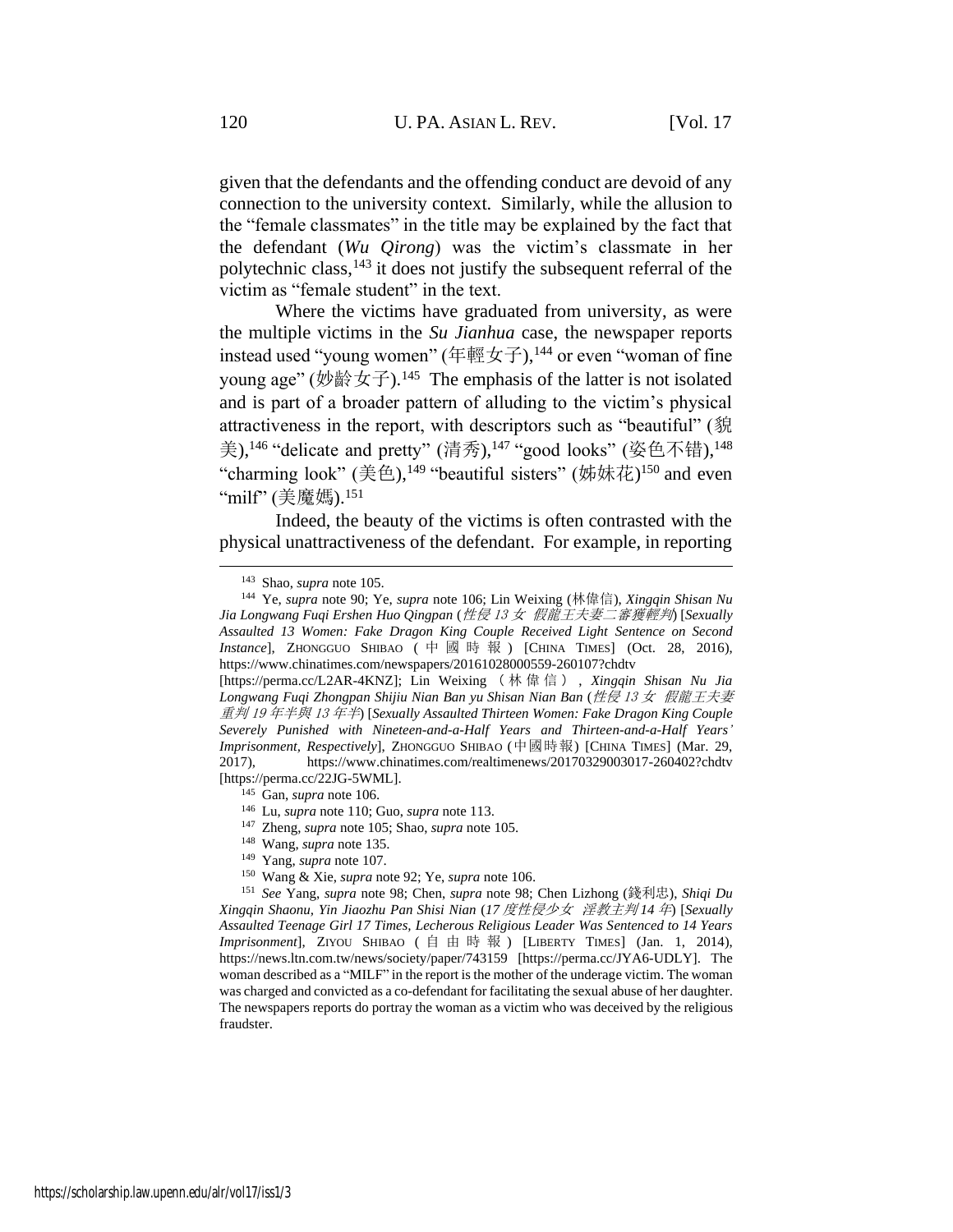the *Ou Yangxian* case, a newspaper reported that the defendant "looked old and fragile" (盡顯老態) as compared to the defrauded woman, who was "fair and elegant" (她皮膚白皙、氣質出眾). 152 Similarly, in reporting the *Su Jianhua* case, not only did some newspaper reports note that the defendant was fat, <sup>153</sup> one directly referred to the defendant as "fat dragon king" (肥龍王) in the title itself.<sup>154</sup>

### D. Overall Narrative: Moral Panic of Lecherous Religious Fraudsters

The three themes identified in the above analysis can be understood as the typical sensationalized news reporting that has long plagued Taiwanese news media. In particular, the vivid emphasis on sexualized details and the presumptuous judgment of the defendants reflect the much-lamented failings of Taiwanese news media. In sharp contrast to the pervasive state control of speech and media under the martial law that was lifted in 1987, the press in Taiwan currently enjoys a very high degree of freedom.<sup>155</sup> However, the corresponding cut-throat competition for readership, in turn, induced the prevalent practices of sensationalized news reporting that while recognized as contrary to journalistic standards, are deemed necessary to boost circulation.<sup>156</sup> In particular, this problematic sensationalization pervades reporting on sexual offenses.<sup>157</sup>

<sup>152</sup> Qian, *supra* note [98.](#page-23-3)

<sup>153</sup> Zhang Jingting (張靜婷), *Longwang Pian Cai Se Mo Xiong Gaiyun Guai Liushi Nu*  (龍王騙財色 摸胸改運拐 *60* 女) [*Dragon King Defrauding Money and Sex: Touch Breast and Cheat Sixty Women by Alleging Changing Luck*], ZHONGGUO SHIBAO (中國時報) [CHINA TIMES] (Apr. 21, 2015), https://www.chinatimes.com/newspapers/20150421000455-260503?chdtv [https://perma.cc/ZW4P-WMBN]; Zeng, *supra* note [119.](#page-27-1)

<sup>154</sup> Wang & Chen, *supra* not[e 99.](#page-23-2)

<sup>&</sup>lt;sup>155</sup> For a concise account of the history and evolution of media regulation in Taiwan, see Hung, *supra* note [84,](#page-18-0) at 83–84

<sup>156</sup> H. Denis Wu & Cheryl Ann Lambert, *Impediments to Journalistic Ethics: How Taiwan's Media Market Obstructs News Professional Practice*, 31 J. MEDIA ETHICS 35, 43– 44 (2016).

<sup>&</sup>lt;sup>157</sup> For discussions on the questionable practices and corresponding legal issues relating to media reporting on sexual offences in Taiwan, see generally Wong Hsiao-Ling (翁曉玲), *Xing Qinhai Fanzui Xinwen Baodao Zhi Falu Jiexian Wenti* (性侵害犯罪新聞報導之法律 界限問題) [*The Legal Problem on the Media Reports of Sexual Assault Crime*], 12 ZHONGZHENG DAXUE FAXUE QIKAN (中正大學法學集刊) [NATIONAL CHUNG CHEN U.L.J.] 145 (2003).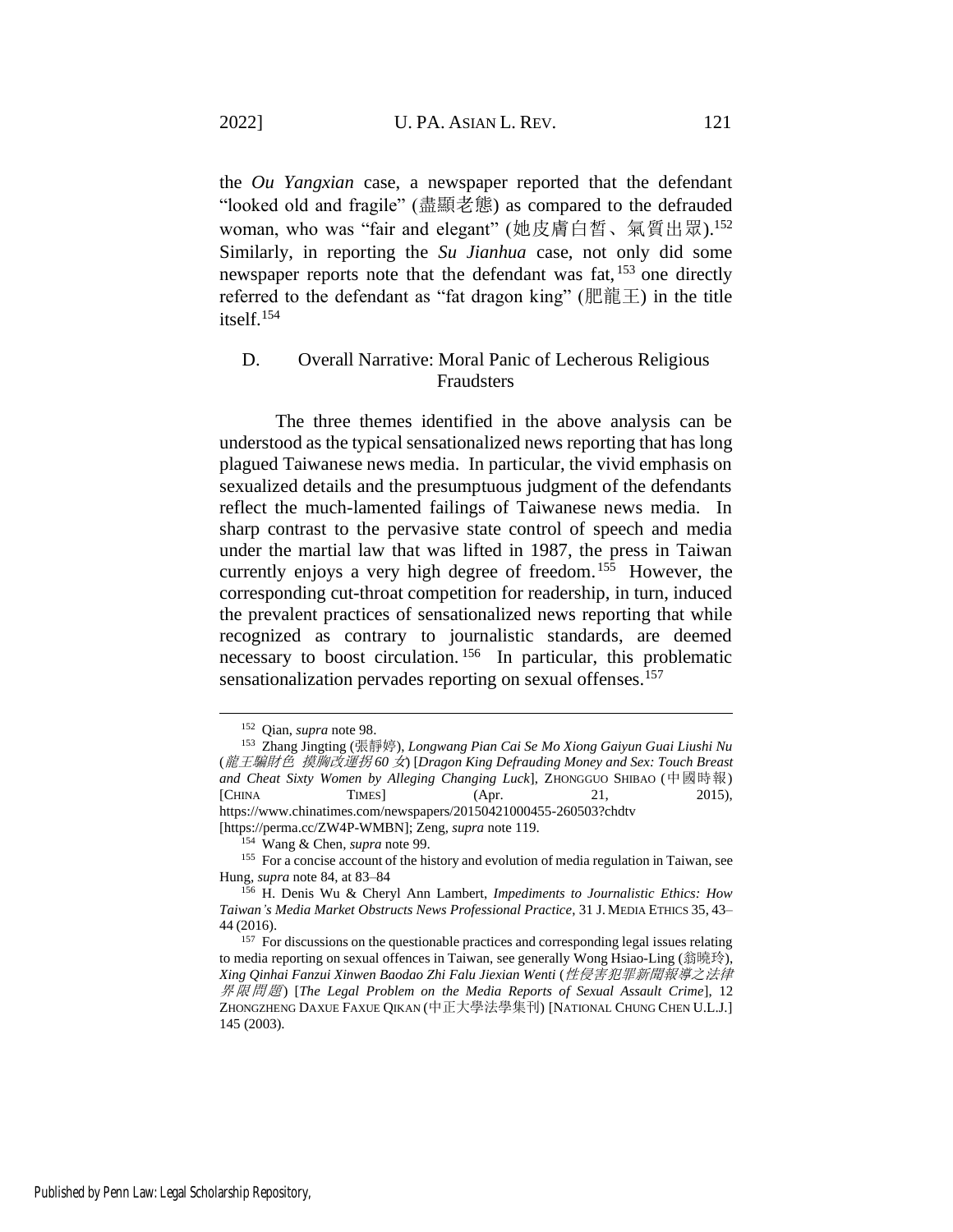Nonetheless, when the three themes are combined, they constitute a distinct narrative that can be understood as a moral panic, where lecherous men utilized deviant religious practices to entrap naïve vulnerable young woman into perverted sexual exploitation.

The classic definition of moral panic, as articulated by Stanley Cohen, is as follow:

A condition, episode, person or group of persons emerges to become defined as a threat to societal values and interests; its nature is presented in a stylized and stereotypical fashion by the mass media; the moral barricades are manned by editors, bishops, politicians and other right-thinking people; socially accredited experts pronounce their diagnoses and solutions; ways of coping are evolved or (more often) resorted to; the condition then disappears, submerges or deteriorates and becomes more visible.<sup>158</sup>

David Garland further observed the symptomatic moral dimension of the threat distinguished moral panic from other widespread concerns about distinct sources of a dangerous threat.<sup>159</sup> As such, the repulsive and deviant conduct as practiced by a marginalized group (sometimes called "folk devils") often form the core of the moral panic.<sup>160</sup>

We argue that this dynamic is the connecting thread among the three themes. There is an identified dangerous protagonist of the religious charlatan, as typified by the widespread use of the derogatory label of "religious fraudster" (神棍). The charlatan clearly violated acceptable religious norms through ridiculous supernatural claims that must be false. Crucially and wretchedly, the charlatan's religious falsehood involved perverted sexual acts, simultaneously corrupting the purity of religion<sup>161</sup> and the prevailing sexual norms. Further aggravating the moral reprehensibility and societal threat, the charlatan targets young, naïve and vulnerable

<sup>&</sup>lt;sup>158</sup> STANLEY COHEN, FOLK DEVILS AND MORAL PANICS: THE CREATION OF THE MODS AND ROCKERS 1 (Routledge 3d ed. 2011). For a discussion of a research framework premised on moral panic, *see* SARAH WRIGHT MONOD, MAKING SENSE OF MORAL PANICS: A FRAMEWORK FOR RESEARCH 7-10 (Palgrave Macmillan 2017).

<sup>159</sup> David Garland, *On the Concept of Moral Panic*, 4 CRIME MEDIA CULTURE 9, 10–11 (2008).

<sup>160</sup> *Id*. at 14.

<sup>161</sup> *See Supreme Court Judgment 102/4174*: Zuigao Fayuan (最高法院) [Supreme Court], Xingshi 刑事 [Criminal Division], 102 Tai Shang Zi No. 4174 (102 台上字第 4174 號刑事判決) (2013) (Taiwan). (finding that the purported claim of curse-removal ritual involving sex acts is against the "chaste" nature of religions (宗教純潔性)).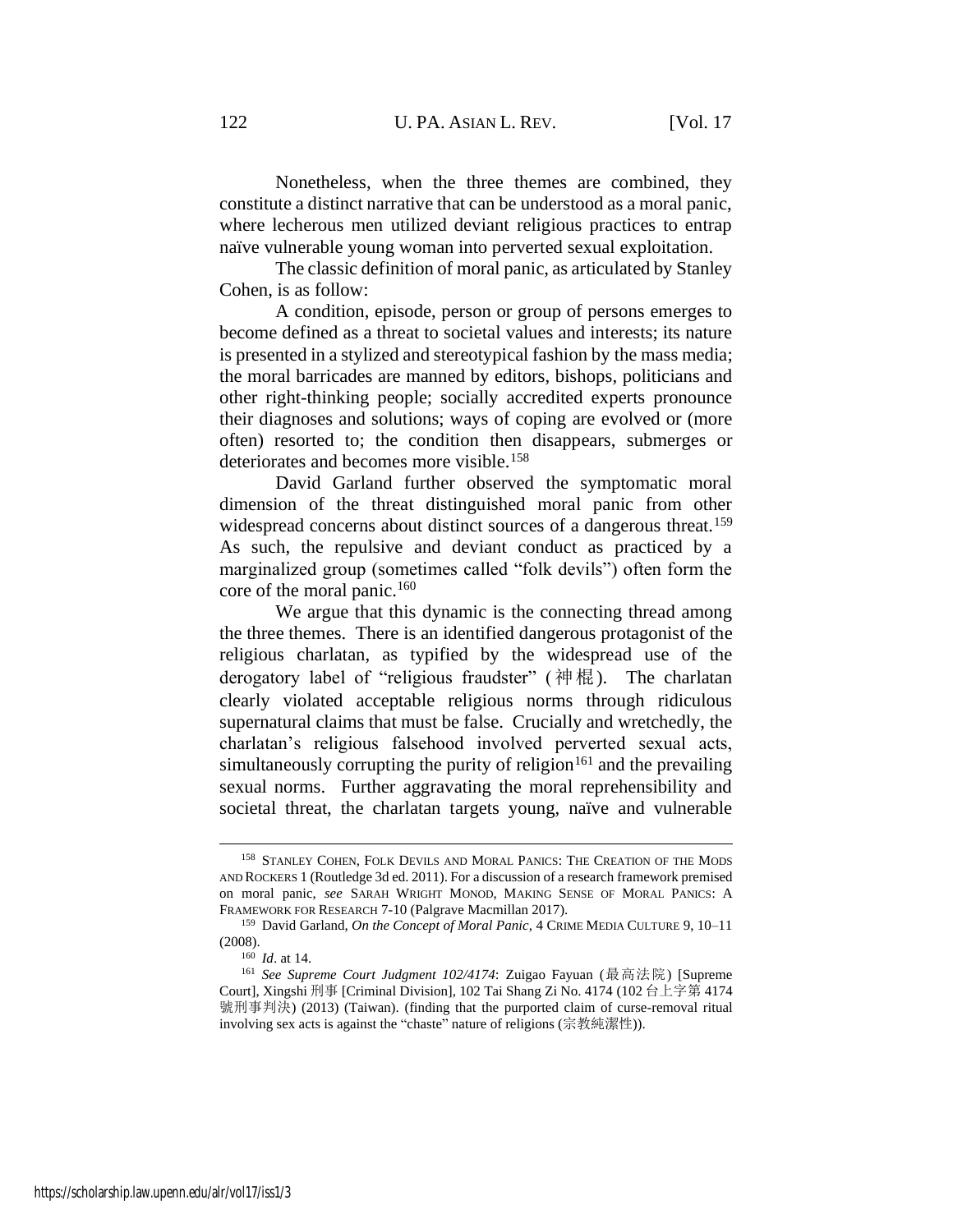women, whose innocence enabled the exploitation but is also the subject matter of the exploitation.

### **V. MORAL PANIC AND THE LAW**

The usual implication from a narrative of moral panic is that drastic state action is perceived as necessary and desirable.<sup>162</sup> In particular, criminal law is a popular tool to punish and deter the reprehensive and dangerous group that is the source of the grave societal threat.<sup>163</sup> Indeed, the fear underlying the moral panic may justify and drive the employment of enhanced penalties, streamlined procedures, targeted new offences, and other legal mechanisms.<sup>164</sup>

This dynamic is played out in Taiwan. As discussed in Part II, the criminalization of religious fraudulent sex in Taiwan stood out for the vigorous prosecutions and high conviction rates, which are facilitated by creative doctrinal interpretations that are applicable only to scientifically unverifiable methods. The exclusion of other forms of fraudulent sex and the general persistence of rape myths excludes sexual autonomy protection as the driving force behind this determined criminalization. Instead, the singling out of religious fraudulent sex is consistent with the moral panic narrative prevalent in the newspaper reports.

The villain in the narrative, the licentious religious fraudster, is a dangerous and reprehensible sexual predator. Harsh legal sanctions are required to punish the villain for the deep transgression of social moral order, and to protect the naïve vulnerable victims from sexual exploitation.<sup>165</sup> This grave threat justifies the innovative

<sup>162</sup> MARSH & MELVILLE,*supra* note [12,](#page-4-0) at 79–80.

<sup>163</sup> Jennifer L. Klein & Danielle Tolson Cooper, *Punitive Attitudes Toward Sex Offenders: Do Moral Panics Cause Community Members to Be More Punitive?*, 30(6) CRIM. JUST. POL'Y REV. 948, 962–64 (2019).

<sup>164</sup> *E.g.*, Sarah Tosh, Drugs, *Crime, and Aggravated Felony Deportations: Moral Panic Theory and the Legal Construction of the "Criminal Alien,"* 27 CRITICAL CRIMINOLOGY 329, 337-41 (2019) (discussing the development and use of aggravated felony as a deportation tool to combat the perceived threat of criminal aliens); Mary Katherine Huffman, *Moral Panic and the Politics of Fear: The Dubious Logic Underlying Sex Offender Registration*  Statutes and Proposals for Restoring Measures of Judicial Discretion to Sex Offender *Management*, 4 VA.J. CRIM. L. 241, 244–53 (2016) (discussing the media-fueled politics of fear that drive the draconian and at times misguided legislative actions on sex offenders).

<sup>165</sup> *See also* Jianlin Chen & Phapit Triratpan, *Black Magic, Sex Rituals and the Law: A Case Study of Sexual Assault by Religious Fraud in Thailand*, 37(1) UCLA PAC. BASIN L.J. 25, 43–45 (2020) (describing how in Thailand where the rape offence is similar to pre-1999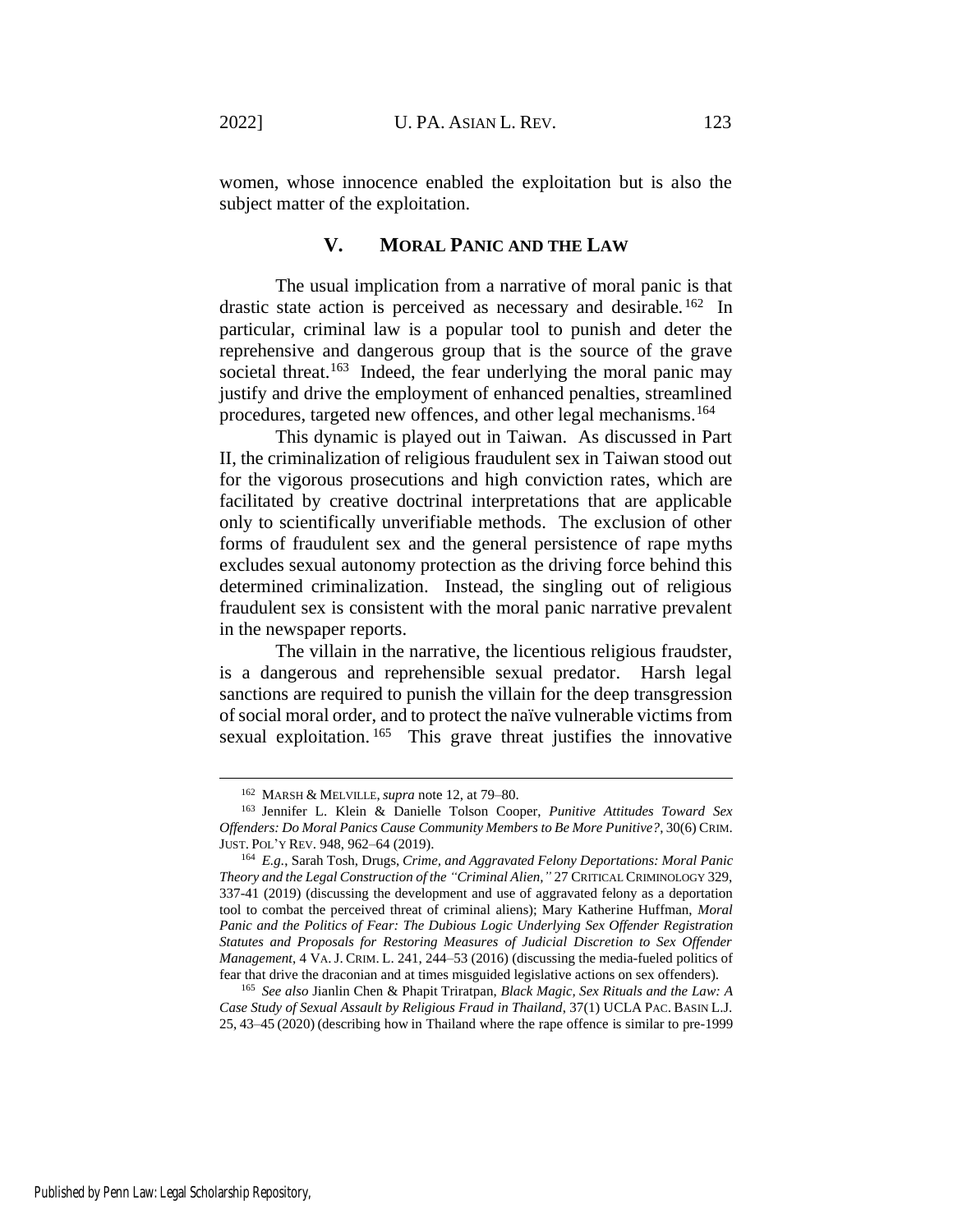interpretation of a statutory provision that did not expressly punish sex procured by fraud. In addition, this conceptualization of the defendant as a dangerous villain that is capable of manipulating victims with outrageous and obviously false religious claims renders religious fraudulent sex less of a departure from the myths of "real rape" that persist in the legal system.

Specifically, we argue that this moral panic narrative in newspaper reports supports the legal practices in two related—indeed mutually reinforcing—ways.

First, this moral panic narrative helps rationalize the targeted criminalization of religious fraudulent sex (but not other forms of fraudulent sex) for the public. This rationalization is particularly important given how the legal peculiarity is aggravated by the cursory representation of the law. The newspaper reports typically adopt a conclusory approach that directly connects the defendant's fraudulent conduct with the convictions. For example, "the high court determined that [the defendant] lied by using the victim's deep unquestioning religious and spiritual belief to persuade her that sex was necessary for luck improvement in order to sexually assault her" (高等法院認定陳男說謊,利用被害人對宗教等民俗信仰深信不 疑心理,告以性交始能改運加以性侵,造成被害人身心受 創).<sup>166</sup> In another example from another case, "the judge found that the [defendant] used the deeply held supernatural and religious belief, lied to the victim so as to sexually assault her, causing great harm to her sexual autonomy and dignity" (法官認為,李男利用小美深信 宗教法術, 誆騙小美並性侵, 對她的性自主權及人格尊嚴戕害 甚钜).<sup>167</sup>

Because the courts chose to emphasize the "fraud" element of the defendant's conduct without explaining the underlying doctrinal approach, readers may be triggered by the inconsistent treatment between religious and non-religious fraudulent sex, including the common understanding that fraudulent sex is not rape per se.<sup>168</sup>

Taiwan, the court interpreted "condition of inability to resist" as including victim's naivety to facilitate punishment of fraudulent sex).

<sup>166</sup> Cai, *supra* note [127.](#page-28-0)

<sup>167</sup> Wang & Huang, *supra* not[e 101.](#page-23-0)

<sup>168</sup> *See* David P. Bryden, *Redefining Rape*, 3 BUFF. CRIM. L. REV. 317, 470–73 (2000) (discussing a survey of students, staff and faculty in 13 U.S. law schools that found that there is only limited support for a general principle of criminal liability for sex obtained by deception).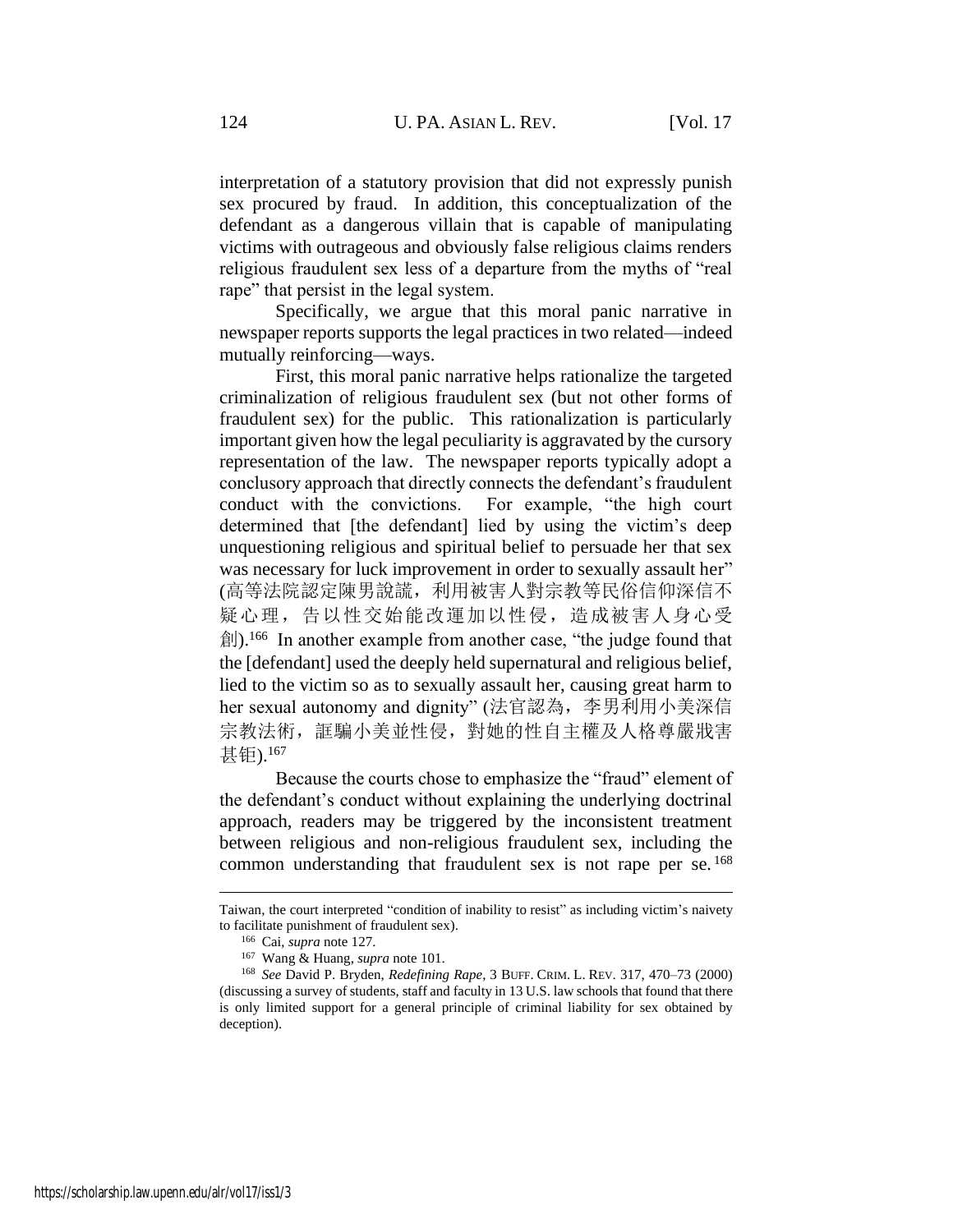However, the moral panic narrative encourages the readers to overlook such issues since "justice" has been duly meted out against the dangerous and reprehensible villain. This in turn reduces the risks of any public push-back or query regarding the legal practices.

Second, this persistent and unchallenged moral panic narrative reassures prosecutors and judges that there is a widespread public acquiescence for the criminalization of religious fraudulent sex. There is well-established literature demonstrating that police, prosecutors, and judges are not immune to extra-legal considerations.<sup>169</sup> In the realm of criminal law, there is a particular concern about "trial by media", whereby legal outcomes are influenced by the media's portrayal of the alleged crime.<sup>170</sup> Taiwan is no exception, especially when the news media is not shy about levying harsh criticisms on judges (e.g., "dinosaur judge" (恐龍法 官)) who deliver judgments that are perceived to depart from societal expectations.<sup>171</sup> Unsurprisingly, empirical research on the perceived impact of media reporting on legal decision-making reveals that Taiwanese judges and prosecutors have significant concerns that the handling of cases by their fellow judges and prosecutors would be affected by media reports. This is especially true for media reports that play up the moral reprehensibility of the defendant and the

<sup>169</sup> Christina L. Boyd & Michael J. Nelson, *The Effects of Trial Judge Gender and Public Opinion on Criminal Sentencing Decisions*, 70 VAND. L. REV. 1819, 1832-35 (2017); Jordi Blanes i Vidal & Clare Leaver, *Are Tenured Judges Insulated from Political Pressure?*, 95 J. PUB. ECON. 570, 571–72 (2011).

<sup>170</sup> Chris Greer & Eugene McLaughlin, *Media Justice: Madeleine McCann, Intermediatization and 'Trial by Media' in the British Press*, 16 THEORETICAL CRIMINOLOGY 395, 397-98 (2012); John W. Wright II & Susan Dente Ross, *Trial by Media: Media Reliance, Knowledge of Crime and Perception of Criminal Defendants*, 2 COMM. L. & POL'Y 397, 399- 403 (1997). *See* Claire S. H. Lim, James M. Snyder Jr. & David Strömberg, *The Judge, the Politician, and the Press: Newspaper Coverage and Criminal Sentencing Across Electoral Systems*, 7 AM. ECON.J.: APPLIED ECON. 103, 112–33 (2015) (finding in an empirical study in the United States that while media coverage does increase sentencing length, the influence is significantly more pronounced for nonpartisan elected judges than partisan elected or appointed judges).

<sup>171</sup> *E.g.*, Chen Zhixian (陳志賢), *Quefa Jiabao Tonglixin Faguan Lun Konglong* (缺乏 家暴同理心 法官淪恐龍)[*Lacking Empathy to Domestic Violence, Judges Relegated to Dinosaurs*], ZHONGGUO SHIBAO ( 中國時報 ) [CHINA TIMES] (Jan. 28, 2019), https://www.chinatimes.com/newspapers/20190128000602-260106?chdtv

<sup>[</sup>https://perma.cc/MNZ5-5T33]; Yang Guowen ( 楊國文 ), *Xingqin Huaiyun Kongjie Konglong Faguan Pan Miansu* (性侵懷孕空姐 恐龍法官判免訴) [*Sexually Assaulted Pregnant Air Stewardess, Dinosaur Judge Ruled No Prosecution*], ZIYOU SHIBAO (自由時 報) [LIBERTY TIMES] (Mar. 31, 2017), https://news.ltn.com.tw/news/focus/paper/1090457 [https://perma.cc/TWY2-9DN6].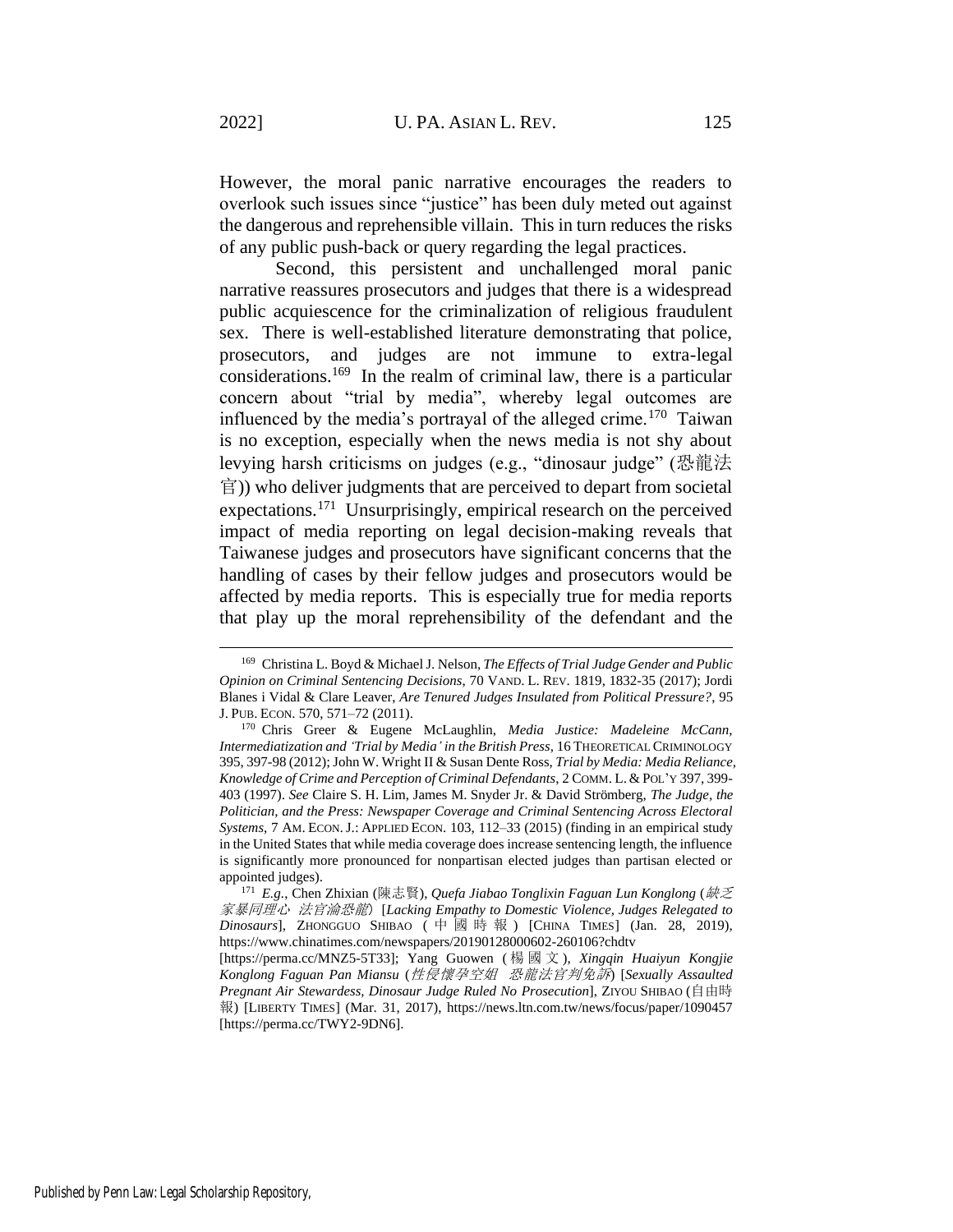vulnerable/sympathetic circumstances of the victims, <sup>172</sup> which incidentally correspond to the reporting on religious fraudulent sex.

In such contexts, the prosecutors and judges could take solace in the media's moral panic narrative that the criminalization of religious fraudulent sex is consistent with the societal sentiment. Indeed, it is telling that the moral panic narrative is adopted in all three surveyed newspapers regardless of their respective ideological inclination. Media analysis has demonstrated how the different reporting, framing, and emphasis among the newspapers in Taiwan reflect their respective ideological stance.<sup>173</sup> However, there is no such divergence for religious fraudulent sex. This is notwithstanding that one might expect the *Liberty Times* would be less judgmental and presumptuous about the allegation of religious fraud,  $174$  given its persistent condemnation of China's suppression of "evil cults" and other perceived false religions.<sup>175</sup> Thus, this consensus among the

<sup>172</sup> Peng Weng-Jeng (彭文正) & Hsiao Hsien-Wen (蕭憲文), *Fanzui Xinwen Miaoshu Shoufa Yu Yingxiang Renzhi Zhi Shizheng Yanjiu* (犯罪新聞描述手法與影響認知之實證 研究) [*An Empirical Study of the Relationship Between the Descriptive Methods Used in Crime Reporting and the Perception of Influences*], 19 DONGWU FALÜ XUEBAO (東吳法律 學報) [SOOCHOW L. REV.] 27, 51-52 (2007); Peng Dennis Weng-Jeng (彭文正) & Hsiao Hsien-Wen (蕭憲文), *Fanzui Xinwen Baobao Duiyu Sifaguan "Renzhi", "Zhuisu" Ji "Panjue" de Yingxiang* (犯罪新聞報導對於司法官"認知,""追訴,"及"判決"的 影響) [*The Effects of the Media's Coverage of Criminal Events and Trials on Prosecutors' and Judges' "Perceptions," "Litigation," and "Rulings"*], 35 TAIDA FAXUE LUNCONG (臺 大法學論叢) [N.T.U. L. REV.] 107, 176–77 (2006).

<sup>173</sup> Shyue-Shuo Huang (黃學碩), *2008 Nian Zongtong Daxuan Qianhou Baozhi Dui Zhou Meiqing Baodao de Lunshu Fenxi: Chengyuan Leishu Fenxi de Guandian* (*2008* 年總 統大選前後報紙對周美青報導的論述分析:成員類屬分析的觀點) [*Discourse Analysis of the News Reports About Mei Chin Chou During the 2008 Taiwan Presidential Campaign: A Membership Categorization Analysis Viewpoint*], 136 XINWEN XUE YANJIU (新聞學研究) [MASS MEDIA RSCH.] 135, 175–76 (2018); *e.g.*, Li, *supra* not[e 81,](#page-17-0) at 32–33 (examining how the ideologies of four major newspapers affected their coverage).

<sup>174</sup> The one newspaper report out of twenty that did not presume guilt is from *United Daily Times*. *See supra* text accompanying note [121.](#page-27-2)

<sup>175</sup> *See* Editorial, *Shangdi de Gui Shangdi Kaisa de Gui Kaisa* (上帝的歸上帝 凱撒的 歸凱撒) [*Give Back to God What is God's, and to Caesar what is Caesar's*], ZIYOU SHIBAO ( 自由時報 ) [LIBERTY TIMES], Mar. 16, 2013, at A02, https://talk.ltn.com.tw/article/paper/662349 [https://perma.cc/6HZM-R3SN]; Editorial, *Xiayibu Huiba Falungong Liewei Xiejiao Taohao Zhongguo* (下一步會把法輪功列為邪教 討好中國) [*Next Step is to List Falungong as Evil Cult to Pander to China*], ZIYOU SHIBAO ( 自由時報 ) [LIBERTY TIMES], Oct. 14, 2009, at A02, https://talk.ltn.com.tw/article/paper/342918 [https://perma.cc/FKN2-WLVC]. For a critical discussion of a similar disconnect between a vigorous critique on China's religious policy but a support for aggressive and discriminatory state regulation of perceived religious fraud in Hong Kong, see Jianlin Chen, *Hong Kong's Chinese Temples Ordinance: A Cautionary*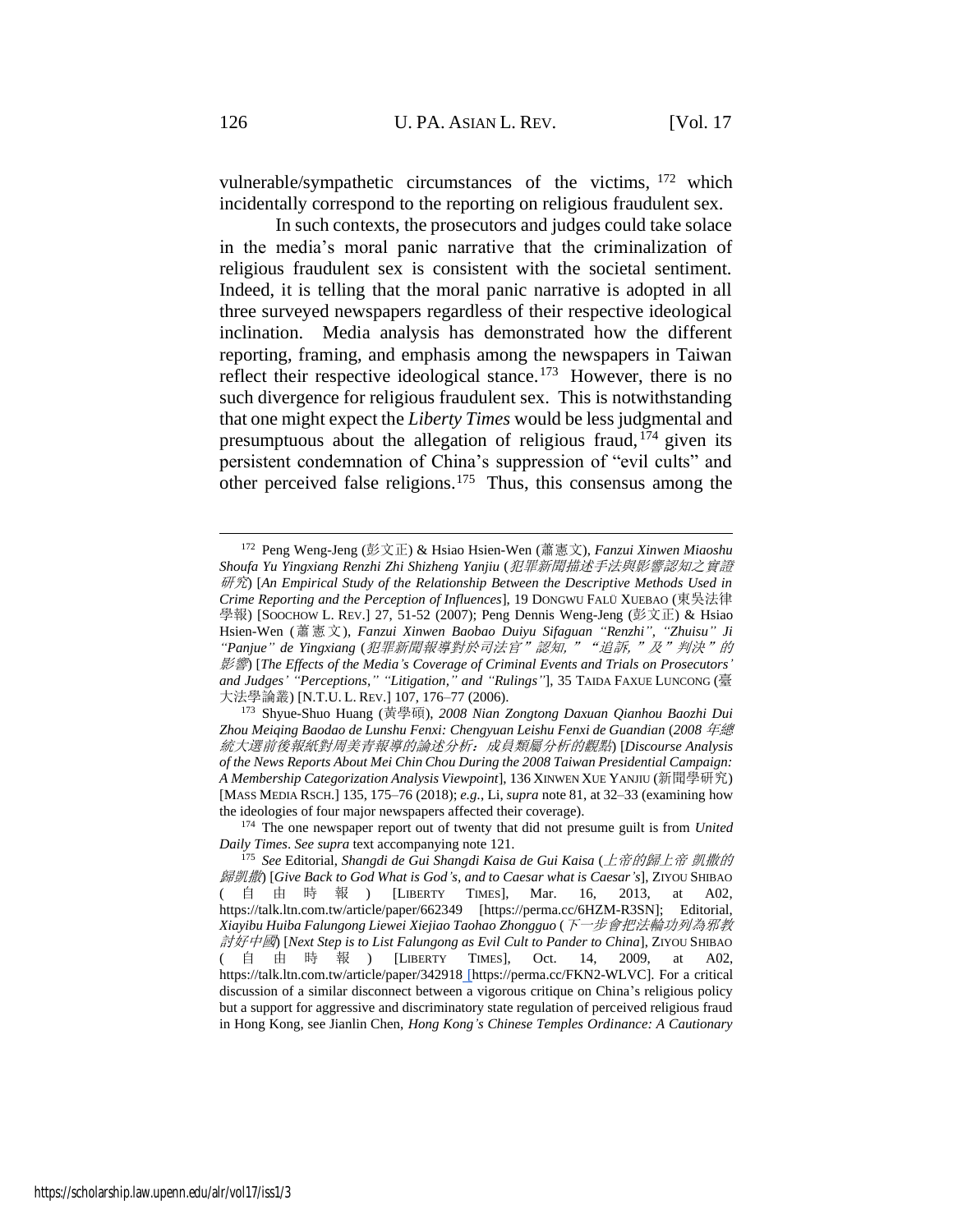three newspapers on the moral panic narrative is particularly reassuring for legal actors in a society that is otherwise deeply divided on various social and political issues.<sup>176</sup>

### **VI. CONCLUSION**

The potent mix of sex, fraud, and religion inevitably ensures that religious fraudulent sex would receive prominent and sensationalistic media coverage. This is indeed reflected in the three themes that emerge from the article's thematic analysis of Taiwanese newspapers reports. The newspaper reports emphasized the lurid taboo sex that occurred in the purported religious ritual. The religious rituals were contemptuously depicted as obvious and ridiculous religious falsehood from the media. In the process, the victims vulnerable and deserving of protection—had their innocence defiled. Beyond representing shortcomings in journalistic ethics relating to crime reporting, these three themes constitute a moral panic narrative whereby the lecherous fraudster is a dangerous societal threat who corrupts naïve young women with sexual pervasion under the guise of religion. Tellingly, this narrative helps to explain the legally questionable practice of religious fraudulent sex criminalization that is not driven by a genuine desire to safeguard sexual autonomy. Rather, the vivid imagery of the repulsive religious fraudsters provides a rationalization avenue to the public and reassurance to the legal actors. Both can now ignore the otherwise unprincipled exclusion of other forms of fraudulent sex—fraudulent sex where the corresponding folk devils have yet to be constructed.

*Case Study of Discriminatory and Misguided Regulation of Religious Fraud*, 33 J.L. & RELIGION 421, 435–36 (2018).

<sup>176</sup> John F. Cooper, *Taiwan's 2016 Presidential/Vice Presidential and Legislative Election: Reflections on the Nature of Taiwan's Politics and Shifts Therein*, 2016(1) MD. SER. CONTEMP. ASIAN STUD. No. 224, 2016, at 1, 5–12; Jinhyeok Jang, *The Dimensional Structure of Legislative Politics in Taiwan: An Exploratory Analysis of Bill Cosponsorship Networks, 1992–2012*, 51 ISSUES & STUD. 119, 136–38 (2015).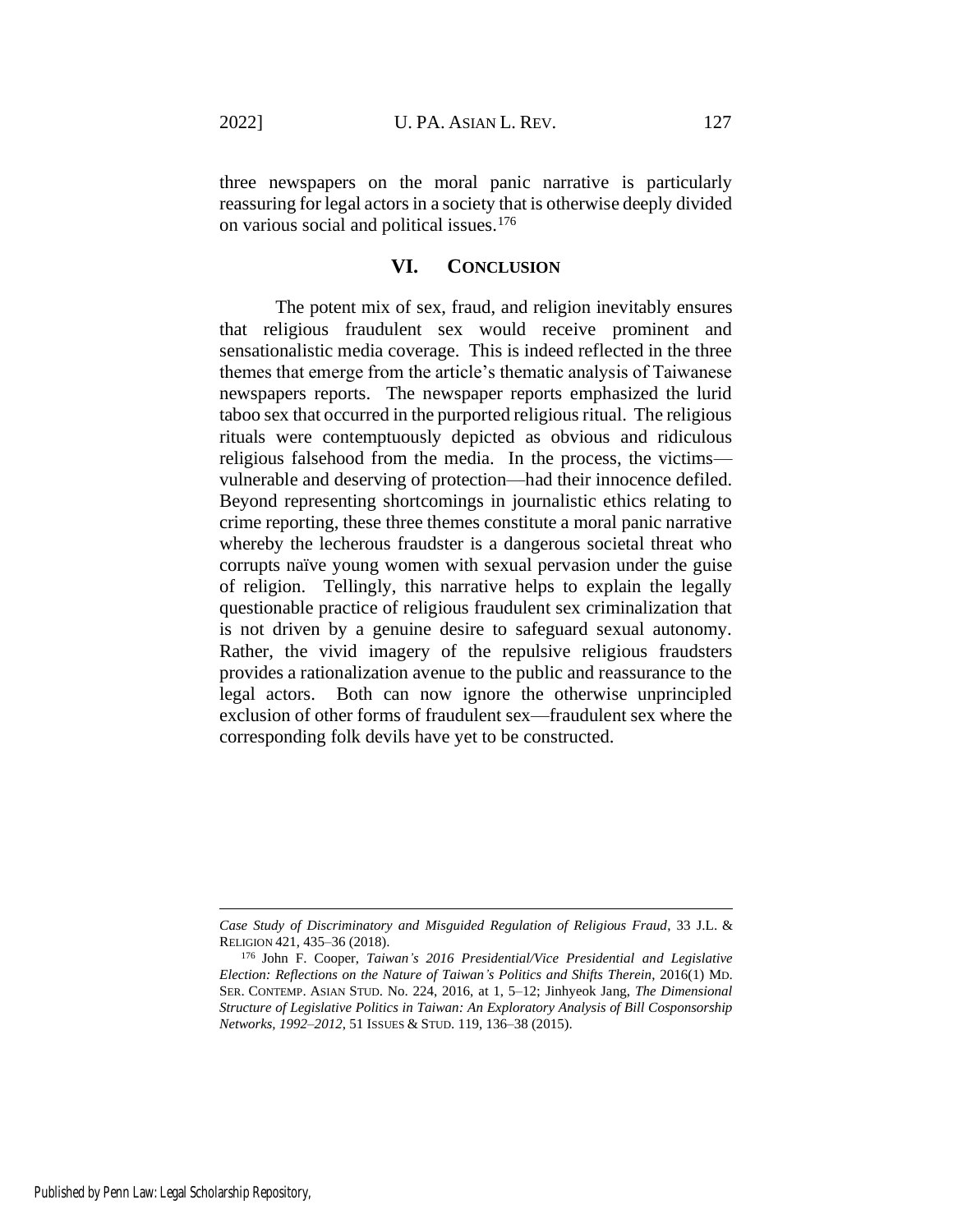## **ANNEX: LIST OF DATAPOINTS**

#### *Chen Xihu (*陳西湖*)*

[Chen][2015-12-12][CT]: Chen Yuxian ( 陳 育 賢 ), Xi Yuanyangyu Gaiyun Shengun Xingqin Danchun Nu (「洗鴛鴦浴改 運」 神棍性侵單純女) [Improving Luck Through Taking "Lovers' Bath": Religious Fraudster Sexually Assault Naïve Woman], ZHONGGUO SHIBAO (中國時報) [CHINA TIMES] (Dec. 12, 2015).

[Chen][2015-12-12][LT]: Cai Zhangshen (蔡彰盛), Paozao Gaiyun? Shilian Nu Shishen (泡澡改運? 失戀女失身) [Improve Luck Through Taking a Bath?: Lovelorn Woman Loses Chastity], ZIYOU SHIBAO (自由時報) [LIBERTY TIMES] (Dec. 12, 2015).

[Chen][2015-12-12][UT]: Cai Xinying (蔡昕颖), Suanmingshi Shi Lang Gaiyun Gaidao Chuangshang Qu (算命師是 狼 改運改到床上去) [Fortune Teller is Lecherous: Change Luck Change Onto Bed], LIANHE BAO (聯合報) [UNITED DAILY NEWS] (December 12, 2015).

[Chen][2016-06-04][CT]: Guo Zhihan (郭芝函), Nu Shilian Shengun Jing Chen Pao Yuanyangyu Chaofan Neng Gaiyun (女失戀 神棍竟稱泡鴛鴦浴、炒飯能改運) [As a Woman Had a Break-Up, the Religious Fraudster Claimed that Lover's Bath and Humping Can Improve Her Luck], ZHONGGUO SHIBAO (中國時報) [CHINA TIMES] (June 4, 2016).

[Chen][2016-06-05][UT]: Wang Minxu(  $\pm \frac{1}{30}$  /  $\pm 0$  Ta Shilian Shengun Pian Gaiyun Xingqin Nudasheng (欺她失戀 神棍 騙改運 性侵女大生) [Taking Advantage of Her During Break Up, Religious Fraudster Lied about Changing Luck, Sexually Assault Female University Student], LIANHE BAO (聯合報) [UNITED DAILY NEWS] (June 5, 2016).

[Chen][2016-06-05][LT]: Cai Zhangshen (蔡彰盛), Shushi Damiao Qian Kaidian Guai Nudasheng Paozao Gaiyun (術士大廟前 開店 拐女大生泡澡改運) [Wizard Opened Shop in Front of Big Temple: Lure Female University Student Into Luck Change Through Bath], ZIYOU SHIBAO (自由時報) [LIBERTY TIMES] (June 5, 2016).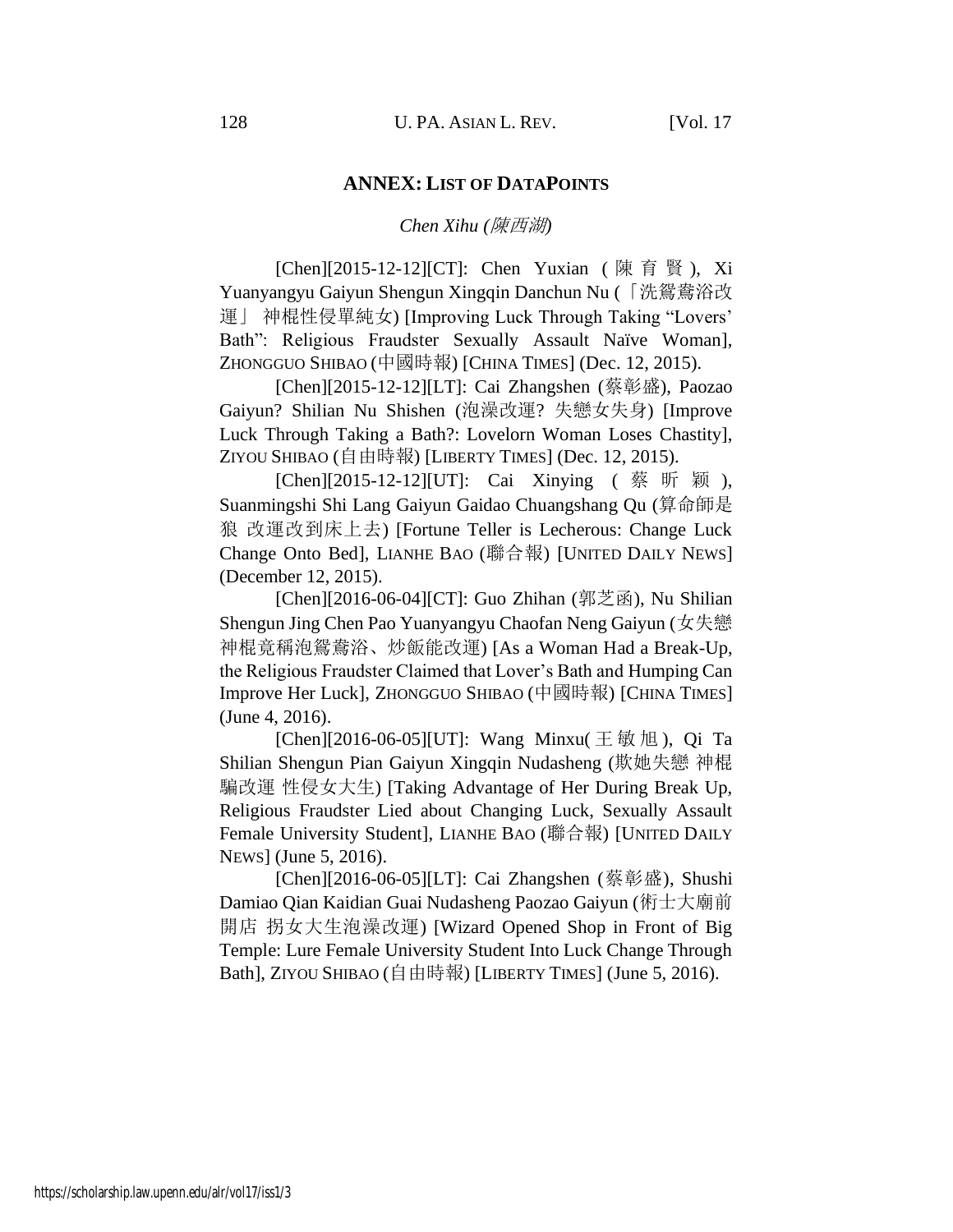[Chen][2016-12-26][LT]: Yang Guowen (楊國文), Xingqin Nudasheng Xiabai Xi Yangqi Gaiyun (性侵女大生 瞎掰「吸阳气改运」) [Sexually Assaulted Female University Student: Nonsensical Fabrication of "Improve Luck Through Absorbing Yang Qi"], ZIYOU SHIBAO (自由時報) [LIBERTY TIMES] (Dec. 26, 2016).

[Chen][2018-01-23][CT]: Lin Weixing (林偉信), Xi Yangqi Gaiyun Youjian Nudasheng Minglishi Pan 4 Nian (吸陽氣改運 誘姦女大生 命理師判 4 年) [Suck Yang-Qi to Change Luck, After Seducing Female University Student, Fortune Teller Sentenced to Four Years Imprisonment], ZHONGGUO SHIBAO (中國時報) [CHINA TIMES] (Jan. 23, 2018).

[Chen][2018-01-25][UT]: Guo Xuanbin (郭宣彣), Shengun Pian Gaiyun Tiaohe Yinyangshui Paozao Haidei Kouai Panxing (神 棍騙改運 調和陰陽水泡澡還得口愛判刑) [Religious Fraudster Lied About Improving Luck: Jailed for Bathing Together in Yin-Yang Water and also Mouth Love], LIANHE BAO (聯合報) [UNITED DAILY NEWS] (Jan. 25, 2018).

# *Huang Junpin (*黄睿平*)*

[Huang][2016-05-13][CT]: Cai Yizhen (蔡依珍), Xingqin Nudasheng Shengun Bei Qisu (性侵女大生神棍被起訴) [Religious Fraudster Prosecuted for Sexually Assaulting Female University Student], ZHONGGUO SHIBAO (中國時報) [CHINA TIMES] (May 13, 2016).

[Huang][2017-10-02][UT]: Lu Kaiduan (呂開瑞), Ni Shi Wo Sanshi Fuqi Nudasheng Zao Shengun Huandao Xingqin (「你是我 三世夫妻」 女大生遭神棍環島性侵) ["You Are My Wife of Three Past Life": Female University Student Sexually Assaulted by Religious Fraudster All Around the Island], LIANHE BAO (聯合報) [UNITED DAILY NEWS] (Oct. 2, 2017).

[Huang][2018-01-03][CT]: Lin Weixin (林偉信), Jia Sanshi Fuqi Zhen Xingqin Shengun Zao Panxing 12 Nian (假「三世夫妻」 真性侵 神棍遭判刑 12 年) [Fake "Wife of Three Past Life" Real Sexual Assault: Religious Fraudster Sentenced to Twelve Years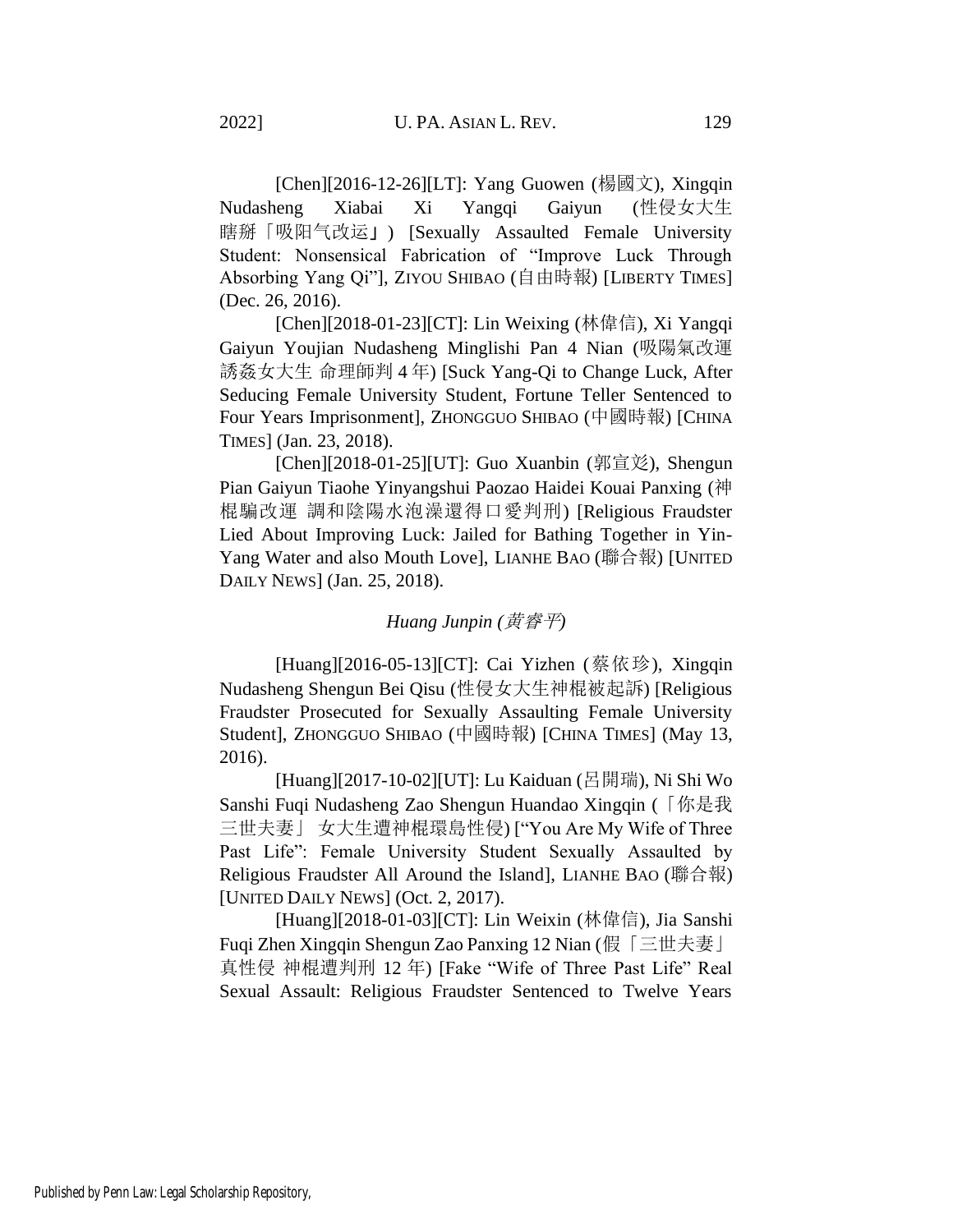Imprisonment], ZHONGGUO SHIBAO (中國時報) [CHINA TIMES] (Jan. 3, 2018).

[Huang][2018-01-03][UT]: Wang Hongjun (王宏舜), Shifu Bang Nudasheng Kai Tianyan Lingxiu Dao Duotai Pan 12 Nian (師 父幫女大生「開天眼」 靈修到墮胎判 12 年) [Master Helped Female University Student "Activate Divine Eye": Twelve Years Imprisonment for Abortion-Resulting Spiritual Practice], LIANHE BAO (聯合報) [UNITED DAILY NEWS] (Jan. 3, 2018).

[Huang][2018-01-04][LT]: Yang Guowen (楊國文), Chumo Hu Jiaren, Nudasheng Canzao Shengui Xingqin Duotai, Bengkui Songyi (除魔、護家人 女大生慘遭神棍性侵墮胎 崩潰送醫) [Exorcised, Protect Family: Female University Student Sexually Assaulted by Religious Fraudster till Abortion, Broke Down and Sent to Hospital] ZIYOU SHIBAO (自由時報) [LIBERTY TIMES], (Jan. 4, 2018).

[Huang][2018-08-11][UT]: Lu Kaiduan (呂開瑞), "Ni Shi Wo Sanshi Fuqi" Miaogong Dai Nudasheng Huandao Xingqin Lingru (「你是我三世夫妻」廟公帶女大生環島性侵淩辱) ["You are My Wife of Three Past Lives": Head Abbot Brought Female University Student around Island for Sexual Assault and Humiliation], ZHONGGUO SHIBAO (中國時報) [CHINA TIMES] (Aug. 11, 2018).

[Huang][2018-12-04][UT]: Wang Hongxun (王宏舜 ), Pian Ta Kai Tianyan Jiu Quanjia Shen Gun Roulin Nudasheng Zhi Bengkui (騙她「開天眼救全家」 神棍蹂躪女大生致崩潰) [Deceived Her with "Activate Divine Eye to Save Whole family": Religious Fraudster Ravaged Female University Student Until She Broke Down], LIANHE BAO (聯合報) [UNITED DAILY NEWS] (Dec. 4, 2018).

# *Li Junsheng (*李俊升*)*

[Li][2015-03-22][CT]: Ye Dezheng (葉德正), Ziren Kadao Yin Zhao Shengun Qumo Zao Xingqin (自認卡到陰 找神棍驅魔遭性侵) [Thought She Encountered Ghost: Sexually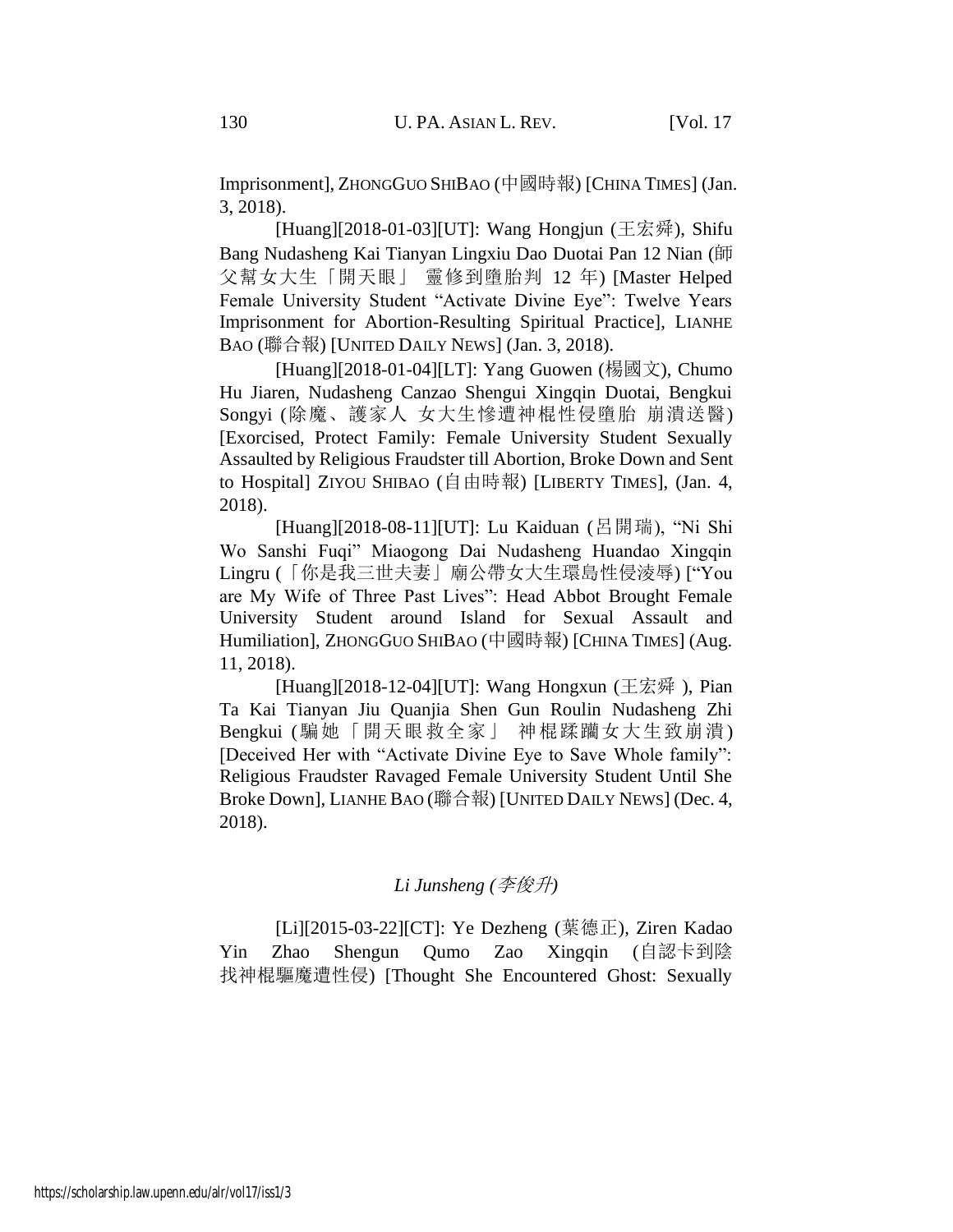Assaulted upon Seeking Exorcism from Religious Fraudster], ZHONGGUO SHIBAO (中國時報) [CHINA TIMES] (Mar. 22, 2015).

[Li][2015-03-22][LT]: Wang Dingchuan (王 定 傳 ), Kuangqumo Buzhundong Dianwu Yunfu (誆驅魔不準動 玷污孕婦) [Pretending She Could Not Move During Exorcism: Defilement of Pregnant Woman], ZIYOU SHIBAO (自由時報) [LIBERTY TIMES] (Mar. 22, 2015)

[Li][2015-07-24][CT]: Ye Dezheng (葉德正), You Handi Zai Shenshang Furen Jingjue Zao Shengun Xingqin (「有汗滴在身上」 婦人驚覺遭神棍性侵) ["Sweat Dripped on Body": Woman's Startled Realization of Being Sexually Assaulted by Religious Fraudster], ZHONGGUO SHIBAO (中國時報) [CHINA TIMES] (July 24, 2015).

[Li][2015-07-25][LT]: Wang Dingchuan (王定傳), Shoujing Yu Shengun Yujin Zhelian Zao Xingqin (收驚遇神棍 浴巾遮臉遭性侵) [Encountered Religious Fraudster While Retrieving Soul: Sexually Assaulted with Towel Covering Face], ZIYOU SHIBAO (自由時報) [LIBERTY TIMES] (July 25, 2015).

[Li][2015-12-30][CT]: Xie Xingen (謝幸恩), Kuangchen Zhenduan Guitou Shengun Xingqin Huaiyunnu Panpei 50wan (誆稱 「斬斷鬼頭」 神棍性侵懷孕女判賠 50 萬) [Lying About "Decapitating Ghost": Religious Fraudster Ordered to Compensate NT 500,000 for Sexually Assaulting Pregnant Women], ZHONGGUO SHIBAO (中國時報) [CHINA TIMES] (Dec. 30, 2015).

[Li][2015-12-31][LT]: Wang Dingchuan (王定傳) & Huang Jie (黃捷), Limian Youshen Guizhe Qiaomen Eshengun Yunfu ye Xingqin (「裡面有神 跪著敲門」惡神棍 孕婦也性侵) ["God Resides Here, Kneel When Knocking": Despicable Religious Fraudster Sexually Assaulted Pregnant Woman], ZIYOU SHIBAO (自 由時報) [LIBERTY TIMES] (Dec. 31, 2015).

### *Ou Yangxian (*歐陽顯*)*

[Ou][2013-12-31][LT]: Chen Lizhong (錢利忠), *Bi Nuer Xianshen 3P Yinjiaozhu Meimoma Shouya* (逼女兒獻身 *3P* 淫教主 美魔媽收押 ) [*Forced Daughter to Give Body for Threesome:*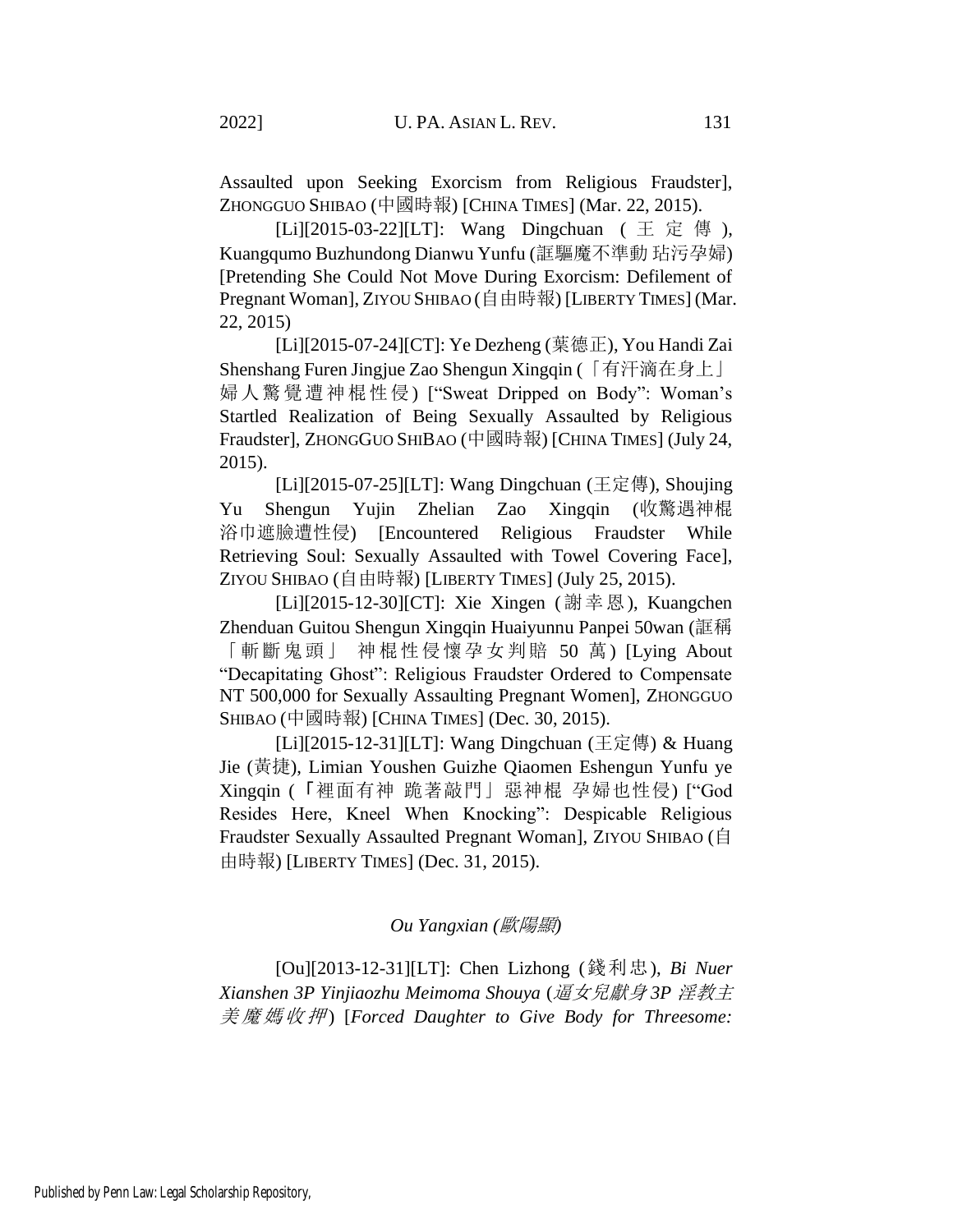*Religious Leader and MILF Detained*], ZIYOU SHIBAO (自由時報) [LIBERTY TIMES] (Dec. 31, 2013).

[Ou][2013-12-31][CT]: Xiao Bowen (蕭博文), *Mu Gong Nu Gei Jiaozhu Xingqin Shouya* (母供女給「教主」性侵 收押) [*Mother Detained for Providing Daughter to "Religious Leader" for Sexual Assault*], ZHONGGUO SHIBAO (中國時報) [CHINA TIMES] (Dec. 31, 2013).

[Ou][2014-01-01][LT]: Chen Lizhong (錢利忠), *Shiqi Du Xingqin Shaonu Yin Jiaozhu Pan Shisi Nian* (*17* 度性侵少女 淫教主 判 *14* 年 ) [*Sexually Assaulted Teenage Girl Seventeen Times, Lecherous Religious Leader Was Sentenced to Fourteen Years Imprisonment*], ZIYOU SHIBAO (自由時報) [LIBERTY TIMES] (Jan. 1, 2014).

[Ou][2014-01-01][CT]: *Linxiu Xingqin Ouyangxian Pan 14 Nian Mu Bi Nu Dang Jiaozhu Xingnu Qinzi Shifan* (靈修性侵 歐陽 顯判 *14* 年 母逼女當教主性奴 親自示範) [*Sexual Assault Through Spiritual Practice, Ou Yangxian Sentenced to Fourteen Years Imprisonment, Mother Forced Daughter to Be Sex Slave of Religious Leader And Personally Demonstrate*]. ZHONGGUO SHIBAO (中國時 報) [CHINA TIMES] (Jan. 1, 2014).

[Ou][2014-08-15][UT]: Deng Guifen ( 鄧 桂 芬 ), *Xingqin Shaonu Linxiu Jiaozhu Gai Zhongpan 18 Nian* (性侵少女 靈修教主 改重判 *18* 年) [*Sexually Assault Teenage Girl, Spiritual Practice Religious Leader Sentenced Changed to Eighteen Years*], LIANHE BAO (聯合報) [UNITED DAILY NEWS] (Aug. 15, 2014).

[Ou][2014-08-15][LT]: Yang Guowen (楊國文), *11 Sui Nu Beibi 3P Guizhensheng Qinmuyu Yinjiaozhu* (*11* 歲女被逼 *3P* 蒐證 「聲」擒母與淫教主 ) [*Eleven-Year-Old-Girl Forced Into Threesome, Collected 'Sound' Evidence to Catch Mother and Lecherous Religious Leader*], ZIYOU SHIBAO (自由時報) [LIBERTY TIMES] (Aug. 15, 2014).

[Ou][2014-12-27][LT]: Xiang Chengzhen ( 項 程 鎮 ), *Bi Younu Dang Jiaozhu Xingnu Mu Pan 12 Nian* (逼幼女當教主性奴 母判 *12* 年) [*Force Young Daughter to Be Sex Slave of Religious Leader: Mother Sentenced to Twelve Years Imprisonment*], ZIYOU SHIBAO (自由時報) [LIBERTY TIMES] (Dec. 27, 2014).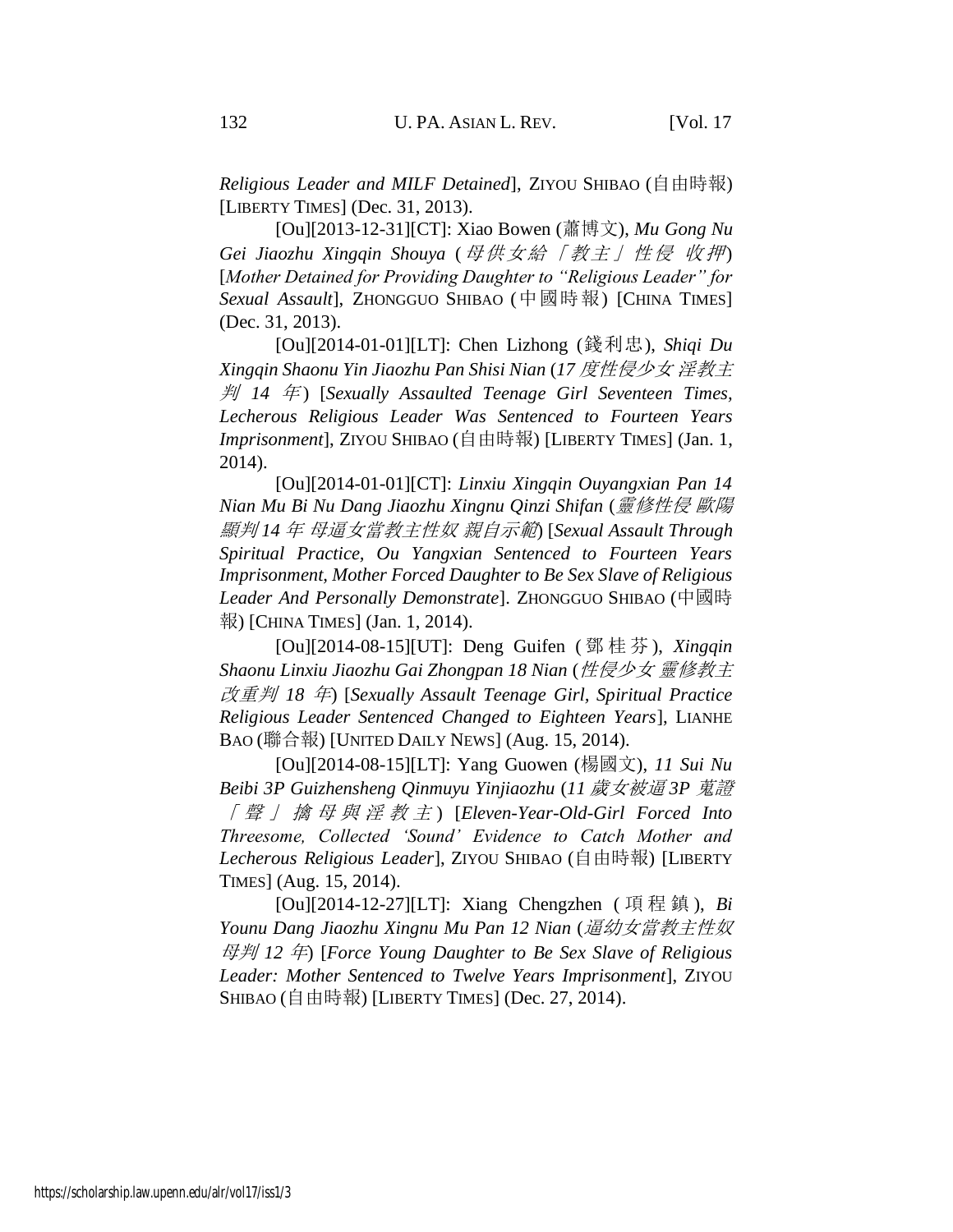[Ou][2014-12-27][CT]: Wang Jiyou (王己由), *Jia Lingxiu Xingqin Munu Jiaozhu Zhongpan Shiba Nian* (假靈修性侵母女 教 主重判 *18* 年) [*Sexually Assault Mother and Daughter Through Fake Spiritual Practice: Religious Leader Subject to Harsh Eighteen Years Imprisonment*], ZHONGGUO SHIBAO ( 中國時報) [CHINA TIMES] (Dec.27, 2014).

# *Su Jianhua (*蘇建華*)*

[Su][2015-04-21][CT]: Zhang Jingting (張靜婷), *Longwang Pian Cai Se Mo Xiong Gaiyun Guai Liushi Nu* (龍王騙財色 摸胸改 運拐 *60* 女) [*Dragon King Defrauding Money and Sex: Touch Breast and Cheat Sixty Women by Alleging Changing Luck*], ZHONGGUO SHIBAO (中國時報) [CHINA TIMES] (Apr. 21, 2015).

[Su][2015-04-21][LT]: Xie Junlin (謝君臨) & Chen Weici (陳慰慈), *Cuoru Huazhou Guai 60 Nu "Longwang" Laopo Shi Zhuli* (搓乳畫咒拐 *60* 女 「龍王」老婆是助理) [*Caress Breast Draw Runes Cheat Sixty Women: "Dragon King" Wife is Assistant*], ZIYOU SHIBAO (自由時報) [LIBERTY TIMES] (Apr. 21, 2015).

[Su][2015-04-21][UT]: Zhou Yuxiang (周毓翔) et al., *Longwang She Weixie Longhou Yi Wei Gongfan* (龍王涉猥褻 龍后疑為共犯) [*Dragon King Allegedly Indecent Assault: Dragon Queen Suspected as Accomplice*], LIANHE BAO (聯合報) [UNITED DAILY NEWS] (Apr. 21, 2015).

[Su][2015-04-22][CT]: Chen Yi-Jia (陳宜加), *Huangmiu Longwang Yingao Yifa Songban* (荒謬龍王硬拗 依法送辦) [*Ridiculous Dragon King Blatantly Denies: Referred to Prosecution in Accordance with Law*], ZHONGGUO SHIBAO (中國時報) [CHINA TIMES] (Apr. 22, 2015).

[Su][2015-04-22][LT]: Zeng Jianming (曾健銘), *Qi Ding Longnu Shouze Mudu Longwang Xingqin Nuxintu* (妻訂龍女守則 目睹龍王性侵女信徒) [*Wife Drafts Rules for Dragon Girl: Witness Dragon King Sexually Assault Female Adherents*], ZIYOU SHIBAO (自由時報) [LIBERTY TIMES] (Apr. 22, 2015).

[Su][2015-08-19][CT]: Ye Dezheng (葉德正), *Kuangyinjing Tangzhezhuan Longwang Xingqin Xintu 235 Ci* (誆飲精躺著賺 龍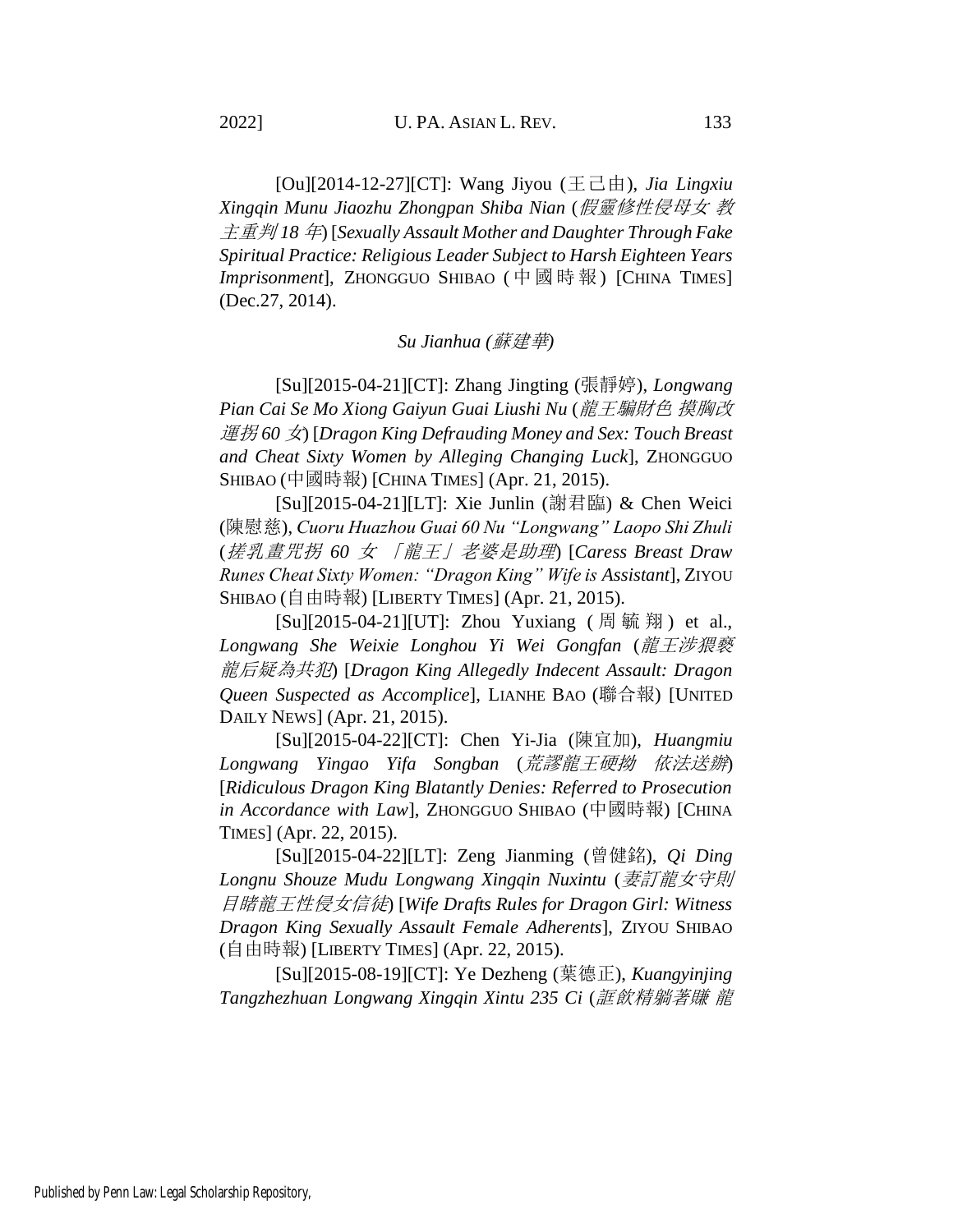王性侵信徒 *235* 次) [*Earning While Lying Down By Lying About Drinking Sperm: Dragon King Sexually Assaults Adherents 235 Times*], ZHONGGUO SHIBAO (中國時報) [CHINA TIMES] (Aug. 19, 2015).

[Su][2015-08-19][LT][1]: Xie Junlin (謝君臨) & Wang Dingchuan (王定傳), *Xugou Shenji Xingqin 13 Nu Zhapian 3 Bai Wan* (虛構神蹟 性侵 *13* 女 詐騙 *3* 百萬) [*Fabricating Miracle, Sexually Assaulted Thirteen Women, Conned Three Million*], ZIYOU SHIBAO (自由時報) [LIBERTY TIMES] (Aug. 19, 2015).

[Su][2015-08-19][LT][2]: Wang Dingchuan (王定傳) & Xie Junlin (謝君臨), *Chinu Wei Longwang Jiezha Qian 791 Yi Benpiao Dang Hunyu*e (痴女為「龍王」結紮 簽 *791* 億本票當婚約) [*Foolish Girl Sterilized for Dragon King: Signed 79.1 Billion Promissory Note for Engagement*], ZIYOU SHIBAO (自由時報) [LIBERTY TIMES] (Aug. 19, 2015).

[Su][2016-01-09][CT]: Ye Dezheng (葉德正), *Qi Xichen Fu Tangzhezhuan Ledang Pian Caise Gongfan Guhuo Xingqin 13 Nu Jia Longwang Pan 27 Nianban* (妻戲稱夫「躺著賺」 樂當騙財色共 犯 蠱惑性侵 *13* 女假龍王判 *27* 年半) [*Wife Teased Husband "Earning While Lying Down": Happy to be Accomplice in Fraud and Fraudulent Sex, Tricked and Sexually Assaulted Thirteen Women, Fake Dragon King Sentenced to 27 ½ Years*], ZHONGGUO SHIBAO (中 國時報) [CHINA TIMES], (Jan. 9, 2016).

[Su][2016-01-09][LT]: Wang Dingchuan (王定傳) & Chen Weici (陳慰慈), *Xingqin Nuxintu Tangzhezhuan Feilongwang Fuqi Zhongpan* (性侵女信徒「躺著賺」 肥龍王夫妻重判) [*Sexually Assaulted Female Adherents and "Earning While Lying Down": Fat Dragon King Couple Received Severe Sentence*], ZIYOU SHIBAO (自 由時報) [LIBERTY TIMES] (Jan. 9, 2016).

[Su][2016-01-09][UT]: Gan Yuwei ( 甘育玮 ), *Quanluo Huafu Kegaiyun Shengun Fufu Chongpan*" (「全裸畫符可改運」 神棍夫婦重判) [*"Charm Writing While Naked Can Change Luck": Religious Fraudster Couple Received Severe Sentence*], LIANHEBAO (聯合報) [UNITED DAILY NEWS] (Jan. 9, 2016).

[Su][2016-07-14][LT]: Wang Dingchuan ( 王 定 傳 ), *Jia Qumo Zhen Xingqin Longwang Tangzhe Zuan Panpei 409 Wan* (假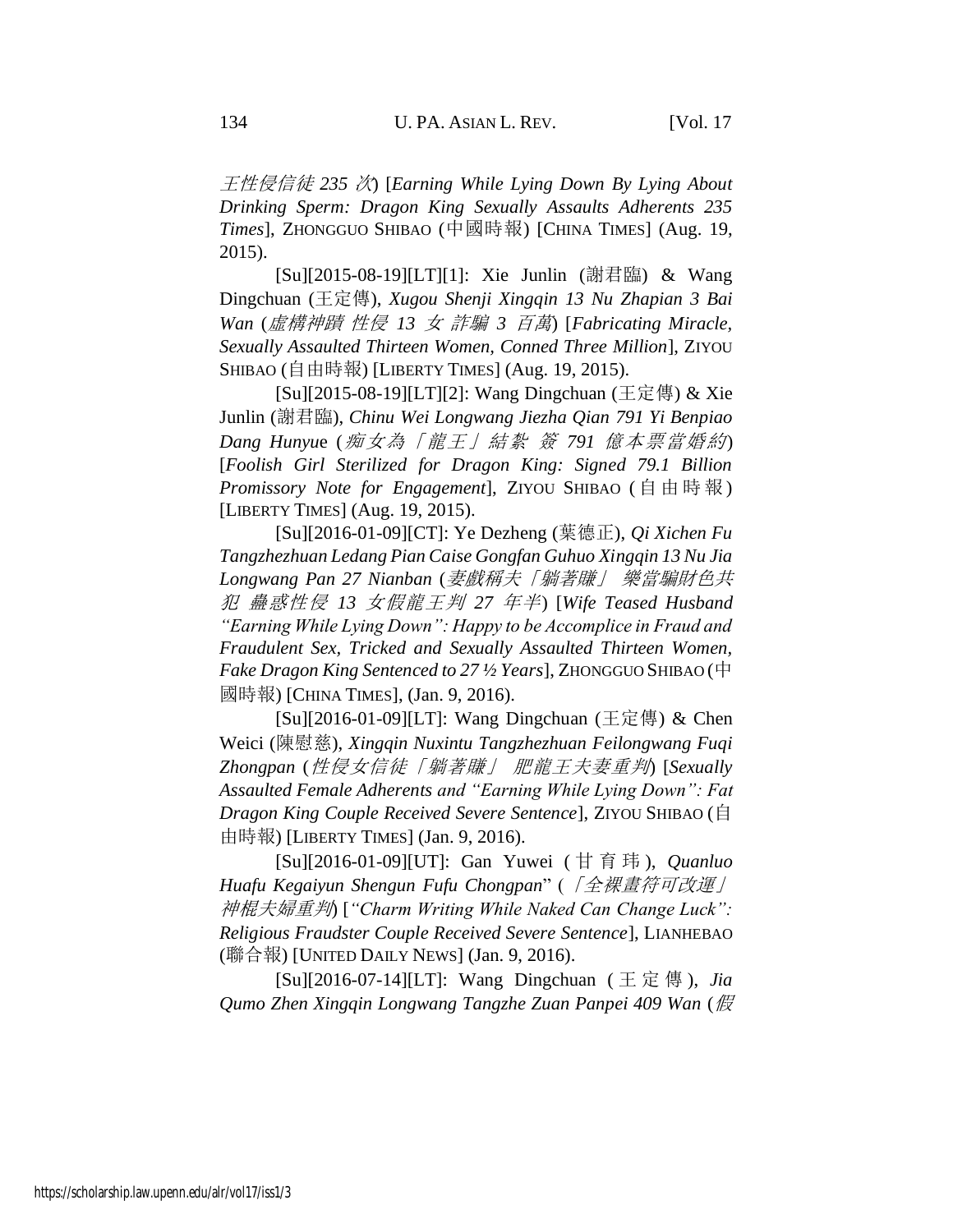驅魔真性侵 「龍王」躺著賺 判賠 *409* 萬) [*Fake Exorcism Real Sexual Assault – 'Dragon God' Earning Money while Lying Down, Ordered to Compensate 4.09 Million*], ZIYOU SHIBAO (自由時報) [LIBERTY TIMES] (July 14, 2016).

[Su][2016-10-28][CT]: Lin Weixing ( 林偉信 ), *Xingqin Shisan Nu Jia Longwang Fuqi Ershen Huo Qingpan* (性侵 *13* 女 假 龍王夫妻二審獲輕判) [*Sexually Assaulted Thirteen Women: Fake Dragon King Couple Received Light Sentence on Second Instance*], ZHONGGUO SHIBAO (中國時報) [CHINA TIMES] (Oct. 28, 2016).

[Su][2017-03-29][CT]: Lin Weixing ( 林偉信 ), *Xingqin Shisan Nu Jia Longwang Fuqi Zhongpan Shijiu Nian Ban yu Shisan Nian Ban* (性侵*13*女 假龍王夫妻重判*19*年半與*13*年半) [*Sexually Assaulted Thirteen Women: Fake Dragon King Couple Severely Punished with Nineteen-and-a-Half Years and Thirteen-and-a-Half Years' Imprisonment, Respectively*], ZHONGGUO SHIBAO (中國時報) [CHINA TIMES] (Mar. 29, 2017).

## *Wu Qirong (*吳啟榮*)*

[Wu][2015-12-28][CT]: Zheng Binzhang ( 程炳璋 ), *Ni Beishang Beizhe Jigeren Kuangqumo Elang Xingqin Nutongxue* (「你背上背著幾個人」 誆驅魔 惡狼性侵女同學) [*"You Are Carrying A Few People on Your Back": Lying about Exorcism, Lecherous Predator Sexually Assaulted Female Classmate*], ZHONGGUO SHIBAO (中國時報) [CHINA TIMES] (Dec. 28, 2015).

[Wu][2017-09-22][UT]: Shao Xinjie (邵心傑), *Kuangchen Nutongxue Zangdongxi Fushen Senan Pinashangchuang Quxie* (誆 稱女同學髒東西附身 色男騙上床驅邪 ) [*Lying to Female Classmate About Her Being Possessed by Dirty Things: Lecherous Man Deceptively Used Exorcism to Get Sex*], LIANHEBAO (聯合報) [UNITED DAILY NEWS] (Sept. 22, 2017).

[Wu][2018-03-07][CT]: Zhang Guoxin (張國欽), *Yao Xingjiao Cai Neng Qu Gan Segui! Nu Gaozhong Zao Zhen "Segui" Xingqin 3 Ci* (要性交才能驅趕色鬼*!*  女高中遭真「色鬼」性侵 *3* 次) [*Must Have Sex to Exorcise Lecherous Ghost!: Female High School Student Sexually Assaulted*